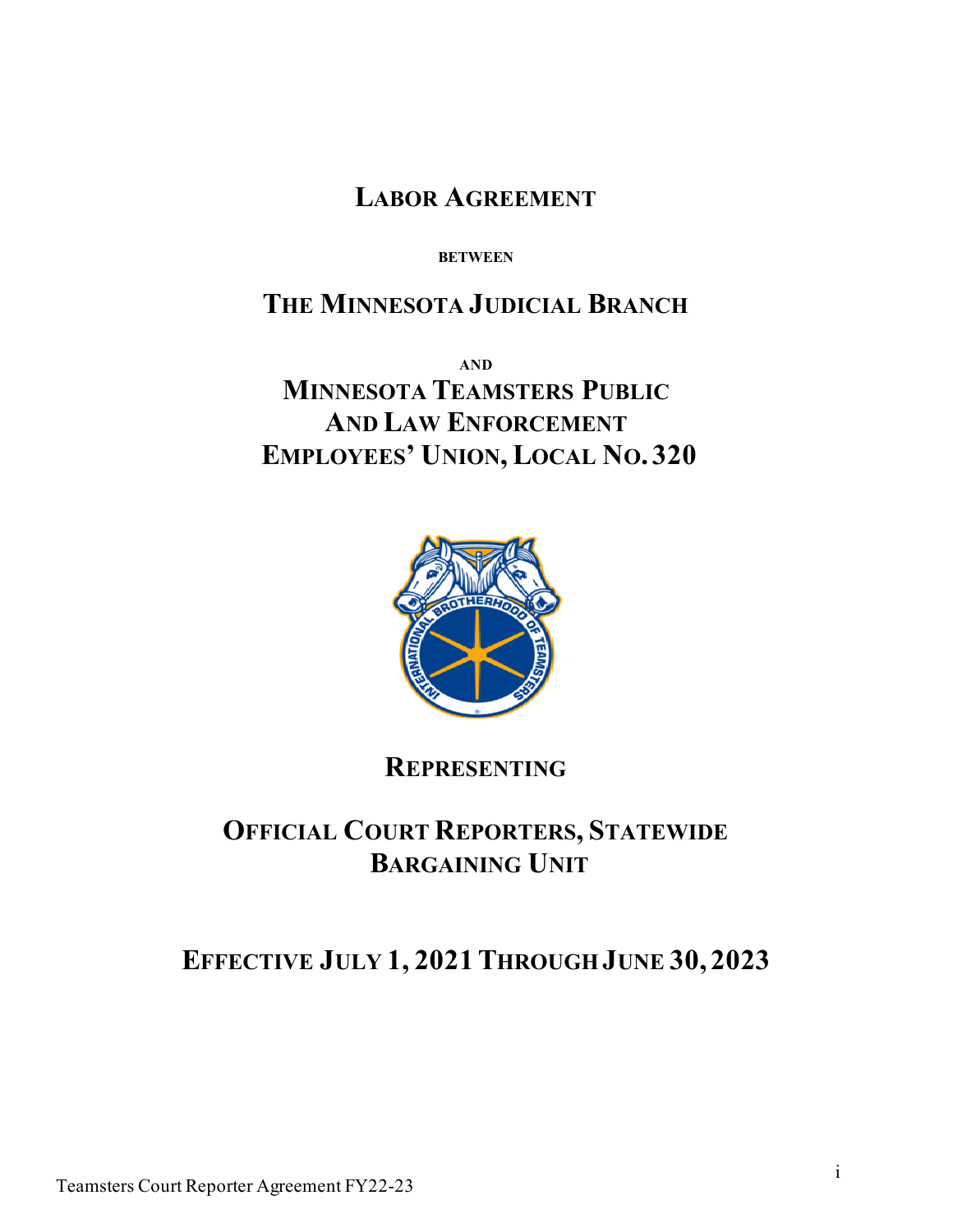# **TABLE OF CONTENTS**

| 1.1 |                                                  |
|-----|--------------------------------------------------|
| 1.2 |                                                  |
|     |                                                  |
| 2.1 |                                                  |
| 2.2 |                                                  |
|     |                                                  |
| 3.1 |                                                  |
| 3.2 |                                                  |
| 3.3 |                                                  |
| 3.4 |                                                  |
| 3.5 |                                                  |
| 3.6 |                                                  |
| 3.7 |                                                  |
|     |                                                  |
| 4.1 |                                                  |
| 4.2 |                                                  |
| 4.3 | Employee Use of E-mail for Union Communication 8 |
| 4.4 |                                                  |
| 4.5 |                                                  |
|     |                                                  |
| 5.1 |                                                  |
| 5.2 |                                                  |
|     |                                                  |
| 6.1 |                                                  |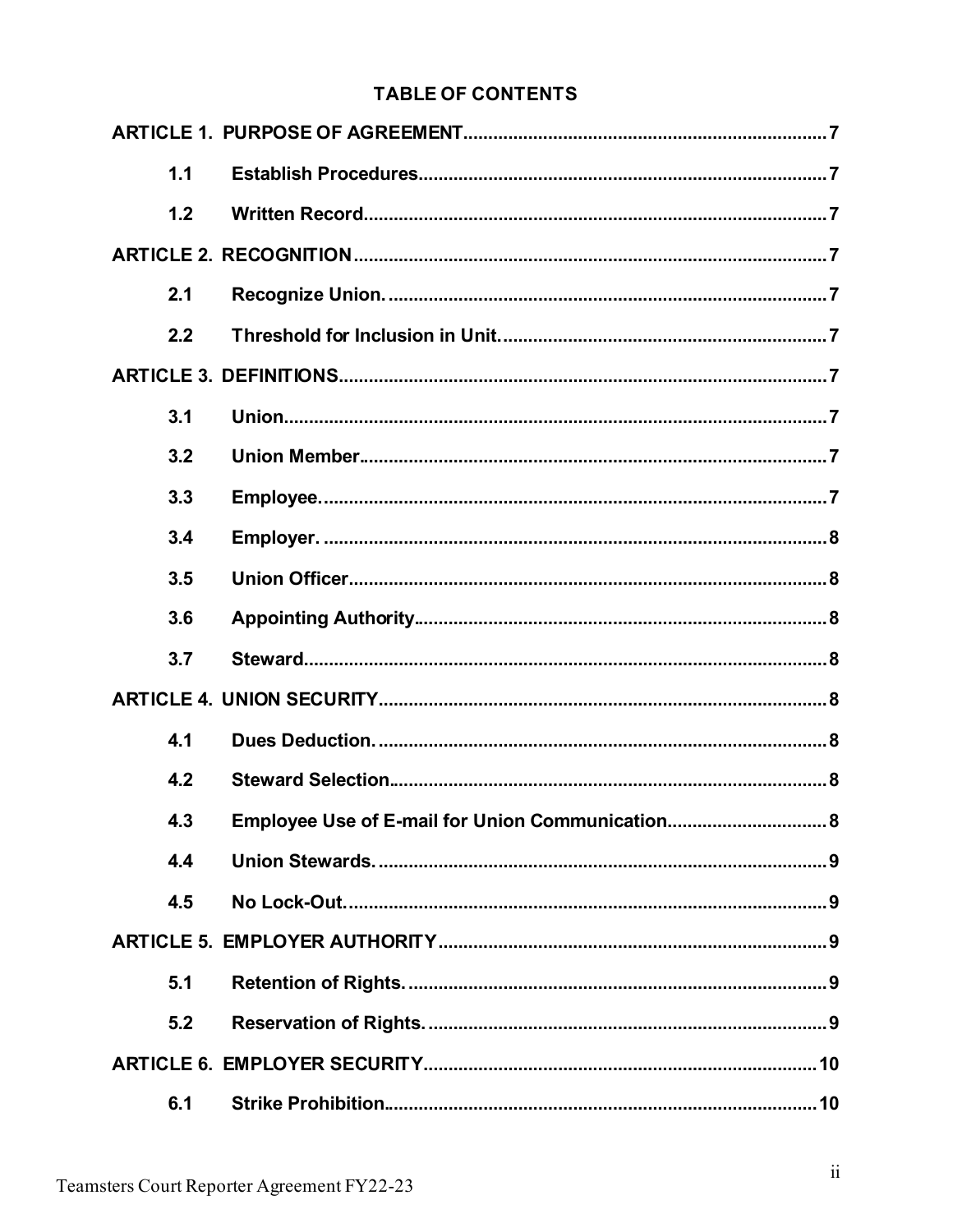| 7.1  |                                                         |  |
|------|---------------------------------------------------------|--|
| 7.2  |                                                         |  |
|      |                                                         |  |
| 8.1  |                                                         |  |
|      |                                                         |  |
| 9.1  |                                                         |  |
| 9.2  |                                                         |  |
| 9.3  |                                                         |  |
| 9.4  |                                                         |  |
| 9.5  |                                                         |  |
|      |                                                         |  |
| 10.1 |                                                         |  |
| 10.2 |                                                         |  |
| 10.3 |                                                         |  |
| 10.4 |                                                         |  |
| 10.5 |                                                         |  |
|      |                                                         |  |
| 11.1 |                                                         |  |
| 11.2 |                                                         |  |
| 11.3 |                                                         |  |
| 11.4 |                                                         |  |
| 11.5 |                                                         |  |
|      |                                                         |  |
| 12.1 |                                                         |  |
|      | ARTICLE 13. GENERAL CONDITIONS OF LEAVES OF ABSENCES 16 |  |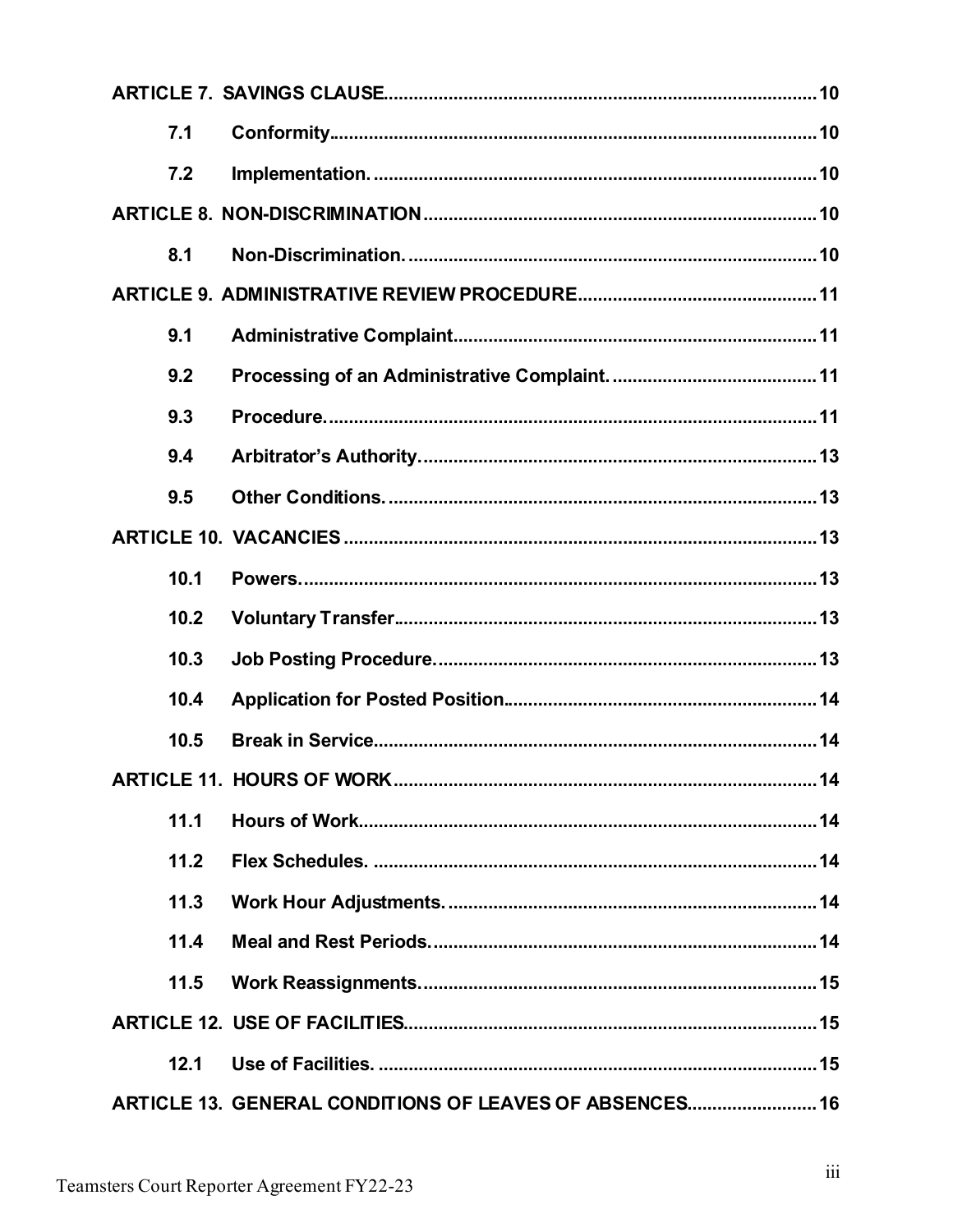| 13.1 |                                                          |
|------|----------------------------------------------------------|
| 13.2 |                                                          |
| 13.3 |                                                          |
| 13.4 |                                                          |
| 13.5 |                                                          |
| 13.6 |                                                          |
| 13.7 |                                                          |
| 13.8 |                                                          |
|      |                                                          |
|      |                                                          |
| 15.1 |                                                          |
| 15.2 |                                                          |
| 15.3 |                                                          |
|      |                                                          |
| 15.4 |                                                          |
|      |                                                          |
| 16.1 |                                                          |
| 16.2 |                                                          |
|      |                                                          |
|      |                                                          |
| 17.1 |                                                          |
| 17.2 |                                                          |
| 17.3 |                                                          |
| 17.4 |                                                          |
| 17.5 |                                                          |
|      | ARTICLE 18. WORKERS' COMPENSATION/INJURED ON DUTY PAY 27 |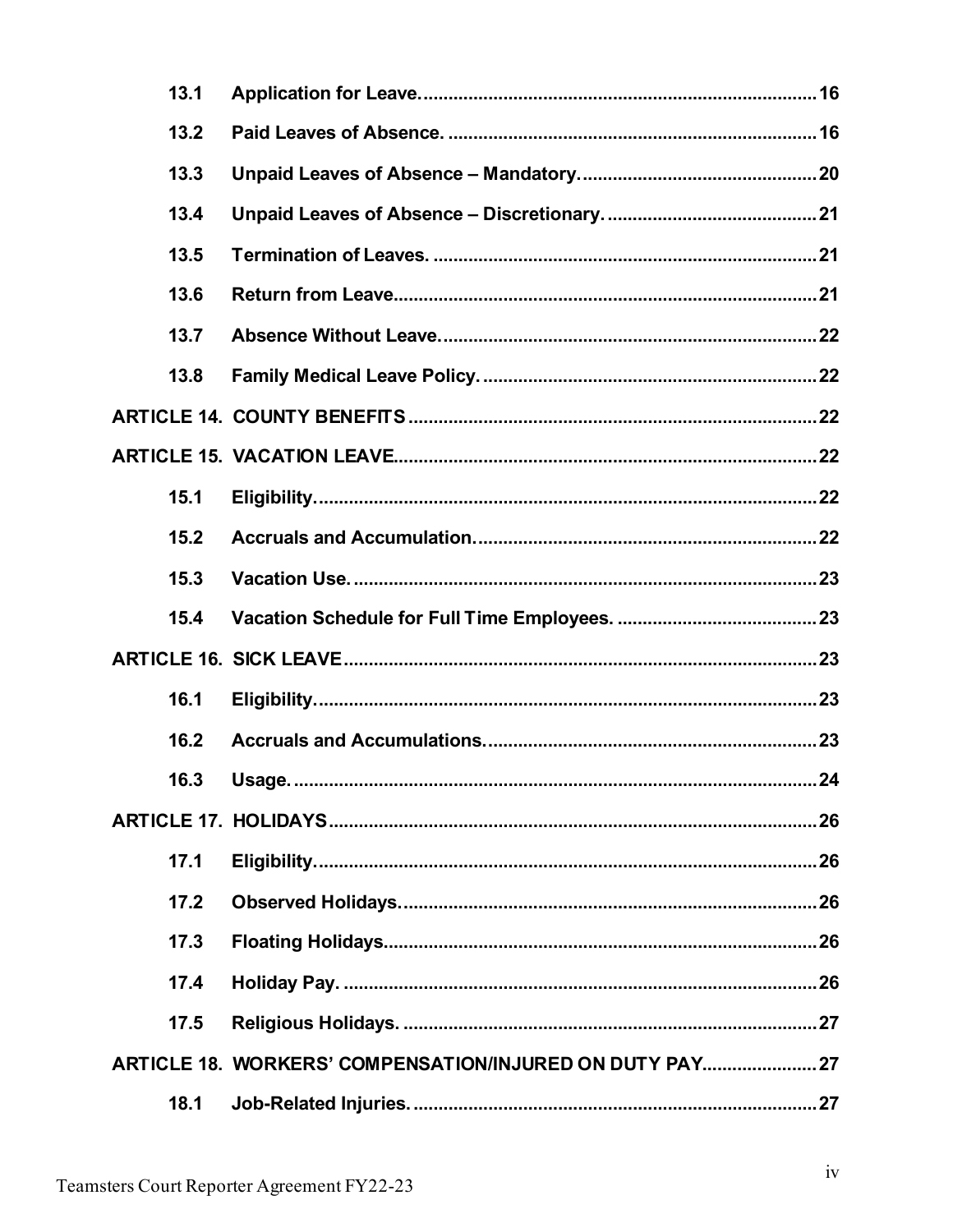| 18.2 |                                                    |
|------|----------------------------------------------------|
| 18.3 |                                                    |
|      |                                                    |
| 19.1 |                                                    |
| 19.2 |                                                    |
| 19.3 | Achievement and Spot Award Policy and Procedure 30 |
| 19.4 | Employer Contribution to Deferred Compensation30   |
|      |                                                    |
| 20.1 |                                                    |
| 20.2 |                                                    |
| 20.3 |                                                    |
|      |                                                    |
| 21.1 |                                                    |
| 21.2 |                                                    |
| 21.3 |                                                    |
| 21.4 |                                                    |
| 21.5 |                                                    |
|      |                                                    |
| 22.1 |                                                    |
|      |                                                    |
|      |                                                    |
|      |                                                    |
| 24.1 |                                                    |
|      |                                                    |
|      |                                                    |
|      |                                                    |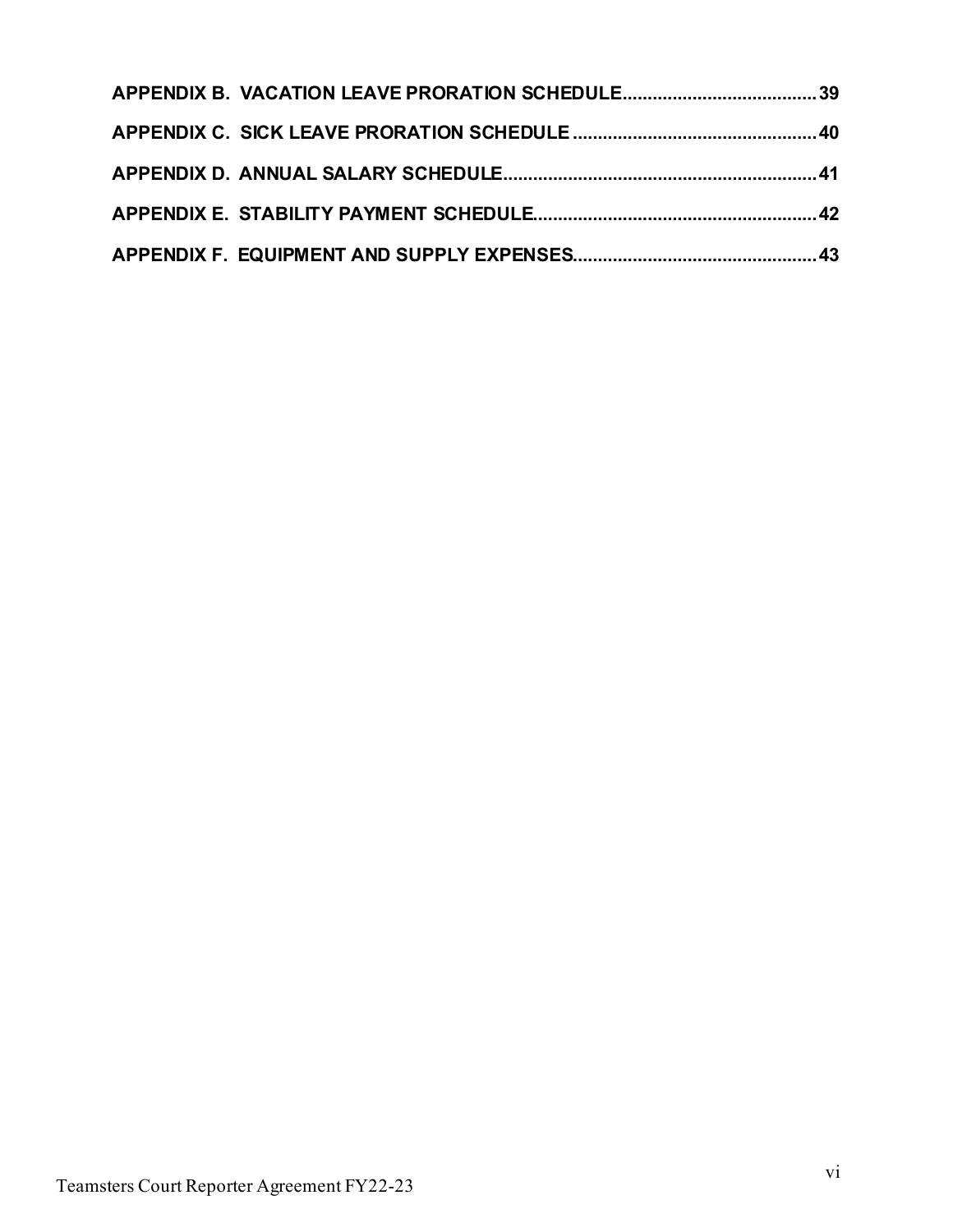## <span id="page-6-0"></span>**ARTICLE 1. PURPOSE OF AGREEMENT**

This Agreement is entered into between the Minnesota Judicial Branch, hereinafter called the Employer, and the Minnesota Teamsters Public and Law Enforcement Employees' Union, Local No. 320, hereinafter called the Union.

It is the intent and purpose of this Agreement to:

#### <span id="page-6-1"></span>**1.1 Establish Procedures.**

Establish procedures for the resolution of disputes concerning this Agreement's interpretation and/or application; and

#### <span id="page-6-2"></span>**1.2 Written Record.**

Place in written form the parties' agreement upon the terms and conditions of employment for the duration of the Agreement.

## <span id="page-6-4"></span><span id="page-6-3"></span>**ARTICLE 2. RECOGNITION**

#### **2.1 Recognize Union.**

The Employer recognizes the Union as the exclusive representative for:

All Official Court Reporters employed by the Minnesota Judicial Branch, who are public employees within the meaning of Minn. Stat. §179A.03, Subd. 14, excluding supervisory, confidential and all other employees.

#### <span id="page-6-5"></span>**2.2 Threshold for Inclusion in Unit.**

To be covered by this Agreement, Employees must work fourteen (14) or more hours per week (or thirty-five percent [35%] of the normal work week in the Employee's bargaining unit) and be employed sixty-seven (67) or more working days in any calendar year. Employees shall be placed in the bargaining unit as soon as the Appointing Authority anticipates that they will work sufficient hours and days to be eligible for bargaining unit inclusion.

#### <span id="page-6-7"></span><span id="page-6-6"></span>**ARTICLE 3. DEFINITIONS**

#### **3.1 Union.**

Minnesota Teamsters Public and Law Enforcement Employees' Union, Local No. 320.

#### <span id="page-6-8"></span>**3.2 Union Member.**

A member of the Union.

#### <span id="page-6-9"></span>**3.3 Employee.**

A member of the exclusively recognized bargaining unit.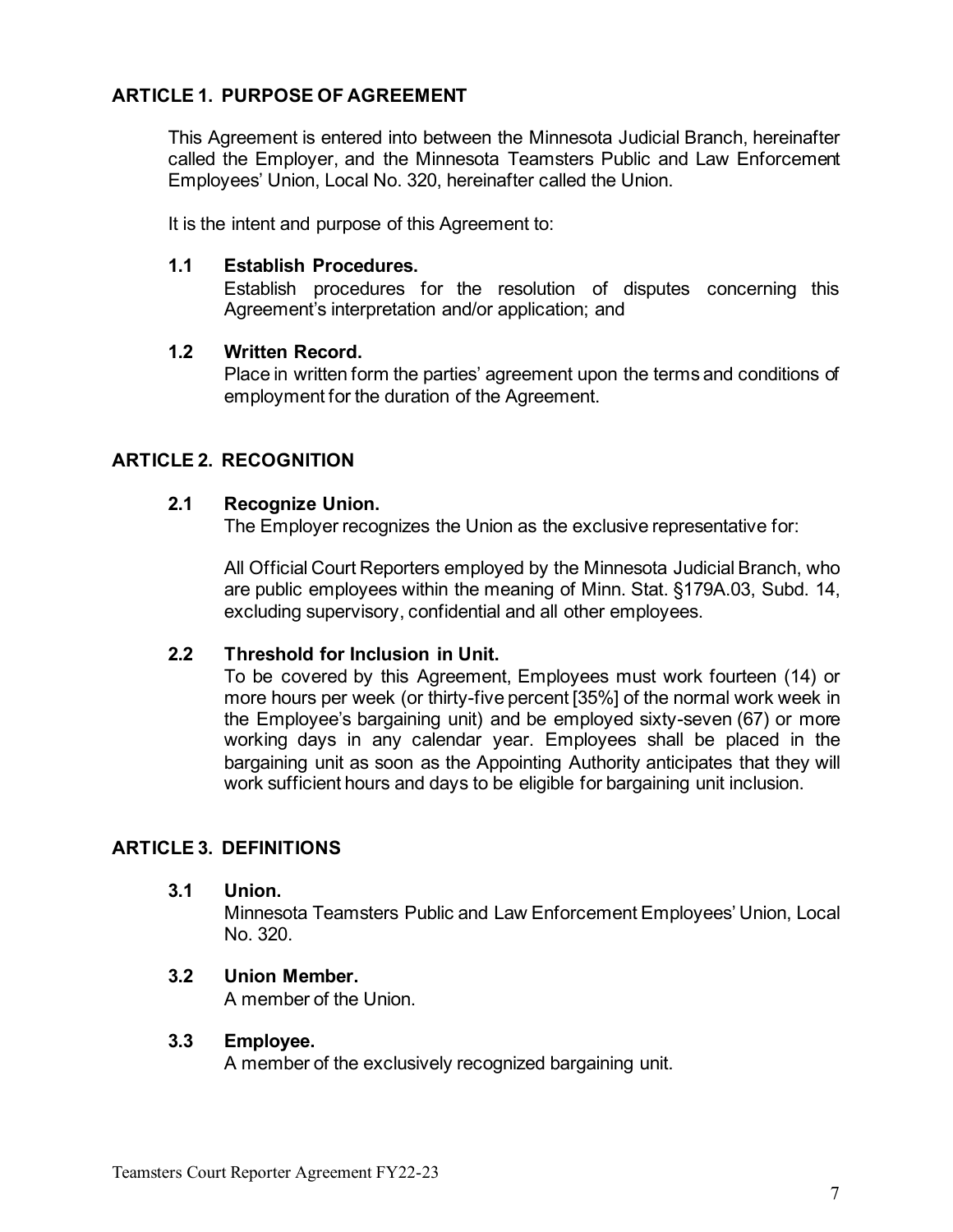## <span id="page-7-0"></span>**3.4 Employer.**

Minnesota Judicial Branch.

## <span id="page-7-1"></span>**3.5 Union Officer.**

Officer elected or appointed by the Union.

## <span id="page-7-2"></span>**3.6 Appointing Authority.**

A judge, referee pursuant to Minn. Stat. §484.65, Subd. 7, and Minn. Stat. §484.70, or judicial officer, pursuant to Minn. Stat. §487.08.

## <span id="page-7-3"></span>**3.7 Steward.**

An Employee designated by the Union for the purposes of communicating with the Appointing Authority or their designee or with notice to Appointing Authority and/or with notice to the State Court Administrator or their designee on matters of interest to either party and performing assigned duties as may be otherwise specified in this Agreement.

# <span id="page-7-5"></span><span id="page-7-4"></span>**ARTICLE 4. UNION SECURITY**

## **4.1 Dues Deduction.**

The Employer agrees to deduct from the wages of Employees who authorize such deduction in writing an amount necessary to cover Union dues or a "fair share" deduction as provided by Minn. Stat. §179A.06, Subd. 3, if the Employee elects not to become a member of the Union. Such monies shall be remitted as directed by the Union. The Union agrees to indemnify and hold the Employer and its Appointing Authorities harmless against any and all claims, suits, orders, or judgments brought or issued against the Employer or its Appointing Authorities as a result of any action taken or not taken or as a result of a request of the Union under the provisions of this Article, including fair share deductions and remittances.

## <span id="page-7-6"></span>**4.2 Steward Selection.**

The Union may designate Employees from the bargaining unit to act as Stewards and shall inform the Employer in writing of such choice and changes in the position of Stewards and/or alternates. The Union and Employer agree that there will be no more than one Steward for each twenty-five (25) Court Reporters in a Judicial District. For Judicial Districts that have only one Steward, an alternate Steward shall be named to act in the absence or unavailability of the Steward. Wherever possible, the parties agree that travel between counties for Steward activities shall be avoided and that telephone or other approved communication shall occur.

## <span id="page-7-7"></span>**4.3 Employee Use of E-mail for Union Communication.**

The Employer shall allow bargaining unit employees to use its e-mail system, so long as such usage complies with the Minnesota Judicial Branch policy entitled "Use of Internet and Other Electronic Communication Tools" [\(Appendix A\)](#page-36-0) to advertise union meetings and union initiatives to other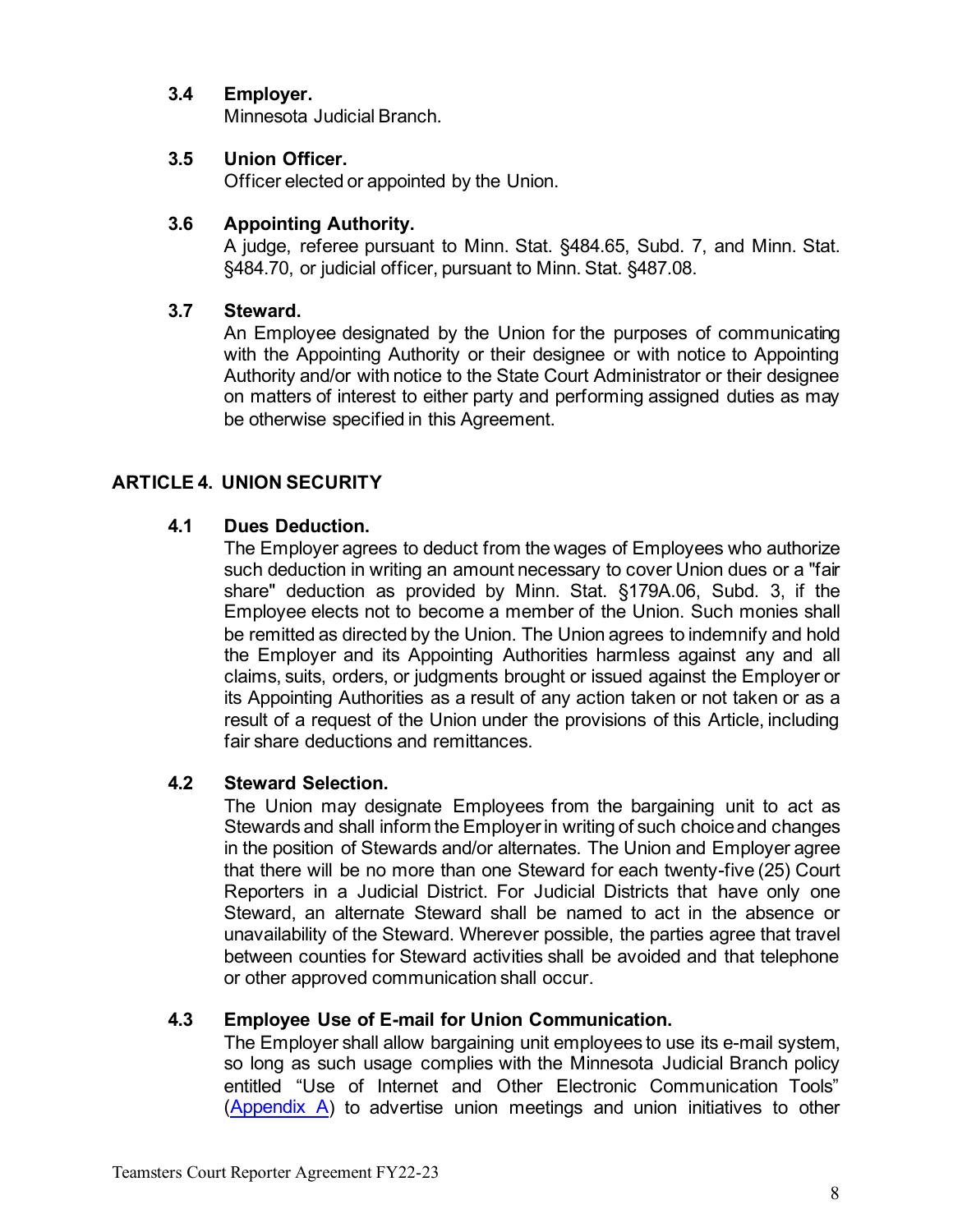bargaining unit members. The Union may not e-mail any material of a nonpartisan or partisan political, derogatory, or inflammatory nature.

## <span id="page-8-0"></span>**4.4 Union Stewards.**

The Employer and its Appointing Authority agree that the Employees designated as Stewards under Article 4.2 of this Agreement shall be allowed a reasonable amount of duty time annually to attend to Union matters as designated by the Union in addition to the other Stewards' activities as provided for in this Agreement, provided that the Steward has notified and received the approval of the Employer and Appointing Authority, and that such activity does not unduly interfere with their normal duties or the duties of other employees or the court.

## <span id="page-8-1"></span>**4.5 No Lock-Out.**

No lock-out shall be instituted by the Employer and/or the Appointing Authorities during the term of this contract.

## <span id="page-8-3"></span><span id="page-8-2"></span>**ARTICLE 5. EMPLOYER AUTHORITY**

## **5.1 Retention of Rights.**

It is recognized and agreed that, except as expressly modified by this Agreement, the Employer retains all inherent managerial rights necessary to operate and direct the affairs of the Employer and Appointing Authorities in all its various aspects.

These rights include, but are not limited to, the right to determine policy, functions, and programs; to determine and establish budgets; to utilize technology; to relieve Employees due to lack of work or other legitimate reasons; to determine the methods, means, organization, and number of personnel by which such operations and services are to be conducted; and to select and direct personnel*.*

#### <span id="page-8-4"></span>**5.2 Reservation of Rights.**

Any terms of employment not specifically established or modified by this Agreement shall remain exclusively within the discretion of the Employer and its Appointing Authorities to modify, establish, or eliminate, under the U.S. and/or State Constitution and the inherent powers of the judicial branch of government through the doctrine of separation of powers.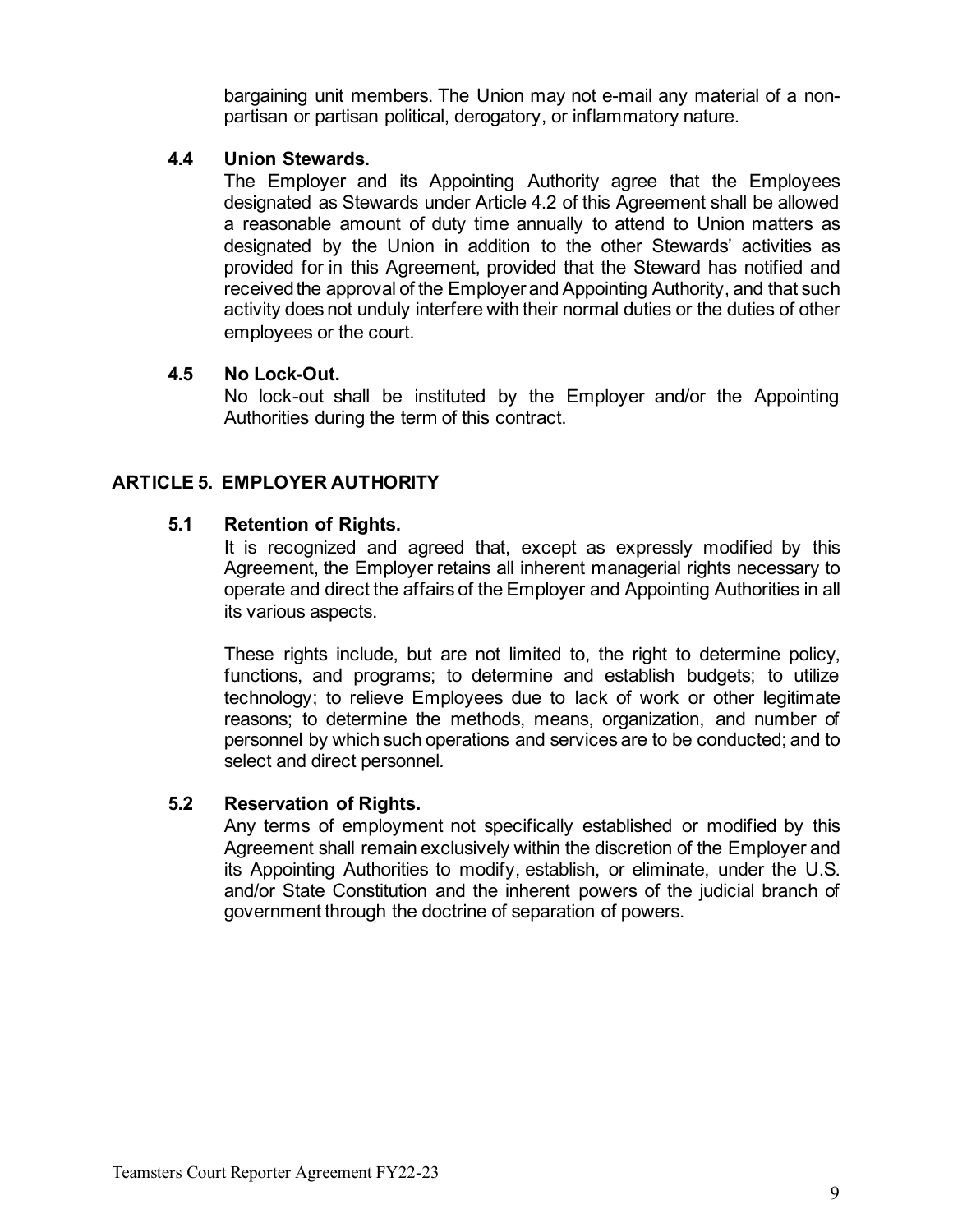## <span id="page-9-1"></span><span id="page-9-0"></span>**ARTICLE 6. EMPLOYER SECURITY**

#### **6.1 Strike Prohibition.**

The Union agrees that during the life of this Agreement it will not cause, encourage, participate in, or support any strike, slowdown, or other interruption of or interference with the functions of the courts.

## <span id="page-9-3"></span><span id="page-9-2"></span>**ARTICLE 7. SAVINGS CLAUSE**

#### **7.1 Conformity.**

This Agreement is intended to be in conformity with all applicable and valid federal and state laws and those rules or regulations promulgated thereunder having the force and effect of law which are in effect on the effective date of this Agreement, which the Judicial Branch of government is subject to, and which are not in conflict with the doctrine of separation of powers or the U.S. and/or State constitutions. Should any article, section, or portion thereof of this Agreement be held unlawful and unenforceable, such decision shall apply only to the specific article, section, or portion thereof directly specified in the decision, and all other valid provisions shall remain in full force and effect.

#### <span id="page-9-4"></span>**7.2 Implementation.**

Should the implementation of any provision or portion of this Agreement be delayed or withheld because of an applicable federal law or regulation not in conflict with the U.S. and/or State constitution or the doctrine of separation of powers, then only such specific provision or portion shall be affected and the remainder of this Agreement shall continue in full force and effect.Any portion or provision of this Agreement thus delayed or withheld shall become effective and be implemented at such time, in such amounts, and for such periods, retroactively and prospectively, as will be permitted by law at any time during the term of this Agreement or any extension thereof.

#### <span id="page-9-6"></span><span id="page-9-5"></span>**ARTICLE 8. NON-DISCRIMINATION**

#### **8.1 Non-Discrimination.**

<span id="page-9-7"></span>Neither the Employer, its Appointing Authority, nor the Union shall discriminate against any Employee because of Union or non-Union membership or because of race, color, creed, religion, national origin, sex, marital status, status with regard to public assistance, membership or activity in a local commission, disability, sexual orientation, or age. Complaints of harassment shall be governed by the provisions of the Minnesota Judicial Branch Policy Against Discrimination and Harassment [\(Appendix A\)](#page-36-0). However, the Employee may elect to utilize the Administrative Review Procedure rather than Part III (Complaint Procedure) of the Policy.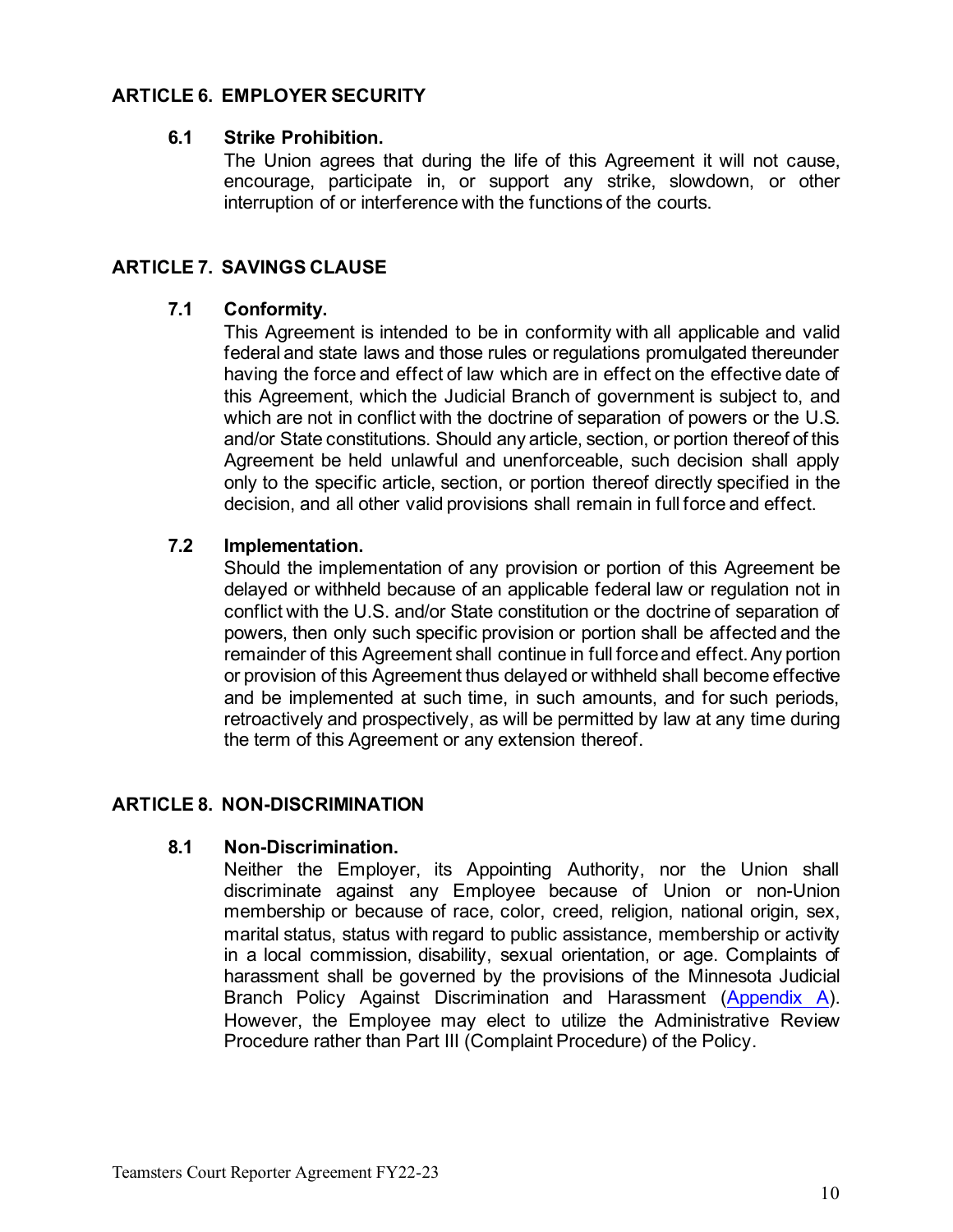#### <span id="page-10-0"></span>**ARTICLE 9. ADMINISTRATIVE REVIEW PROCEDURE**

#### **9.1 Administrative Complaint.**

An administrative complaint is a dispute or disagreement as to the interpretation or application of the specific terms and conditions of this Agreement that is subject to review under this Administrative Review Procedure. Performance evaluations and powers granted to the Appointing Authority under statute or this contract are not subject to the Administrative Complaint Process.

## <span id="page-10-1"></span>**9.2 Processing of an Administrative Complaint.**

It is recognized and accepted by the parties to this Agreement that the processing of administrative complaints as hereinafter provided is limited by the job duties and responsibilities of the Employee and shall therefore be accomplished during normal working hours only when consistent with such Employee duties and responsibilities. The Union Steward and the Employee shall be allowed a reasonable amount of time during normal working hours without loss in pay when an administrative complaint is investigated and presented to the step representatives specified below, provided the Employee has notified and received the approval of the Appointing Authority, who has determined that such absence is reasonable and would not interfere with the work of the Employee, of other employees, or the court.

## <span id="page-10-2"></span>**9.3 Procedure.**

All administrative complaints except those excluded in Section 9.1 above shall be resolved in conformance with the following procedure:

**INFORMAL PHASE:** An Employee claiming a violation concerning the interpretation or application of this Agreement may discuss the matter with their Appointing Authority in an effort to avoid a formal administrative complaint and/or resolve any dispute. While Employees are encouraged to utilize this informal step, nothing herein shall be construed as a limitation upon the Union, respecting the filing of a formal administrative complaint at Step 1.

## **FORMAL PHASE:**

**STEP 1.** If the matter giving rise to the complaint was not resolved informally, the Union shall file a formal written complaint, which has been signed by the Employee, with the appropriate District Administrator or with their designee. The complaint must be filed within twenty-one (21) calendar days of the event giving rise to the complaint. At the time the complaint is served upon the District Administrator, the Union shall provide the Employer's Labor Relations Manager with an informational copy thereof.

The District Administrator shall respond in writing to the Union Steward and Business Agent and provide a copy of the response to the Employer's Labor Relations Manager within ten (10) calendar days after receipt of the complaint.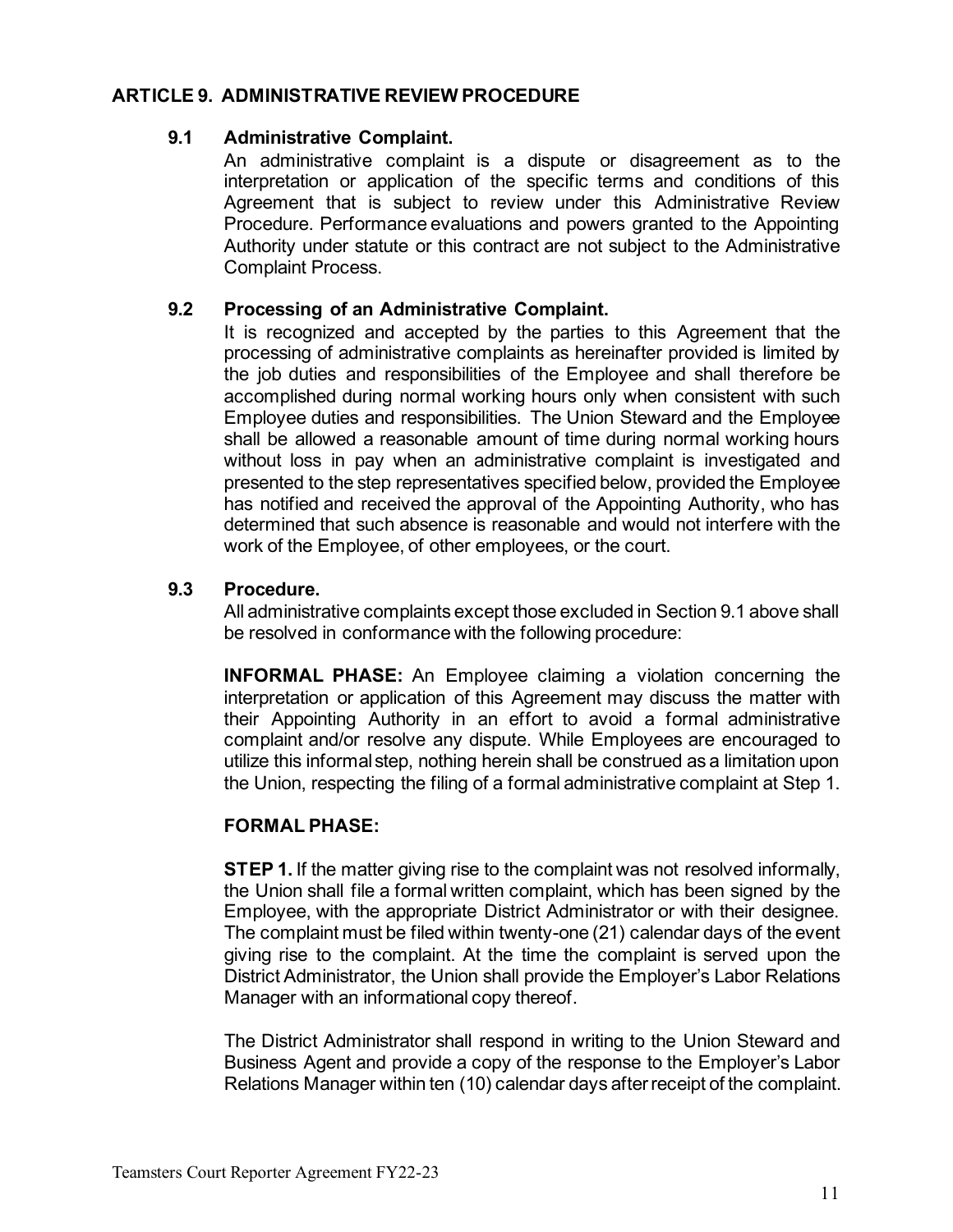**STEP 2.** If a complaint has not been resolved by the District Administrator's response at Step 1 and the Union intends to continue to pursue the complaint, the Union shall, within ten (10) calendar days after receipt of the District Administrator's response, refer the complaint to Step 2 by so notifying, in writing, the Employer's Labor Relations Manager of its intent.

The Employer's Labor Relations Manager and the Union's Business Agent shall meet within twenty-one (21) calendar days of the date the Union filed its Step 2 notice in an attempt to resolve the complaint.

If the parties have not resolved the complaint within forty-five (45) calendar days after such meeting, the Union may initiate the panel process as provided in Step 3. The Union shall notify, in writing, the Employer's Labor Relations Manager of its intent to use the panel process.

**STEP 3.** If timely appealed, the Union, with or without the Employee present, shall meet with and present the administrative complaint to the Administrative Review Panel ("the Panel") within sixty (60) days of the Employer's response in Step 2. The Panel shall be composed of two Union representatives who are not court reporter employees and two representatives appointed by the Employer. The Appointing Authority or their representative may be present to explain their position on the matter, as well as to present any information or evidence that will assist the Panel in resolving the dispute. The Panel shall schedule the Step 3 meeting and attempt to reach a decision within thirty (30) days of presentation of the administrative complaint. Neither the Union, Employee, Appointing Authority nor their representative has a right to crossexamine the other side concerning the complaint. If the Panel is unable to decide the matter, the chair shall so notify the Appointing Authority and the Union in writing within thirty (30) business days of the meeting. If no decision is reached, the Union may appeal the matter to binding arbitration within twenty (20) business days after the Panel's notice of failure to resolve the matter was due.

**STEP 4**. If timely appealed, the matter may be appealed to arbitration. The arbitrator shall be selected by resorting to a list of seven (7) labor arbitrators furnished to the parties by the Bureau of Mediation Service. Both the Union and the Employer shall alternately strike individual arbitrators on the list until only one arbitrator remains. The parties shall arrange for the arbitration to occur within a reasonable time after selection.

**Timelines.** If an administrative complaint is not presented within the specified time limits, it shall be considered waived. If a complaint is not appealed to the next step within the specified time limits, it shall be considered resolved on the basis of the last answer and there shall be no further appeal or review. Any failure to answer or to answer in a timely manner by the Employer may be progressed to the next step by the Union within the stated timelines. By mutual agreement, the representatives at each step may waive a step or extend timelines.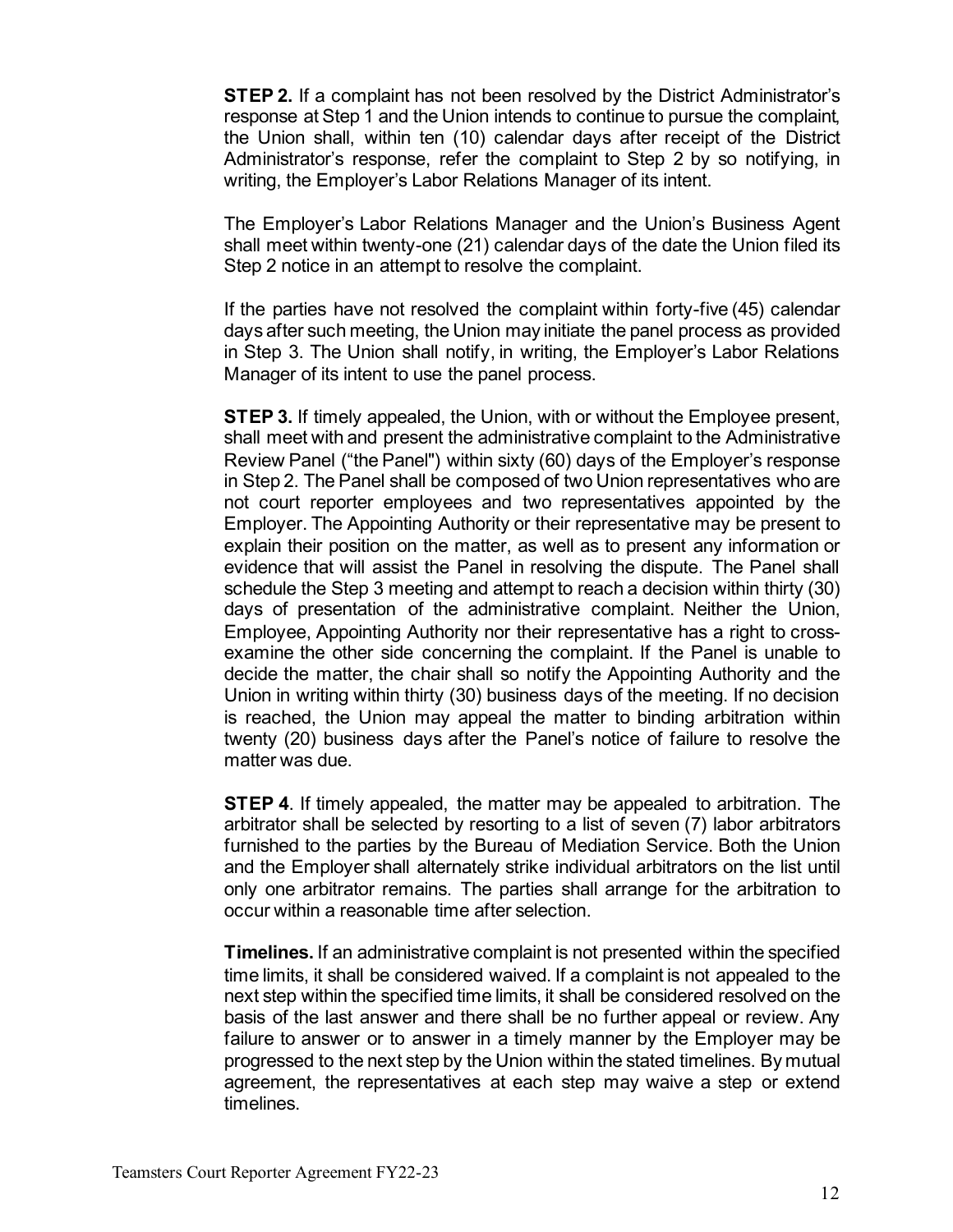## <span id="page-12-0"></span>**9.4 Arbitrator's Authority.**

- **A.** The Arbitrator shall not have the right to amend, modify, nullify, ignore, add to or subtract from the terms and conditions of this Agreement. The Arbitrator shall consider and decide only the specific issue(s) submitted in writing by the Employer and the Union and shall have no authority to make a decision on any other issue not so submitted, nor shall the Arbitrator decide contrary to law or contrary to the inherent power of the Judicial Branch as a separate branch of government.
- **B.** The Arbitrator's decision shall be submitted in writing within twenty (20) business days following the close of the hearing, unless otherwise agreed to by the parties. The decision shall be binding upon both the Employer and the Union.
- **C.** The fees and expenses for the Arbitrator's services and proceedings shall be borne equally by the Employer and the Union, but each party shall be responsible for compensating its own representatives and witnesses.
- **D.** If any party has the proceedings transcribed, the other side may purchase a transcript at the copy cost, and the party requesting the transcript shall provide a copy to the Arbitrator.

## <span id="page-12-1"></span>**9.5 Other Conditions.**

Nothing contained in this Administrative Review Procedure abrogates or diminishes the Appointing Authority's right to appoint Employees or to remove an Employee from serving at the pleasure of the Appointing Authority.

## <span id="page-12-3"></span><span id="page-12-2"></span>**ARTICLE 10. VACANCIES**

#### **10.1 Powers.**

An Employee shall be appointed and shall serve at the pleasure of their Appointing Authority.

#### <span id="page-12-4"></span>**10.2 Voluntary Transfer.**

An Appointing Authority may agree to appoint the Employee of another Appointing Authority located within the same Judicial District. If the Employee agrees to such transfer, such transfer is not considered a vacancy and does not require posting**.**

#### <span id="page-12-5"></span>**10.3 Job Posting Procedure.**

An electronic posting shall occur upon a Court Reporter's separation by reason of retirement, resignation, termination, death, or abandonment of position or due to the creation of a new court reporter position. When a position within the bargaining unit is to be filled, the position shall be posted on the court website (currently [www.mncourts.gov](http://www.mncourts.gov/)) for a minimum of ten (10) business days. The posting shall be dated and shall contain the location of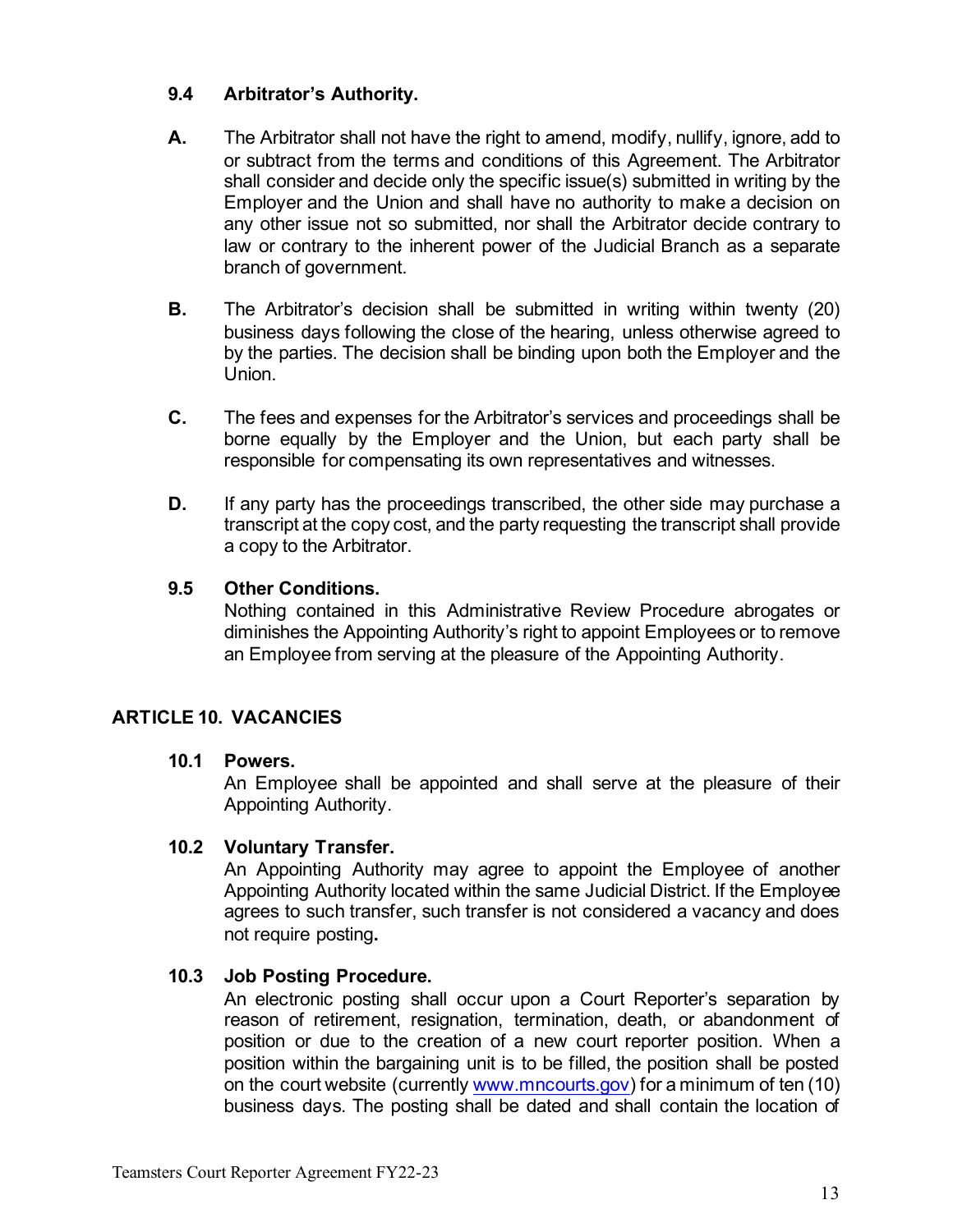the court reporter position, a general description of the duties, the name of the hiring Appointing Authority, and the normal hours of work.

#### <span id="page-13-0"></span>**10.4 Application for Posted Position.**

An Employee may apply for a posted position by submitting an application as described in the position notice. The application must be submitted on or before the application deadline.

## <span id="page-13-1"></span>**10.5 Break in Service.**

Official Court Reporters who transfer without a break in service from one court to another within the state of Minnesota shall do so at the salary received prior to the transfer and shall not receive a salary increase as a result of the transfer. If a Court Reporter is rehired by the same or another Judge as an Official Court Reporter within four (4) years of separation, the Court Reporter, at a minimum, shall be eligible for the salary earned at the time of separation.

## <span id="page-13-3"></span><span id="page-13-2"></span>**ARTICLE 11. HOURS OF WORK**

#### **11.1 Hours of Work.**

The Appointing Authority shall establish the normal work schedule, meal and rest breaks, and need for additional hours for their Employee. Nothing herein shall be construed as a guarantee of hours per day or per week. The normal work day consists of eight (8) hours within a twenty-four (24) hour period. The normal work week consists of five days, Monday through Friday. The hours of work expected shall normally be eighty (80) hours of work within a fourteen (14) calendar day pay period. The Employee will not be eligible to be paid for more than eighty (80) hours in a pay period.

#### <span id="page-13-4"></span>**11.2 Flex Schedules.**

An Employee may request a modification of their regular work schedule to another schedule. The Appointing Authority may approve or deny flex work schedules and retains the responsibility for determining exemptions from, or terminations of, flex schedules which adversely affect the operations of the courts or the level of service to the public.

#### <span id="page-13-5"></span>**11.3 Work Hour Adjustments.**

An Appointing Authority may change the work hours of Employees without advance notice for such time periods as the Appointing Authority determines that alternative work hours are necessary. An Employee may adjust their work hours for any work day with the approval of the Appointing Authority.

#### <span id="page-13-6"></span>**11.4 Meal and Rest Periods.**

Each Employee shall normally have an unpaid meal period, the duration of which is at the discretion of the Appointing Authority. Each Appointing Authority shall normally take a twenty (20) minute work break after the Employee has engaged in continuous, uninterrupted reporting for ninety (90)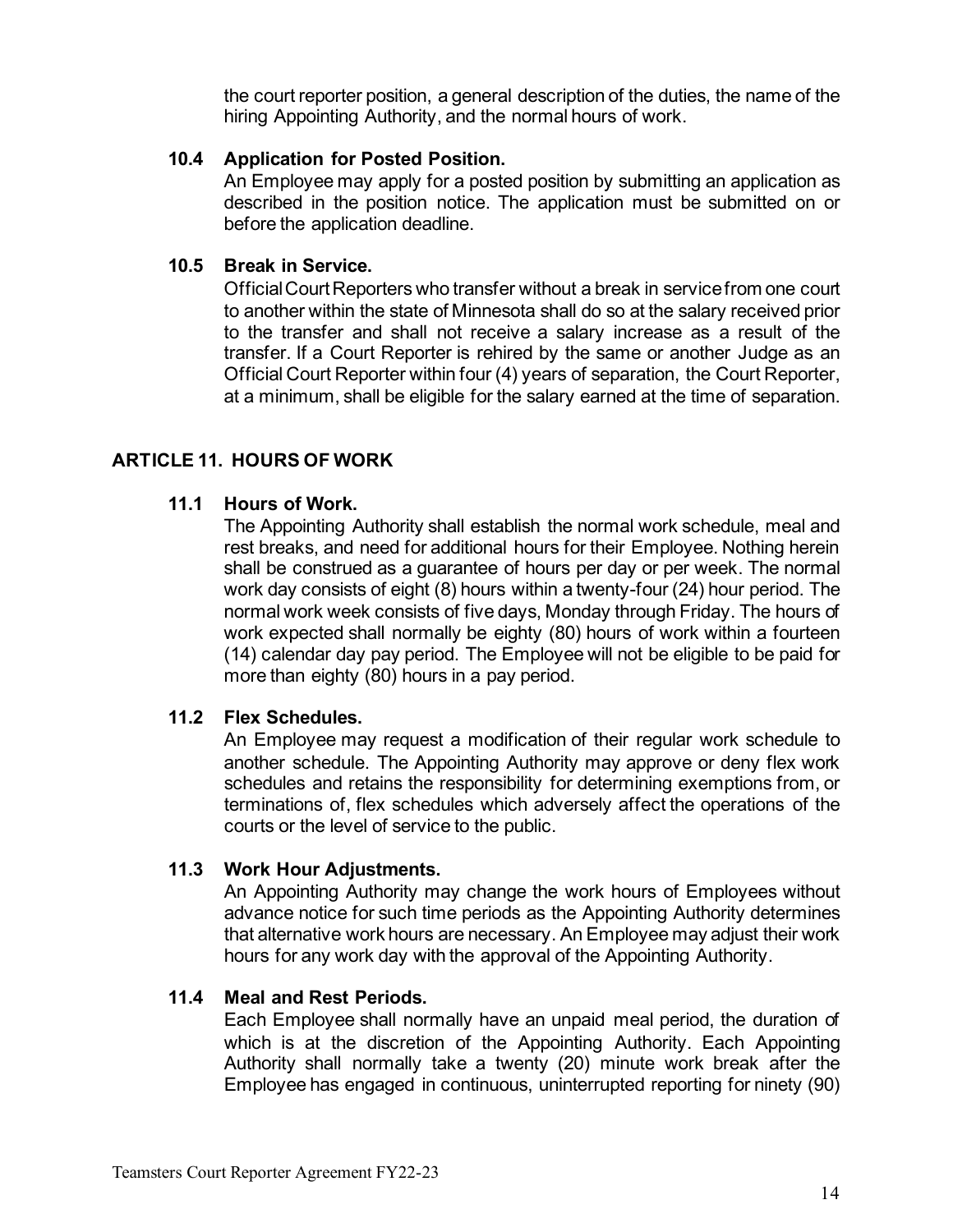minutes during any reported court session. Work demands may on occasion preclude the granting of a meal period or rest break.

## <span id="page-14-0"></span>**11.5 Work Reassignments.**

- **A. Absence of Appointing Authority.** If the Appointing Authority is absent, the Chief Judge or their designee may reassign the Official Court Reporter to work at various locations within the Judicial District. Official Court Reporters who, prior to the Appointing Authority's absence, have submitted a request for vacation, medical, or other leave for the day(s) when the Appointing Authority will be absent shall be exempt from reassignment. Failure to report for reassignment shall result in reduction of 4 hours of vacation for a  $\frac{1}{2}$  day reassignment or 8 hours for a full-day reassignment. If the official Court Repoter's vacation balance is insufficient to accommodate this reduction, any time not deducted from vacation shall be unpaid. The provisions of the Employer's Travel and Reimbursement Policy shall apply to work reassignments.
- **B. Non-Court Time of Appointing Authority.** During the non-court time of the Appointing Authority, the Official Court Reporter, after consultation of the Appointing Authority and Chief Judge or designee, may not be reassigned to work at various locations within the judicial district without permission of their Appointing Authority. Official Court Reporters who, prior to the non-court time of the Appointing Authority, have submitted a request for vacation, medical, or other leave for the non-court time shall be exempt from reassignment. Failure to report for reassignment shall result in a reduction of 4 hours of vacation time for a ½ day reassignment or 8 hours for a full day reassignment. If the official Court Repoter's vacation balance is insufficient to accommodate this reduction, any time not deducted from vacation shall be unpaid. The provisions of the Employer's Travel and Reimbursement Policy shall apply to work reassignments.
- **C. District Policies.** Individual Judicial Districts, who do not have a current reassignment policy, shall develop a policy for the reassignment of Official Court Reporters in accordance with this Article. Such policies may include, but not be limited to, notice requirement for Official Court Reporters to be informed of reassignment(s) and mileage limitations. The District Labor-Management Committee is the appropriate venue for such policy discussions with Official Court Reporters.

## <span id="page-14-2"></span><span id="page-14-1"></span>**ARTICLE 12. USE OF FACILITIES**

#### **12.1 Use of Facilities.**

Upon request and approval of the Chief Judge, the bargaining unit may be permitted to meet at the facility during normal business days during non-work periods in non-work areas. If any costs are incurred, the Union agrees to pay the costs to the proper party.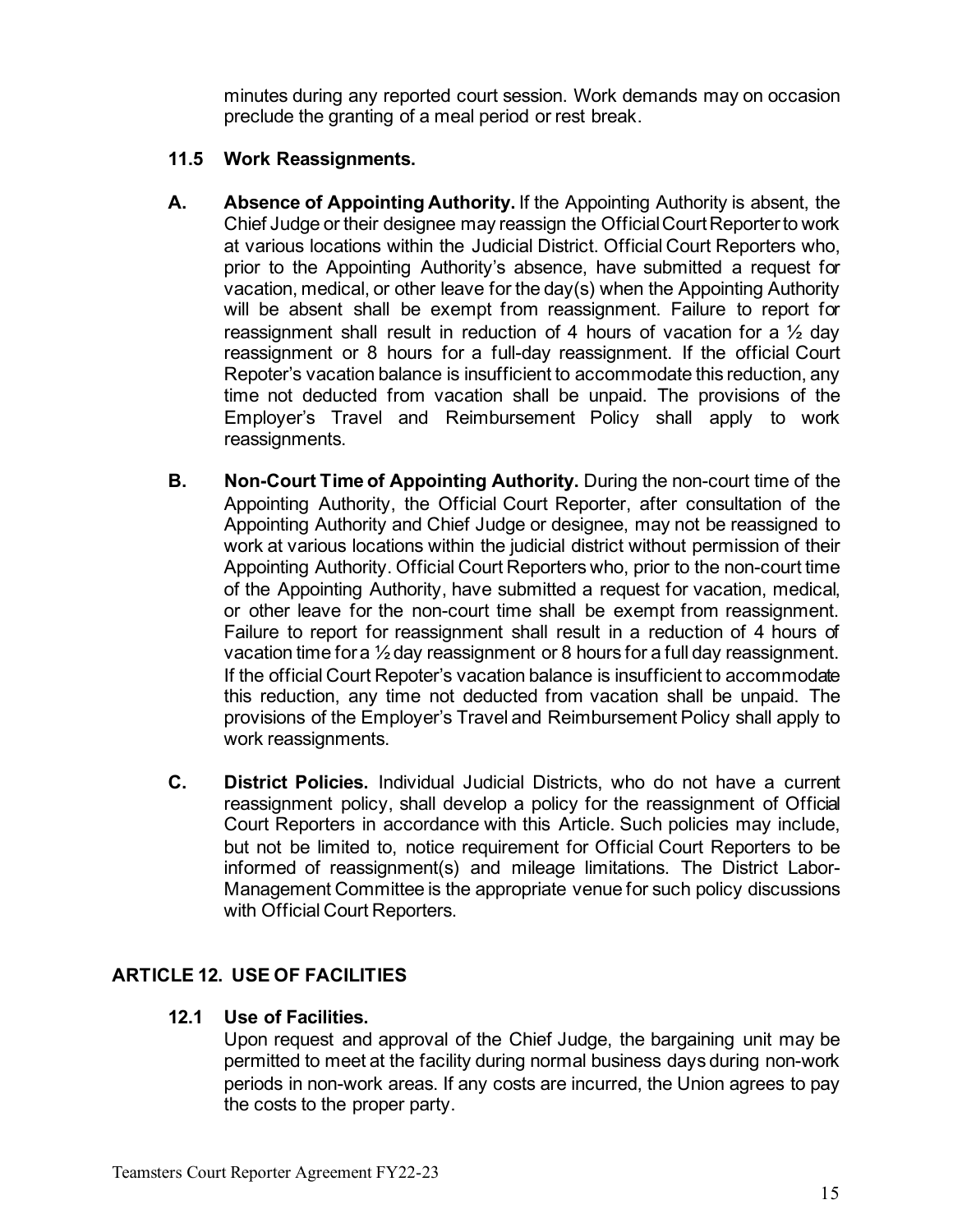#### <span id="page-15-1"></span><span id="page-15-0"></span>**ARTICLE 13. GENERAL CONDITIONS OF LEAVES OF ABSENCES**

#### **13.1 Application for Leave.**

An Employee shall submit a request for a leave of absence in writing to the Appointing Authority as far in advance of the requested absence as is practicable. The request shall state the reason for and the anticipated duration of the leave of absence. The Appointing Authority has the sole discretion to grant or deny the leave request based on business reasons.

#### <span id="page-15-2"></span>**13.2 Paid Leaves of Absence.**

Paid leaves of absence shall not exceed the Employee's normal work schedule and shall be granted as follows:

#### **A. Union Negotiating Leave**

Employees who are selected or appointed by the Union to serve on the Union's negotiating team shall be granted leave to attend scheduled negotiation sessions with the Employer. The eligible persons and hours required to attend these sessions will be reported and certified by the Union to the Employer and the Employer will be reimbursed by the Union for pay normally earned by the Employees, not to exceed 8 hours per session.

Employees who are selected or appointed by the union to serve on the Union's Steward or Negotiating team shall be granted leave to attend Union pre-negotiation sessions for up to four separate days. The eligible persons and hours required to attend these sessions will be reported and certified by the Union to the Employer and the Employer will be reimbursed by the Union for pay normally earned by the Employees, not to exceed eight (8) hours per session

- **B. Court Appearance Leave.** Court appearance leave for appearances before a court or other judicial or quasi-judicial body in response to a subpoena or other direction by proper authority for purposes related to the Employee's court position. The Employee shall receive regular pay for such appearances or attendance, including necessary travel time, provided that any fee received, exclusive of paid expenses, is returned to the Judicial Branch. Any Employee who must appear and testify in private litigation, not as an employee or representative of the Judicial Branch but as an individual, shall be required to use vacation leave or leave of absence without pay.
- **C. Jury Duty Leave.** Jury duty leave for time to serve on a jury provided that when not impaneled for actual service but only on call for service, the Employee shall report to work. A copy of the summons must be submitted to payroll by the end of the pay period served. Employees shall not accept jury fees, except mileage or reimbursement for child care.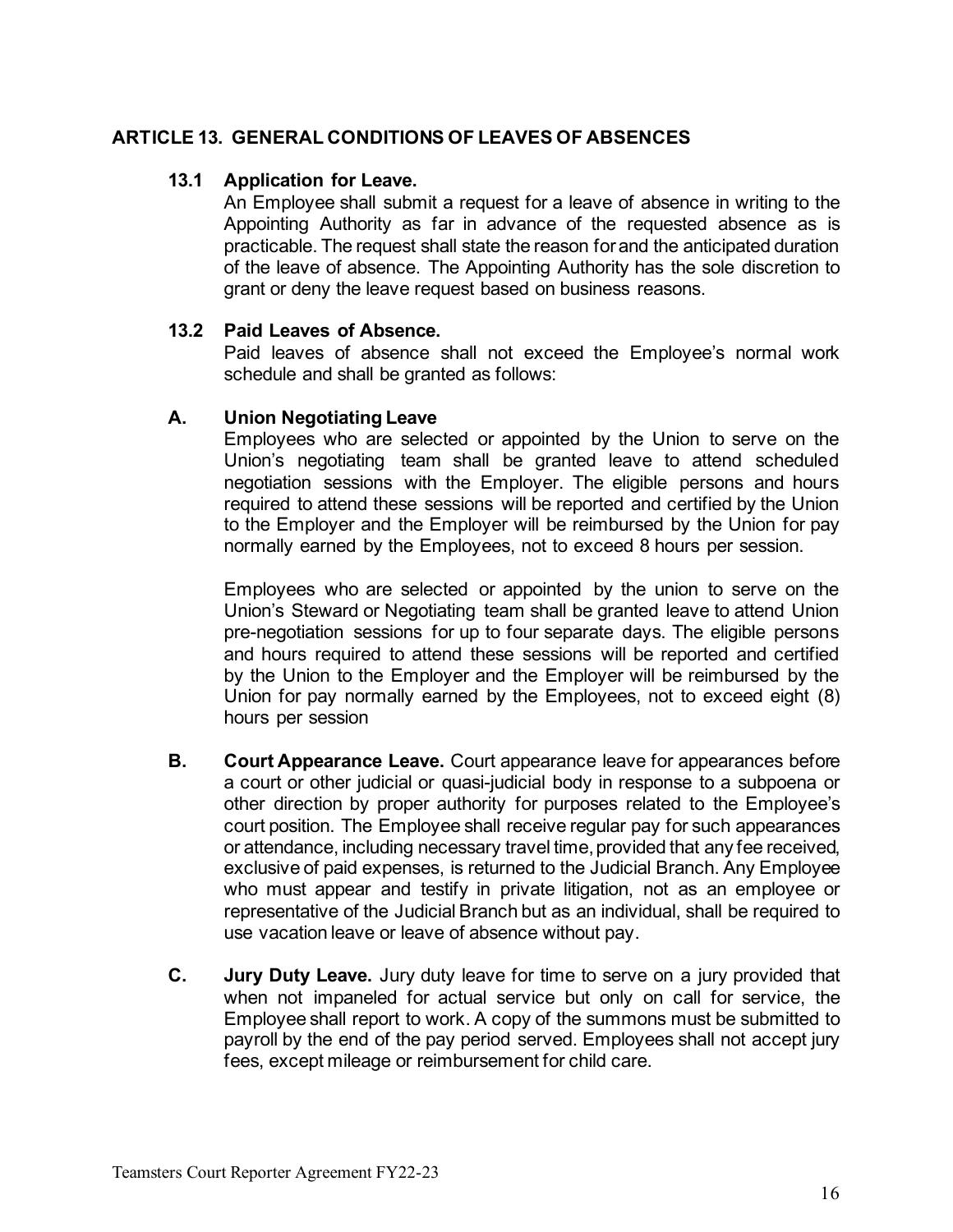- **D. Election Judge Leave.** Election judge leave for purposes of serving as an election judge in any election. The Employee must request the leave at least twenty (20) calendar days in advance of the requested leave.
- **E. Military Leave.** Military leave in accord with Minn. Stat. §192.26 for members of a reserve component of the armed forces of this State or of the United States who are ordered by the appropriate authorities to active service or to attend a training program. This leave shall be limited to fifteen (15) working days per calendar year. The Employee must inform the Appointing Authority within seven (7) calendar days of receiving notification of duty of the need for the leave. A copy of the military orders must accompany the Employee's time sheet.
- **F. Voting Time Leave.** Voting time leave in accord with Minn. Stat. §204C.04 for Employees eligible to vote in a state primary election, a presidential primary election, a state general election, or an election to fill a vacancy in the United States Congress, provided that the leave is for a reasonable period of time.
- **G. Athletic Leave.** Athletic leave to prepare for and engage in world, Olympic, or Pan American Games competition.
- **H. Blood Donation Leave.** Blood donation leave to donate blood at an on-site program endorsed by the Employer.
- **I. Association Leave for Board Members and/or Officers.** With the prior approval of the Appointing Authority, up to seven (7) Employees but no more than three (3) from any one Judicial District who are officers or board members of the Minnesota Association of Verbatim Reporters and Captioners (MAVRC) or the American Association of Electronic Reporters and Transcribers (AAERT) shall be given Association Leave to attend business meetings for no more than two such events per year of MAVRC or AAERT. Eligible employees wishing to attend such events shall notify the Labor Relations Division in writing a minimum of thirty (30) calendar days in advance of the event and will be selected upon a first-come, first-served basis. Employees participating in the events noted above shall not be eligible for reimbursement for mileage, meals, or other expenses.
- **J. Legislative Leave.** If requested by the State Court Administrator or the Judicial Council, Employees shall be granted leave without loss of regular salary to attend legislative committee hearings, sessions, or other meetings at the Minnesota Legislature.
- **K. Emergency Leave.** (1) State-wide Closures: If a state-wide natural (including weather emergencies) or man-made emergency is declared or the Governor or the Commissioner of Minnesota Management and Budget (MMB) declares state offices to be closed, all Court offices will be closed. Employees will be notified of the closing, pursuant to the applicable policy. Employees shall be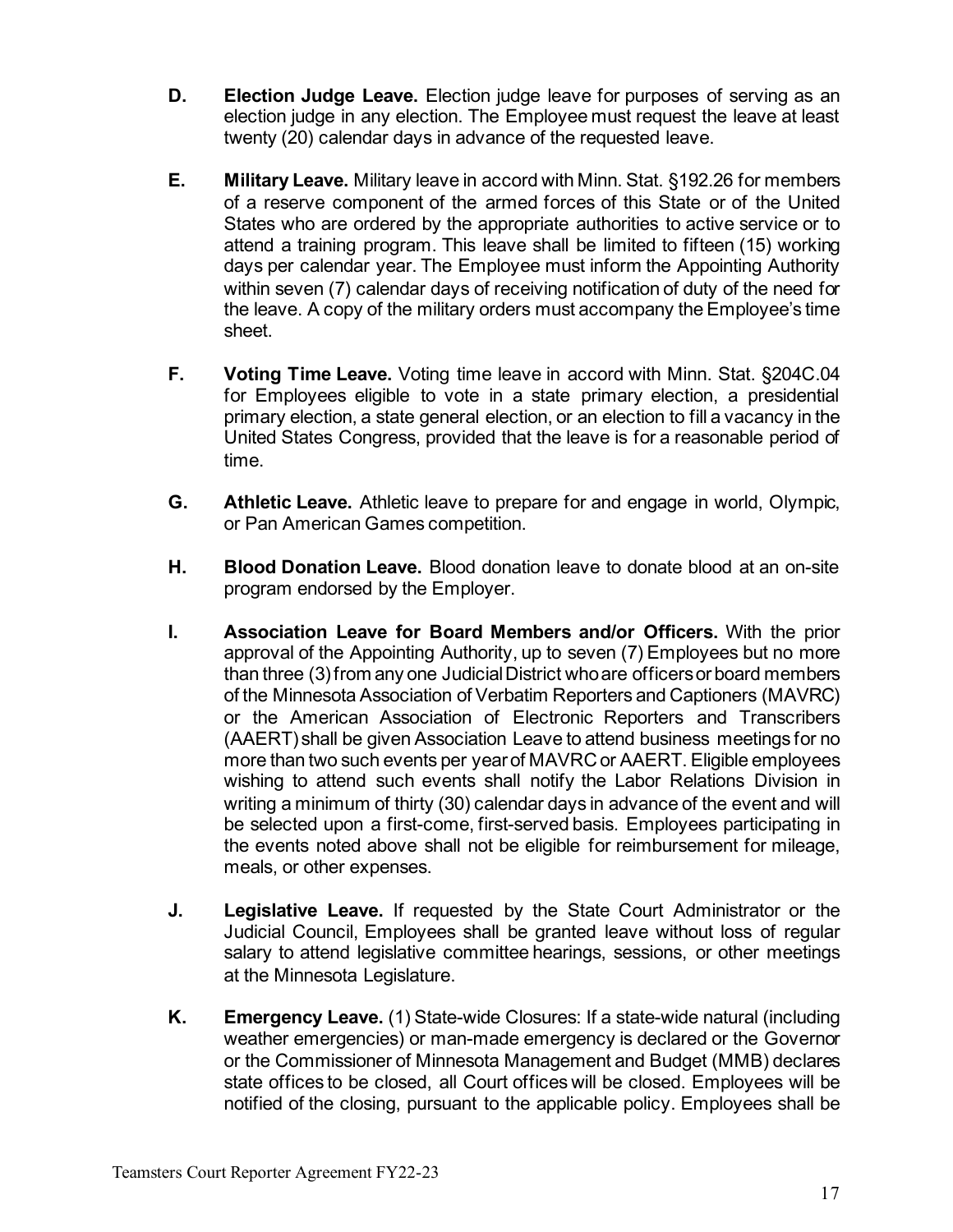paid their regular rate of pay during the emergency closure, without loss of leave.

 (2) County Specific Closures: Should MMB announce the closure of state offices within a specific county due to an emergency situation, Judicial Branch offices within that county will also be closed. Should a County determine that its facilities housing the court are closed due to an emergency situation, Judicial Branch offices within that county will be closed. The State Court Administrator or their designee may close specific Court offices. Affected employees will be notified of the closure, pursuant to the applicable Judicial Branch Policy. Employees shall be paid their regular rate of pay during the emergency closure, without loss of leave.

 (3) Absence without Closure: Unless offices are closed, each employee is expected to report to work. However, if, in the employee's reasonable opinion, it is not possible to report to or remain at the work site safely, employees may be directed to work remotely, or leave time must be used to account for the time not worked. The employee may use accrued sick, vacation, leave without pay, or, if non-exempt, compensatory time to compensate for time not worked. If a new employee has not been able to earn leave sufficient to cover the time absent from work due to a weather emergency, the employee may make arrangements with their supervisor to make up the time by working additional hours within the same work week.

Also see Emergency Closure Procedures [\(Appendix A\).](#page-36-0)

- **L. Leave Impact on Accruals.** Accrual of vacation leave and sick leave benefits during the period of leave of absence with pay shall continue. If an Employee is granted leave without pay, they will not be credited with vacation or sick leave accruals for the period of leave without pay with the exception of approved military leave.
- **M. Education Leave.** With prior approval of the Appointing Authority, an Employee shall remain in paid status to attend training or education programs to a maximum of 40 hours per fiscal year. The Employee must meet the minimum mandatory credit requirements of the Employee Education Policy and Standards within this 40 hour allotment. Expense reimbursement for courses, seminars, conferences and workshops is at the discretion of the Appointing Authority, consistent with the requirements set forth in the Employer's Reimbursement for Education Expenses policy, with the understanding and agreement that Official Court Reporters are included within the parameters of the Employer's policies governing Education and Education Expense reimbursement. In the event funds are not available, the course or program shall not be required.
- **N. Recognition Leave.** Employees who are selected to receive formal recognition or an award by a Minnesota Judicial Branch state or district committee may be granted recognition leave. Recognition leave is paid time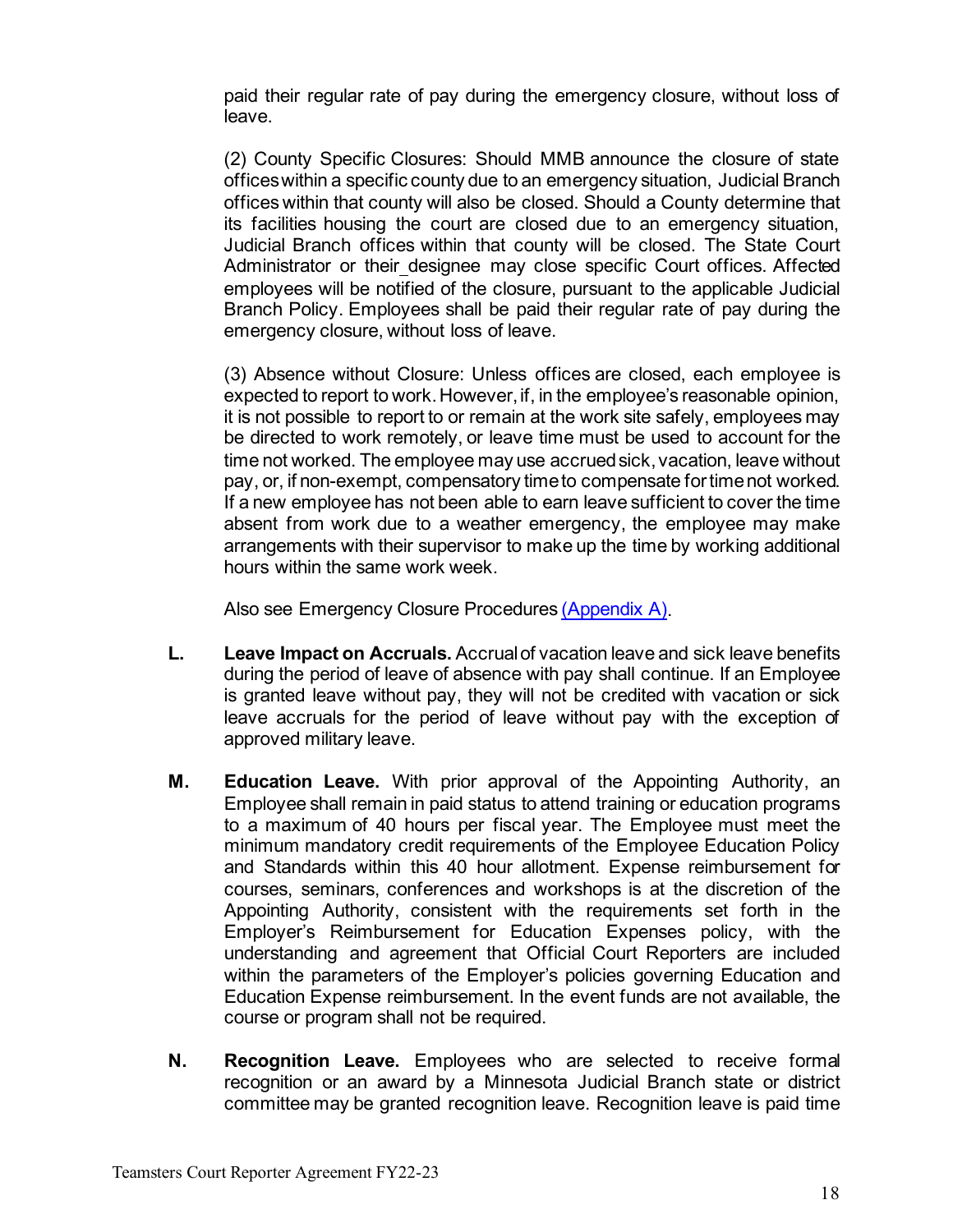off in single-day increments not charged to other leave. Recognition leave in single-day increments, up to four (4) days, may be granted to Employees with the approval of their Appointing Authority or through an established district process. The leave shall be used within 12 months of the award date and within the fiscal year. If granted, the Appointing Authority shall provide the Employee with a written memorandum outlining the number of days of recognition leave granted and the Employee's action(s) that supported the determination. A copy of this memorandum shall be forwarded to the appropriate Human Resources staff for placement in the Employee's personnel file. The Assignment personnel and the Employee shall diligently work together to schedule recognition leave when the impact on court operations will be minimized.

#### **O. Paid Parental Leave.**

1. Length of Leave. Paid parental leaves of absence of up to six (6) consecutive weeks shall be granted to eligible state employees who request such leave following the birth or adoption of a child.

2. Eligibility. Employees are eligible if they meet eligibility criteria for Family and Medical Leave Act ("FMLA") leave, which generally means the employee has been employed by the Employer for twelve (12) months and has worked at least 1,250 hours during the year immediately preceding the leave. Paid parental leave ("PPL") is available to employees who experience the following qualifying events:

- a) An employee or their spouse/partner gives birth to the employee's child;
- b) A child is placed in the employee's home for adoption; or
- c) A child is placed in the employee's home to adjudicate parentage in cases of surrogacy when the employee is the intended parent.

3. Use. Eligible employees must complete PPL within six (6) months of the qualifying event. At the Appointing Authority's discretion, employees may be allowed intermittent or reduced schedule use of leave. PPL not used within the required timeframe shall not be carried over or cashed out. Employees must first exhaust accrued sick leave for reasons which qualify for sick leave use. PPL is to be used following the use of sick leave. PPL will be granted once per qualifying event, and for no more than one qualifying event per fiscal year.

4. Interaction with Other Leaves. Paid parental leave will run concurrently with any unpaid leave(s) that parents may be entitled to under other provisions of this Agreement or provided by law. Employees shall not receive other types of paid leave provided by this Agreement (e.g., sick, vacation, compensatory time) for hours for which they are receiving PPL.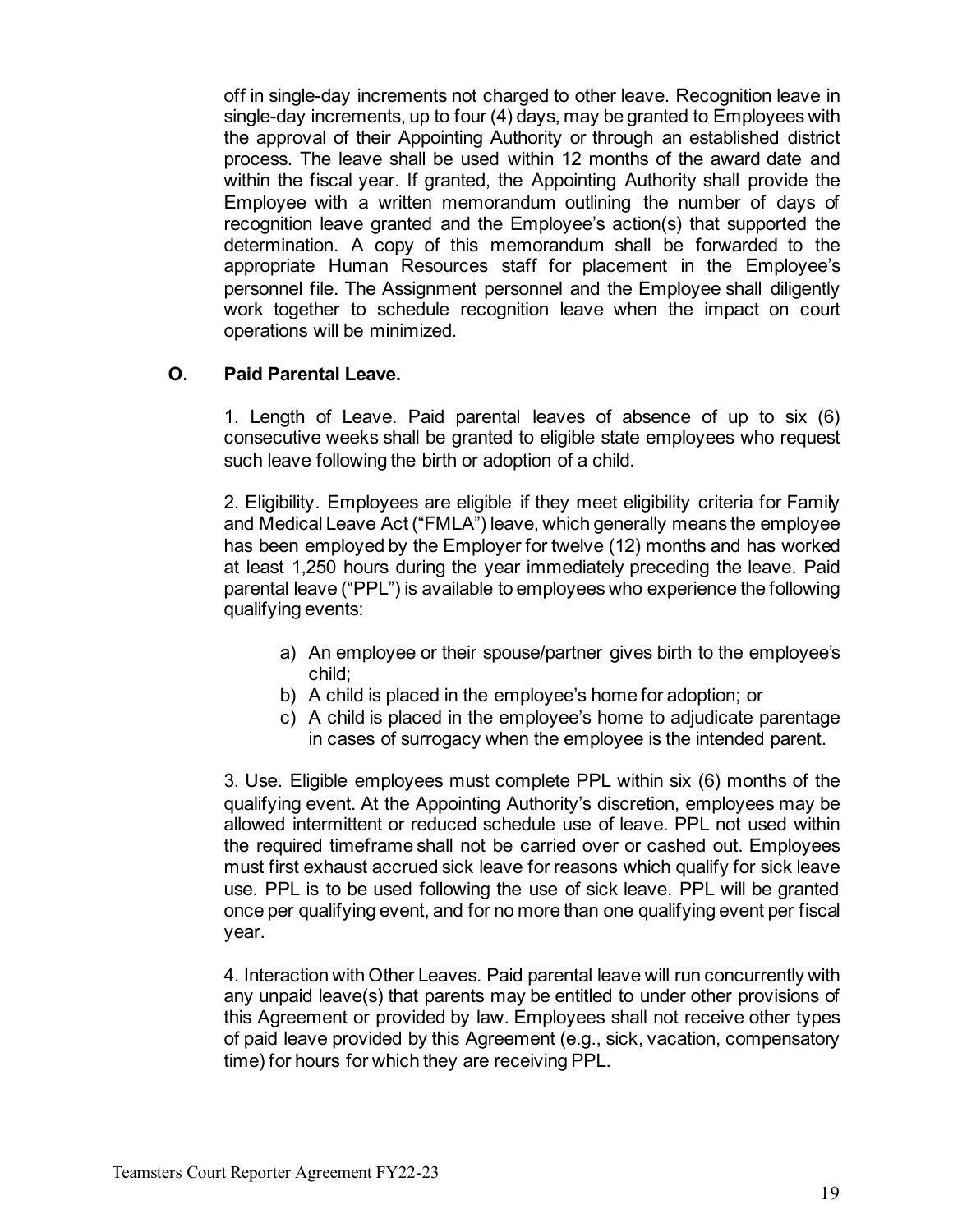## <span id="page-19-0"></span>**13.3 Unpaid Leaves of Absence – Mandatory.**

Unpaid leaves of absence shall be granted upon an Employee's request as follows:

- **A. Disability Leave.** Disability leave for a cumulative period of one year per illness or injury, unless extended by the Appointing Authority, when an Employee has exhausted their accumulation of sick leave because of an extended illness or injury.
- **B. Family Leave.** Family leave to a natural or adoptive parent for a period of six (6) months when requested in conjunction with the birth or adoption of a child. The leave shall begin on the date requested by the Employee but no later than six (6) weeks after the birth or adoption; except that, in the case where the child must remain in the hospital longer than the mother, the leave may begin up to six (6) weeks after the child leaves the hospital. Sick leave used with a medical practitioner's statement prior to the birth of the child will not reduce the duration of the family leave. Sick leave or vacation used following the birth of the child will not have the effect of extending the six (6) month family leave. Upon request, the Appointing Authority may extend the leave up to a maximum of one (1) year.
- **C. Military Leave (State).** Military leave in accord with Minn. Stat. § 192.261, Subd. 1, for entry into active military service in the armed forces of this State or of the United States for the period of military service up to four (4) years, plus any additional time in each case as the Employee may be required to serve pursuant to law. If such leave results from an order to active service by the appropriate authority, the Employee shall continue to accrue vacation and sick leave during the period of active service. Vacation leave may be accumulated to any amount, provided that the amount is reduced to two hundred and sixty (260) hours within two (2) years of the Employee's return to the Judicial Branch.
- **D. Military Leave (Federal).** Military leave in accord with 38 U.S.C. 2024(d) for the period required to perform active duty for training or inactive duty training in the armed forces of the United States shall be granted with the Employee being permitted to return to the Employee's position with such seniority, status, pay, vacation, and sick leave as such Employee would have had if the Employee had not been absent due to service under 38 U.S.C. 2024(d). The Employee must inform the Appointing Authority within seven (7) calendar days of receiving notification of duty. Vacation leave may be accumulated to any amount provided that the amount is reduced to two hundred and sixty (260) hours within two (2) years of the Employee's return to the Judicial Branch.
- **E. Union Leave.** Union Stewards or other Employees who may be elected or appointed by the Union to perform duties for the Union shall be granted unpaid time off, provided the Union Stewards or other Employees have notified the Appointing Authority, who has determined that such absence is reasonable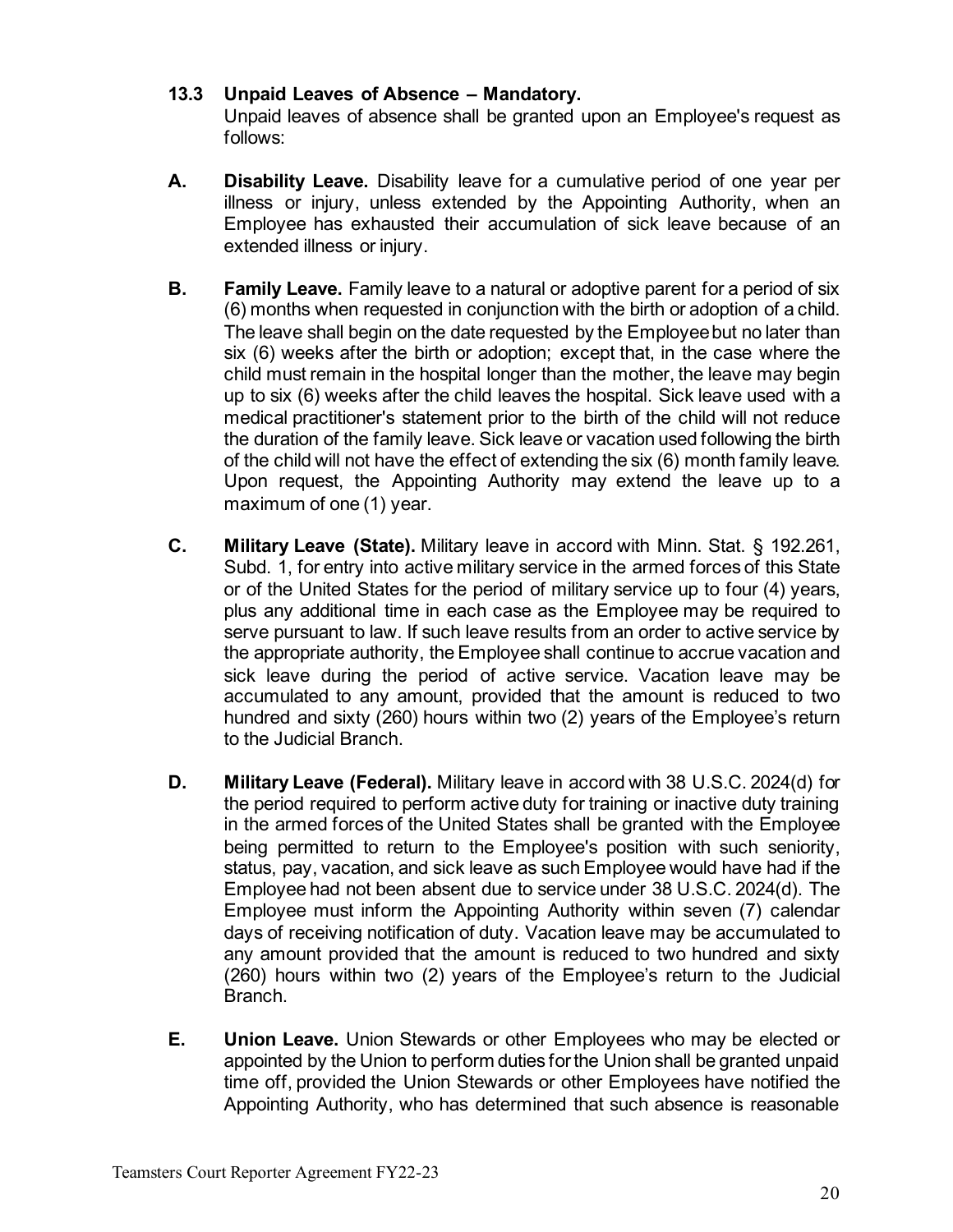and would not be detrimental to the work of the Appointing Authority. Upon the written request of the Union, unpaid leave shall be granted to Employees who are elected officers or Stewards of the Union. Annually, the Appointing Authority may request the Union to confirm the Employee's continuation on Union leave. Such leave shall not extend longer than three (3) years but may be renewed at the discretion of the Appointing Authority. Unpaid leave time for service to the Union shall not be deducted for purposes of determining an Employee's vacation or sick leave accrual rate.

#### <span id="page-20-0"></span>**13.4 Unpaid Leaves of Absence – Discretionary.**

Unpaid leaves of absence may be granted at the sole discretion of the Appointing Authority as follows:

- **A. Salary Savings Leave.** Salary savings leave when authorized by the State Court Administrator, provided that an Appointing Authority shall not hire a replacement for an Employee on salary savings leave. An Employee on salary savings leave shall, if otherwise eligible, continue to accrue vacation leave, sick leave, and seniority, and shall continue to be eligible for paid holidays and insurance benefits, provided that any holiday pay shall be included in the first paycheck received following the Employee's return from leave.
- **B. Personal Leave.** Personal leave for any reason for a period of up to one (1) year subject to annual renewal at the Appointing Authority's discretion.

#### <span id="page-20-1"></span>**13.5 Termination of Leaves.**

An Employee may terminate their leave of absence prior to the previously agreed upon date of expiration of the leave with the approval of the Appointing Authority. Leaves of absence or extensions of leaves which are subject to the discretionary authority of the Appointing Authority may be canceled by the Appointing Authority upon reasonable notice to the Employee. Such notice shall ordinarily be in writing except in case of an emergency.

#### <span id="page-20-2"></span>**13.6 Return from Leave.**

An Employee on an approved leave of absence is required to contact the Appointing Authority if an extension is being requested. Failure to contact the Appointing Authority about an extension prior to the end of the approved leave shall be deemed to be a voluntary resignation and the Employee shall be severed from the Judicial Branch. An Employee returning from a leave of absence of two (2) months or more shall notify the Appointing Authority at least two (2) weeks prior to the intended date of return. An Employee shall be entitled to return from an approved leave of absence to their position. An Employee returning from an unpaid leave of absence shall return to the same rate of pay they had been receiving at the time the leave commenced plus any non-discretionary adjustments that would have been granted had the Employee been continuously employed during the period of absence or at a higher rate with the approval of the Appointing Authority and the Employer.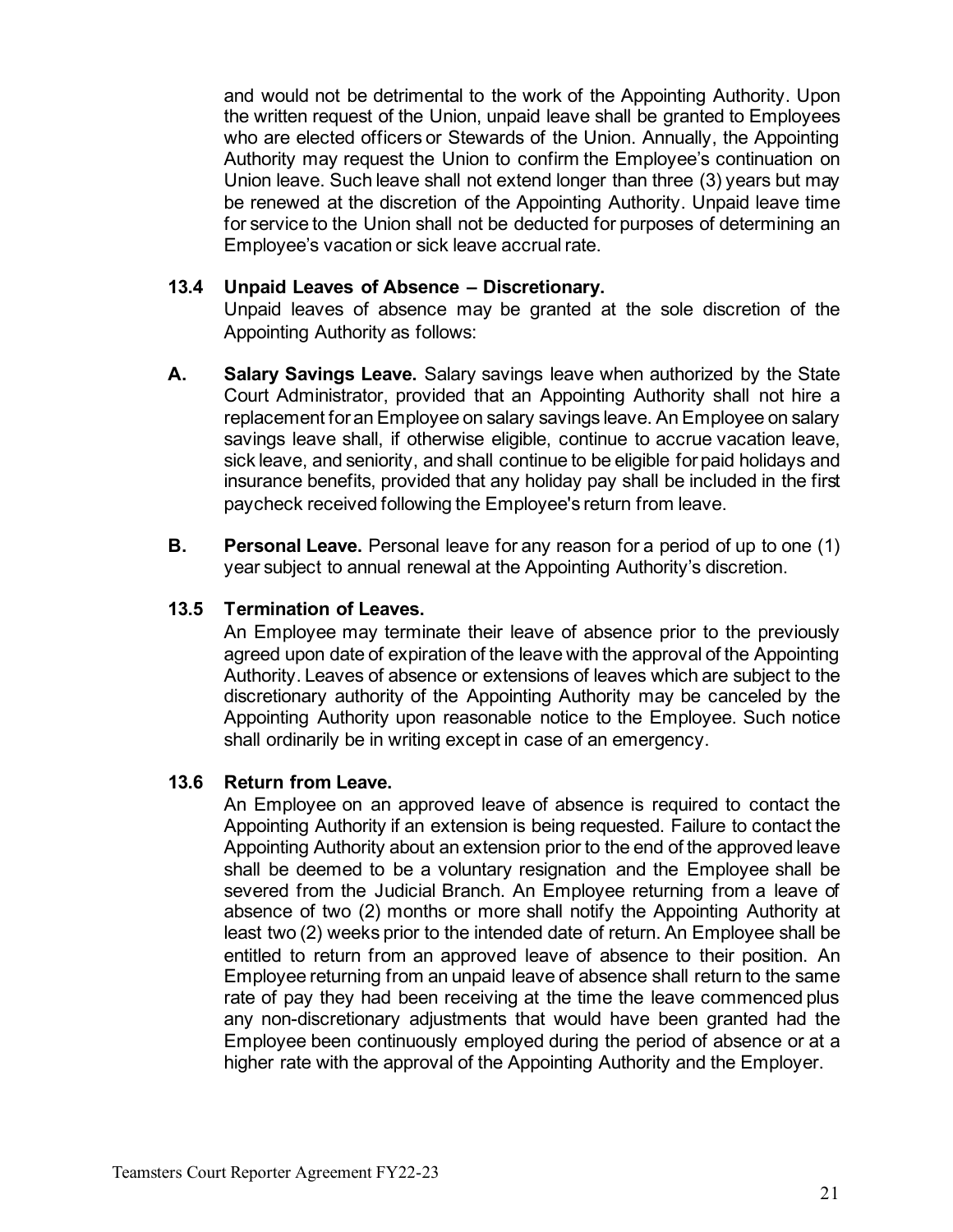## <span id="page-21-0"></span>**13.7 Absence Without Leave.**

Any unauthorized absence from duty is an absence without leave and shall be without pay. If it is subsequently determined by the Appointing Authority that mitigating circumstances existed, the Appointing Authority may convert the absence without leave to other leave as appropriate.

#### <span id="page-21-1"></span>**13.8 Family Medical Leave Policy.**

This contract is intended to be in conformity with the Minnesota Judicial Branch Family and Medical Leave Policy [\(Appendix A\).](#page-36-0)

## <span id="page-21-2"></span>**ARTICLE 14. COUNTY BENEFITS**

- **A.** Pursuant to Minn. Stat. §480.181, any Employee currently receiving County benefits from the District in which they serve shall continue receiving said County benefits throughout their tenure with said District, pursuant to the January 1, 1992, transition to State funding election. This provision does not alter the statutory one-time election to State benefits subsequent to becoming a Judicial Branch Employee.
- **B.** Any Employee currently receiving County benefits may elect at the time of the State's open medical enrollment to receive State benefits to become effective at the start of the new insurance year. If an Employee elects to receive State benefits during open enrollment, or if they are required to receive State benefits at any time during said tenure, they shall retain prior accrued vacation and sick time. Any Employee electing State benefits under this Article for the 2022 and 2023 insurance years who currently is not entitled to accrue vacation and sick leave shall, upon election of State benefits effective at the start of the new insurance year, be credited with eighty (80) hours of vacation and eighty (80) hours of sick leave.

# <span id="page-21-4"></span><span id="page-21-3"></span>**ARTICLE 15. VACATION LEAVE**

#### **15.1 Eligibility.**

All Employees in payroll status may accrue and may use vacation immediately on appointment except interns, intermittent employees, and Employees who are appointed for a period not to exceed six (6) months.

## <span id="page-21-5"></span>**15.2 Accruals and Accumulation.**

An eligible Employee shall accrue vacation leave each pay period according to the rates provided below. An Employee being paid for less than a full eighty (80) hour pay period shall have their vacation accrual prorated in accordance with the schedule provided in [Appendix B.](#page-37-1) Vacation leave may be accumulated to a maximum of 275 hours. In emergency situations, the Director of Human Resources may, at the direction of the Appointing Authority, temporarily suspend the maximum number of hours which may be accumulated. As used below, "Length of Service" does not include time on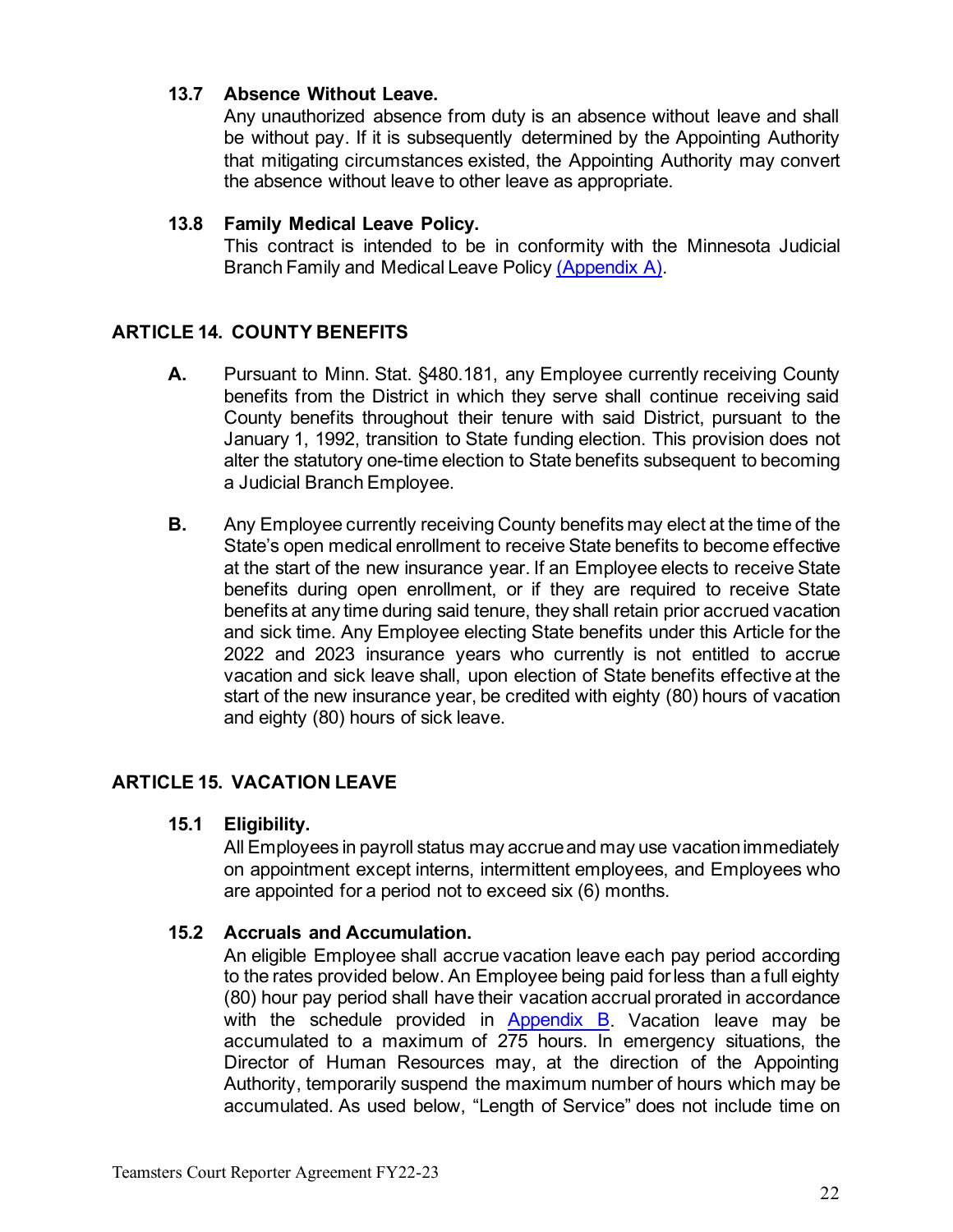suspension or unpaid non-medical leaves of absence which exceed one (1) full pay period in duration. Upon separation, the Employee shall receive full payout of any and all accrued vacation time.

#### <span id="page-22-0"></span>**15.3 Vacation Use.**

- **A.** An Employee may use their accrued vacation leave time when so approved by the Appointing Authority.
- **B.** If the Employer offers unrepresented employees the option of converting unused vacation to deferred compensation, the Employer shall make the identical offer to Official Court Reporters. The Employer and the Union shall execute a Memorandum of Understanding to reflect the terms and conditions of the conversion at the time it is offered.

| <b>Length of Service</b>  | <b>Accrued Per Pay Period</b> |
|---------------------------|-------------------------------|
| 0 through 5 years         | 4 hours                       |
| After 5 through 8 years   | 5 hours                       |
| After 8 through 12 years  | 7 hours                       |
| After 12 through 18 years | 7.5 hours                     |
| After 18 through 25 years | 8 hours                       |
| After 25 through 30 years | 8.5 hours                     |
| After 30 years            | 9 hours                       |

## <span id="page-22-1"></span>**15.4 Vacation Schedule for Full Time Employees.**

## <span id="page-22-3"></span><span id="page-22-2"></span>**ARTICLE 16. SICK LEAVE**

## **16.1 Eligibility.**

All Employees in payroll status accrue and may use sick leave immediately upon appointment, except interns, intermittent employees, and Employees who are appointed for a period not to exceed six(6) months.

## <span id="page-22-4"></span>**16.2 Accruals and Accumulations.**

- **A. Rate of Accrual.** A full-time Employee shall accrue sick leave at the base rate of four (4) hours per pay period. An Employee being paid for less than a full eighty (80) hour pay period shall have their sick leave accrual prorated in accord with the schedule provided in [Appendix C.](#page-38-1)
- **B. Sick Leave Restoration.** An eligible Employee who is reappointed to the Judicial Branch within four (4) years from the date of separation in good standing shall have their sick leave balance restored, provided that any Employee being reappointed after receiving severance pay shall have their leave restored proportionately by deducting the hours which were paid as severance.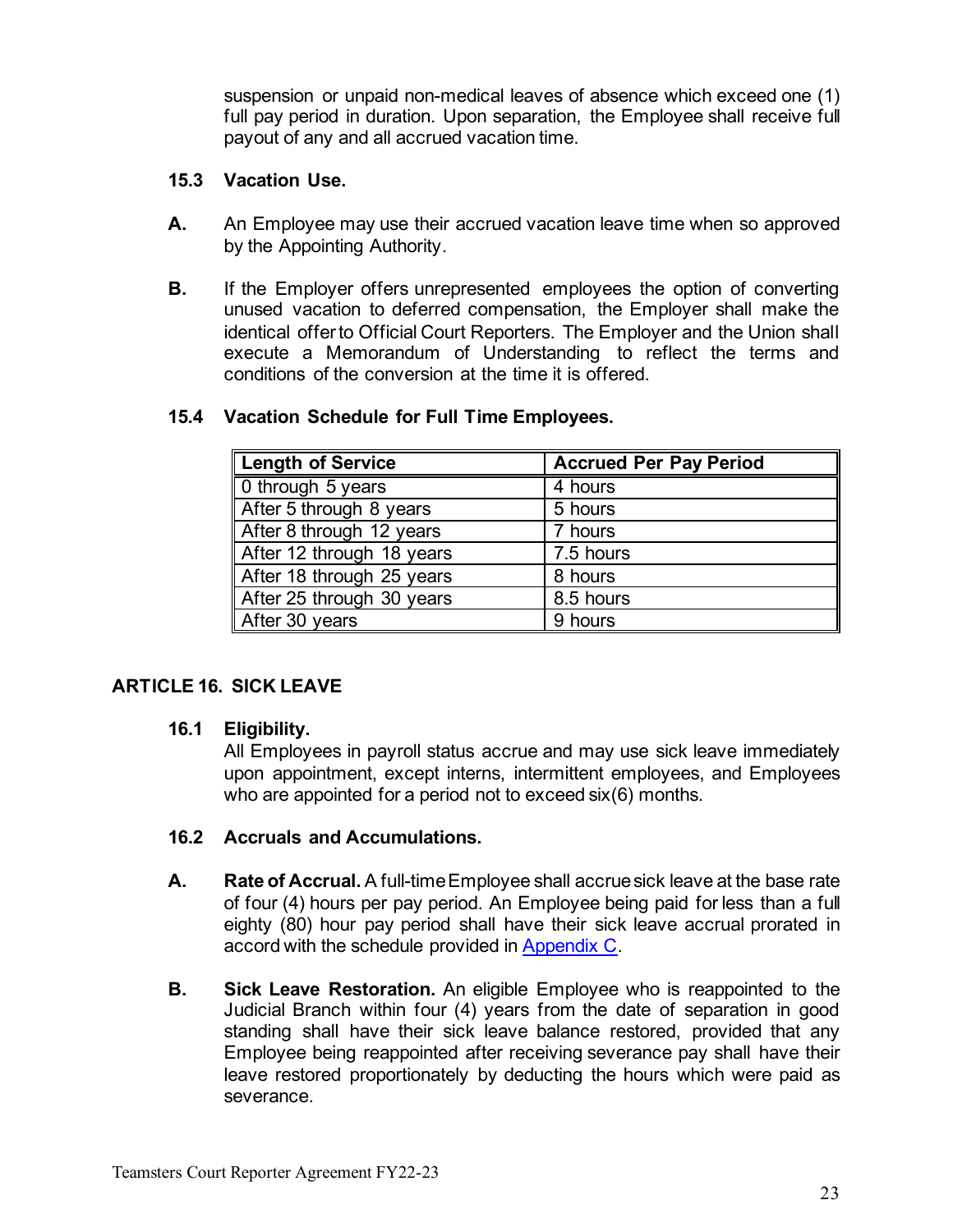**C.** An eligible Employee who moves without a break in employment from a legislative or executive branch position to a Minnesota Judicial Branch position shall have their accumulated sick leave balance, if any, transferred.

## <span id="page-23-0"></span>**16.3 Usage.**

Whenever practicable, an Employee shall submit a request for sick leave in advance of the period of absence to the Appointing Authority. When advance notice is not possible, an Employee shall notify the Appointing Authority by telephone or other means at the earliest opportunity on a daily basis. The Employee shall be granted sick leave to the extent of their accumulation for the following:

| <b>Sick Leave</b>                 | <b>Familial Relationships Defined</b>                                     |  |  |  |
|-----------------------------------|---------------------------------------------------------------------------|--|--|--|
| <b>Use Reason</b>                 |                                                                           |  |  |  |
| Level 1:<br>Medical,              | <b>Employee and Employee's:</b><br>Spouse or Cohabiter<br>$\bullet$       |  |  |  |
| Chiropractor,                     | Any dependent of the employee or spouse as defined by the<br>$\bullet$    |  |  |  |
| or Dental Care                    | SEGIP definition found below<br>Parents                                   |  |  |  |
|                                   | $\bullet$<br>Step parents                                                 |  |  |  |
|                                   |                                                                           |  |  |  |
|                                   |                                                                           |  |  |  |
| Level 2:<br><b>Disability and</b> | All Familial relationships noted in Level 1 above, plus the<br>following: |  |  |  |
| <b>Hospitalization</b>            | Employee's:                                                               |  |  |  |
| (including                        | <b>Adult Children</b><br>$\bullet$                                        |  |  |  |
| employee's                        |                                                                           |  |  |  |
| inability to                      | Spouse or Cohabiter's:                                                    |  |  |  |
| work, as                          | Parents<br>$\bullet$                                                      |  |  |  |
| certified by a                    | <b>Step Parents</b>                                                       |  |  |  |
| doctor, due to                    | Adult Children                                                            |  |  |  |
| being pregnant                    |                                                                           |  |  |  |
| or giving birth)<br>Level 3:      | All Familial relationships noted in Levels 1 and 2 above, plus the        |  |  |  |
| <b>Illness and</b>                | following:                                                                |  |  |  |
| <b>Injury</b>                     | Siblings (usage may be limited per MN Statute 181.9413)                   |  |  |  |
|                                   | Grandparents (usage may be limited per MN Statute 181.9413)<br>$\bullet$  |  |  |  |
|                                   | Grandchildren (usage may be limited per MN Statute 181.9413)<br>$\bullet$ |  |  |  |
| Level 4:                          | All Familial relationships noted in Levels 1 and, 2 and 3 above,          |  |  |  |
| <b>Terminal or</b>                | plus the following:                                                       |  |  |  |
| Catastrophic                      | Employee's:                                                               |  |  |  |
| <b>Illness</b>                    | Adult Children's Spouse or Cohabiter<br>$\bullet$                         |  |  |  |
|                                   | Step-siblings                                                             |  |  |  |
|                                   | Step-grandparents                                                         |  |  |  |
|                                   | Spouse or Cohabiter's:                                                    |  |  |  |
|                                   | Adult Children's Spouse or Cohabiter<br>$\bullet$                         |  |  |  |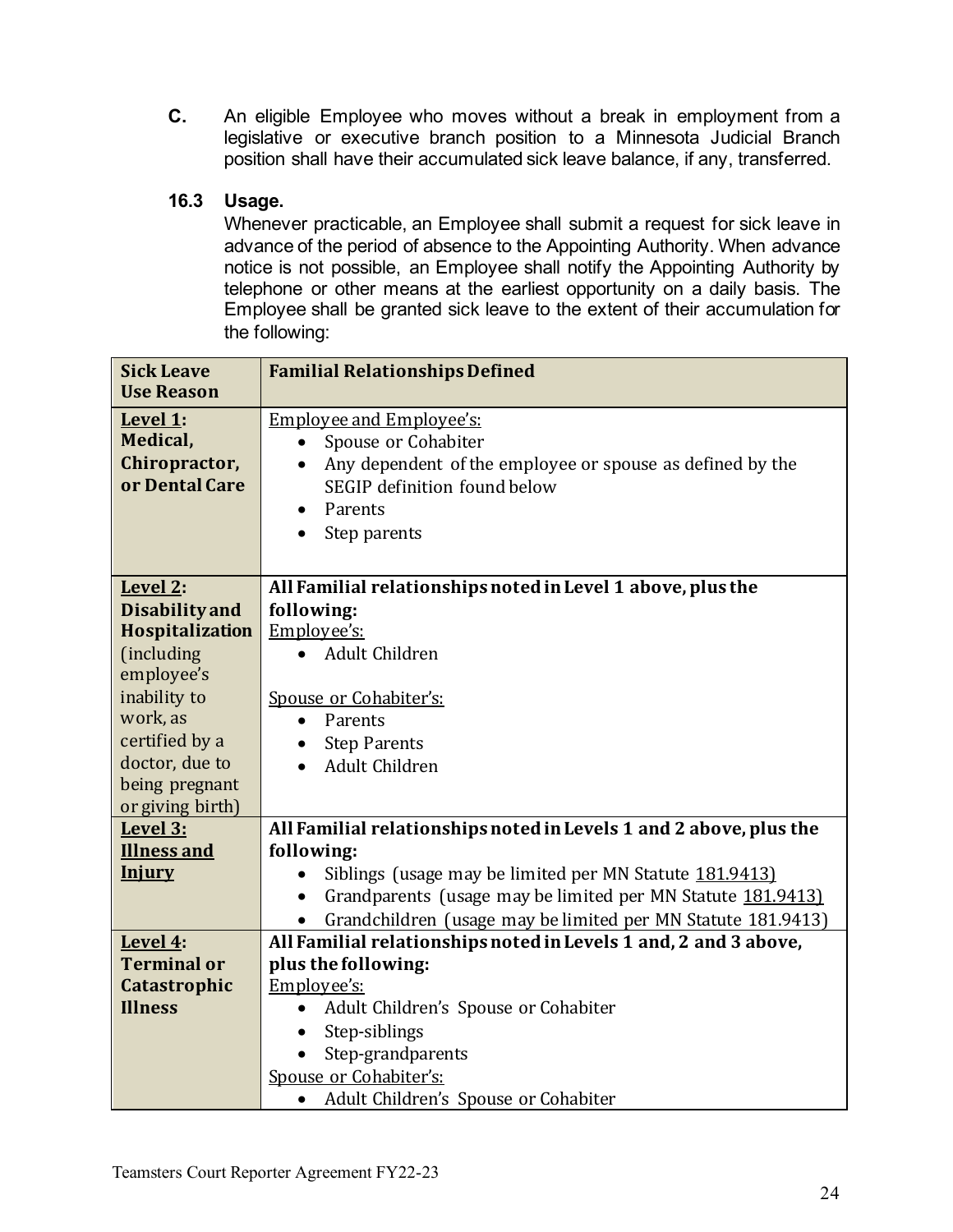| Level 5:            | All Familial relationships noted in Levels 1, 2, and 3 and 4 above,       |  |  |  |  |
|---------------------|---------------------------------------------------------------------------|--|--|--|--|
| In case of          | plus the following:                                                       |  |  |  |  |
| <b>Death</b>        | Employee's:                                                               |  |  |  |  |
| (to attend the      | Great-grandparents                                                        |  |  |  |  |
| funeral for a       | Great-grandchildren                                                       |  |  |  |  |
| reasonable          | Siblings-in-law                                                           |  |  |  |  |
| period, including   | Spouse or Cohabiter's:                                                    |  |  |  |  |
| necessary travel    | Siblings<br>$\bullet$                                                     |  |  |  |  |
| time)               | Step-siblings<br>٠                                                        |  |  |  |  |
|                     | Grandparents<br>$\bullet$                                                 |  |  |  |  |
|                     | Siblings-in-law                                                           |  |  |  |  |
|                     | Step grandparents                                                         |  |  |  |  |
|                     | Great grandparents                                                        |  |  |  |  |
|                     |                                                                           |  |  |  |  |
|                     | Upon notice to supervisor, an employee may take up to five (5) days of    |  |  |  |  |
|                     | sick leave during a two-week period to attend the funeral, burial, or     |  |  |  |  |
|                     | similar grieving ceremony, travel to and from the funeral, make funeral   |  |  |  |  |
|                     | arrangements, grieve, or comfort others in a time of personal loss.       |  |  |  |  |
|                     | Following the five (5) days, a reasonable amount of applicable leave      |  |  |  |  |
|                     | (i.e. sick, vacation, unpaid leave, personal leave, medical leave) may be |  |  |  |  |
|                     | taken with supervisory approval and shall not be unreasonably denied.     |  |  |  |  |
|                     |                                                                           |  |  |  |  |
|                     | Once each biennium, an employee, upon request, shall be granted up to     |  |  |  |  |
|                     | one (1) day from their sick leave accrual to attend the funeral of any    |  |  |  |  |
|                     | person not listed above.                                                  |  |  |  |  |
| <b>Birth or</b>     | Birth or adoption of an employee's child, not to exceed five (5) days,    |  |  |  |  |
| Adoption of a       | unless otherwise covered under the disability provisions of this          |  |  |  |  |
| child by the        | section. The sick leave usage must begin effective the date of birth,     |  |  |  |  |
| employee            | hospital release date of infant, or placement date.                       |  |  |  |  |
| <b>Arrange for</b>  | To arrange for necessary nursing care for family members listed in levels |  |  |  |  |
| <b>Nursing Care</b> | 1, 2, and 3, and 4 above, not to exceed five (5) days.                    |  |  |  |  |
| <b>OTHER:</b>       | Exposure to contagious disease which endangers the health of oneself and  |  |  |  |  |
|                     | other persons.                                                            |  |  |  |  |
| Notes:              | Dependents, regardless of relationship, are outlined in the SEGIP         |  |  |  |  |
|                     | definitions.                                                              |  |  |  |  |
|                     |                                                                           |  |  |  |  |
|                     |                                                                           |  |  |  |  |

An Employee using sick leave may be required to furnish a statement from their medical practitioner or a medical practitioner designated by the Appointing Authority or its designee indicating the nature and expected duration of the illness or disability. The Appointing Authority or its designee may also require a similar statement from a medical practitioner if it has reason to believe the Employee is not able to work or has been exposed to a contagious disease which endangers the health of other persons.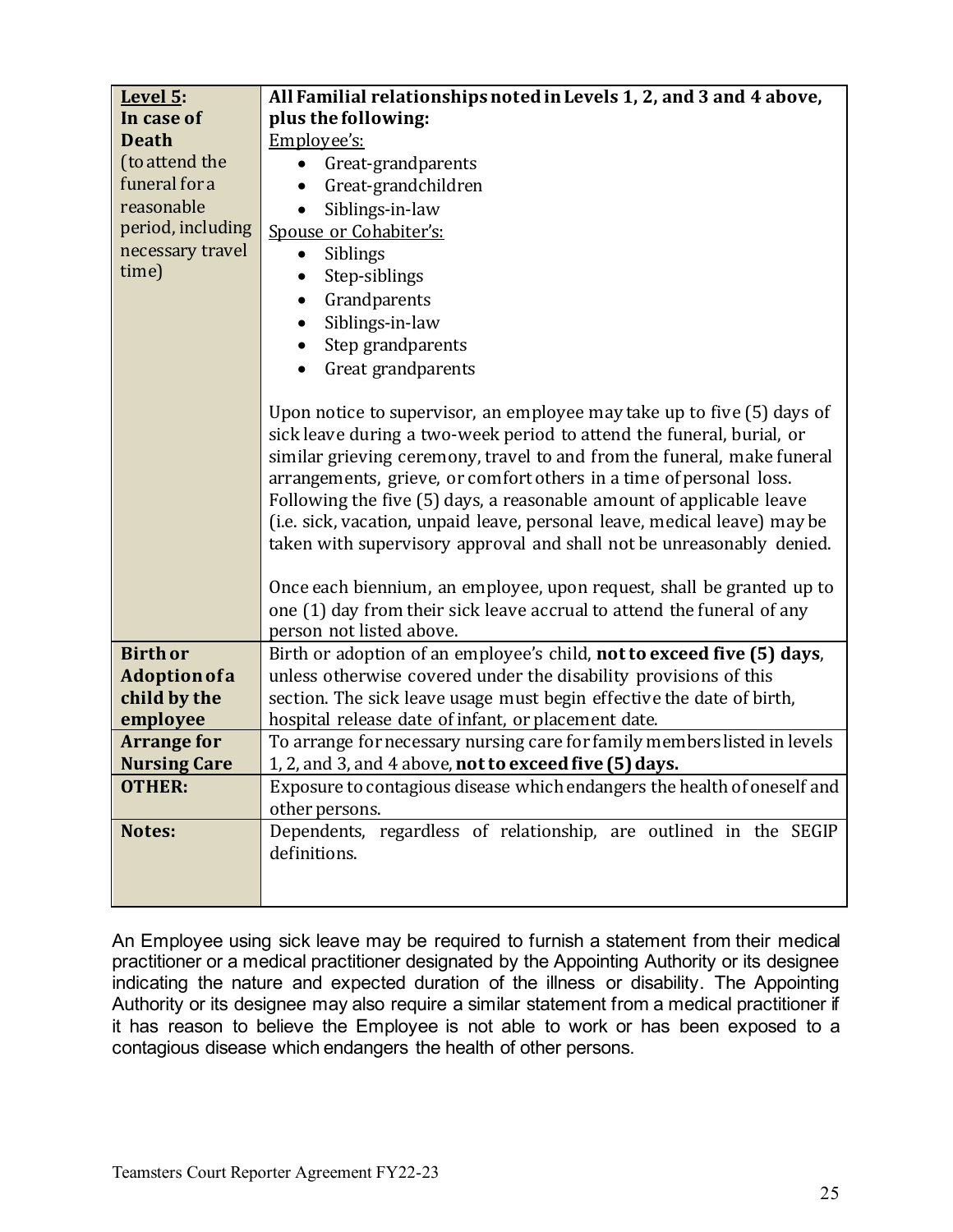Sick leave hours shall not be used during the pay period in which the hours are accrued. Sick leave accruals earned while on paid leave may be used by the Employee with the approval of the supervisor without returning to work prior to the usage of accrued sick leave

## <span id="page-25-1"></span><span id="page-25-0"></span>**ARTICLE 17. HOLIDAYS**

## **17.1 Eligibility.**

All full-time and part-time Employees in payroll status, with the exception of interns, and intermittent Employees are eligible for paid holidays. Temporary Employees are eligible for paid holidays, but are not eligible for the floating holiday.

## <span id="page-25-2"></span>**17.2 Observed Holidays.**

The following shall be observed as paid holidays:

Independence Day Labor Day Veterans Day Thanksgiving Day Day after Thanksgiving Christmas Day New Year's Day Martin Luther King Day Presidents Day Memorial Day

When the county government is closed as a result of a County-paid holiday not listed above, Employees shall be required to work unless they take accumulated vacation or the floating holiday after securing the approval of the Appointing Authority.

Should Minn. Stat. § 645.44, subd. 5, have Juneteenth included and listed as a "holiday," the parties will meet and negotiate.

## <span id="page-25-3"></span>**17.3 Floating Holidays.**

An Employee, other than a temporary Employee, shall receive one (1) floating holiday each fiscal year in proportion to their regular schedule of work. For fiscal years 2022 and 2023, all eligible employees shall receive a second floating holiday, totaling two (2) per fiscal year. The floating holiday shall be taken in the fiscal year in which it is earned or it is lost. The floating holiday cannot be split but must be taken in its entirety.

## <span id="page-25-4"></span>**17.4 Holiday Pay.**

**A.** Full-time Employees' holiday pay shall be computed and paid at the Employee's regular hourly rate of pay multiplied by the number of hours in their normal work day.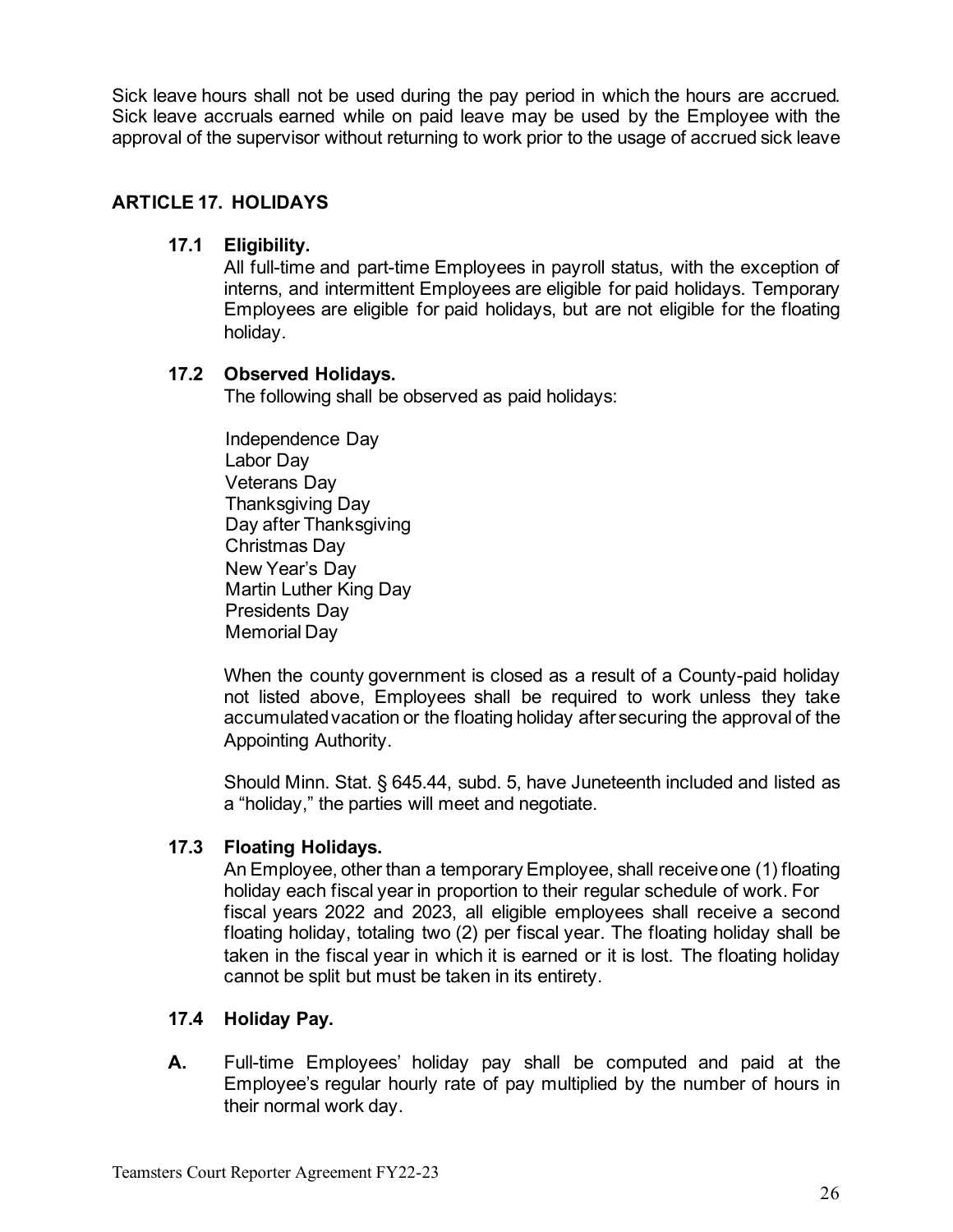- **B.** Employees who normally work less than full time shall have their holiday pay pro-rated in accord with their FTE. In payroll periods that include a holiday, the Appointing Authority may allow part-time Employees to arrange their work schedules to avoid a reduction in salary due to the pro-ration of holiday pay, provided such rescheduling does not result in the payment of overtime.
- **C.** Full-time Employees working compressed work weeks (four ten-hour days) receive holiday pay based on the number of hours the Employee would have been scheduled to work had there been no holiday.

#### **D. Work on a Holiday.**

When required by the Appointing Authority to work on an observed, nonfloating holiday, the Employee shall receive pay for the hours worked on the holiday at straight time and an alternate day off to be used within three (3) months.

## <span id="page-26-0"></span>**17.5 Religious Holidays.**

When a religious holiday is not observed as one of those holidays listed above and falls on an Employee's regularly scheduled work day, the Employee shall be entitled to that day off to observe the religious holiday. Time to observe a religious holiday shall be taken without pay unless the Employee uses accumulated vacation leave or, by mutual consent with the Appointing Authority, is able to work an equivalent number of hours at some time during the fiscal year to compensate for the hours lost. An Employee shall notify their Appointing Authority of their intention to observe a religious holiday as soon as practicable in advance of the holiday.

## <span id="page-26-2"></span><span id="page-26-1"></span>**ARTICLE 18. WORKERS' COMPENSATION/INJURED ON DUTY PAY**

## **18.1 Job-Related Injuries.**

An Employee incurring an on-the-job injury shall be paid their regular rate of pay for the remainder of the scheduled work day without deduction from vacation or sick leave accruals.

An Employee who incurs a compensable illness or injury and receives workers' compensation benefits may elect to use accumulated vacation or sick leave, or both, during an absence resulting from an injury or illness for which a claim for workers' compensation is made or while an award of benefits is pending. Such leave may be used on the following basis:

**A.** The Employee retains the Workers' Compensation benefit check and receives payments from sick leave and vacation leave accruals in an amount which will total their regular gross pay for the period of time involved provided that the total rate of compensation shall not exceed the regular compensation of the Employee; or,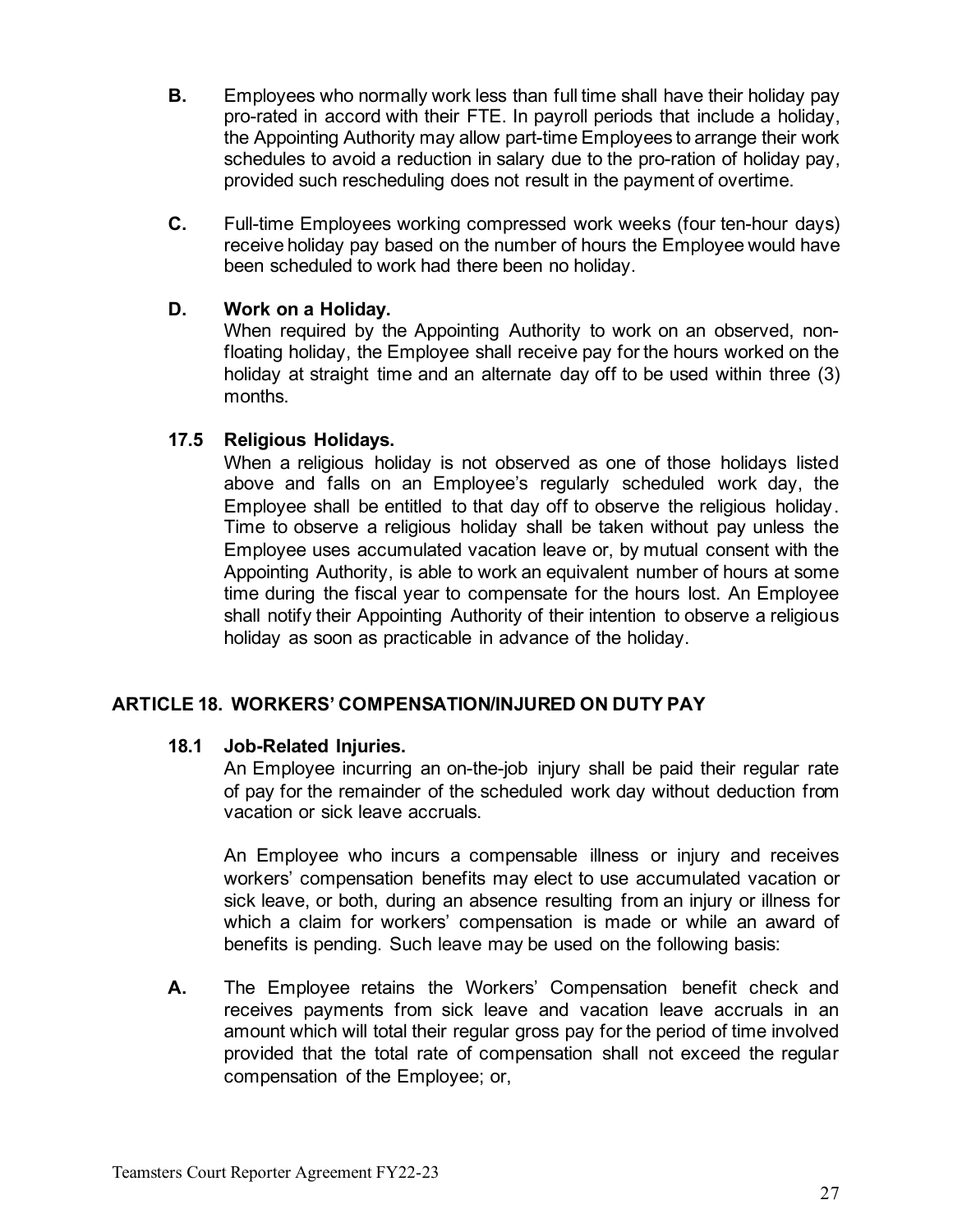- **B.** The Employee retains the Workers' Compensation benefit check and takes an unpaid Workers' Compensation leave during the time they are unable to work.
- **C.** An Employee shall return from Workers' Compensation leave upon appropriate release from the Workers' Compensation status, provided the Employee is able to perform the work satisfactorily and safely as determined by competent medical authority.

#### <span id="page-27-0"></span>**18.2 Vacation and Sick Leave Accruals.**

An eligible Employee receiving Workers' Compensation benefits supplemented by vacation and/or sick leave accruals shall accrue vacation and sick leave for the total number of hours compensated by Workers' Compensation, sick leave, and vacation leave.

#### <span id="page-27-1"></span>**18.3 Insurance.**

For Employees who are off the payroll due to a work-related injury or disability, benefits provided under the insurance article of this Agreement shall continue as long as the Employee is receiving Workers' Compensation payments or is using disability leave.

## <span id="page-27-2"></span>**ARTICLE 19. WAGES**

The salary ranges and steps applicable during Fiscal Year 2022 are contained i[n](#page-39-1) [Appendix D.](#page-39-1)

- <span id="page-27-3"></span>**19.1 Fiscal Year 2022 (July 1, 2021 – June 30, 2022)**
- **A. Salary Range.** The salary range is contained in [Appendix D.](#page-39-1) The range was improved by 95 cents.
- **B. Cost–of-Living Adjustment.** There will be no Cost-of-Living Adjustment (COLA) during Fiscal Year 2022.
- **C. Anniversary Pay Increase/ Lump Sum Payments.** Employees whose most recent hire date as a Court Reporter is before July 1, 2021, and employees who were rehired after voluntary separation at the same hourly rate paid upon their separation and with at least one cumulative year of service as a court reporter, will move to the FY2022 salary range effective July 1, 2021, based on satisfactory performance. Appointing Authorities and/or their designees may withhold pay increases because of unsatisfactory service within the year with written notice to the Employee. Increases so withheld may subsequently be granted if the Appointing Authority decides that the Employee has achieved a satisfactory level of performance. The withholding of a step increase due to unsatisfactory service is not subject to the Administrative Review Procedure.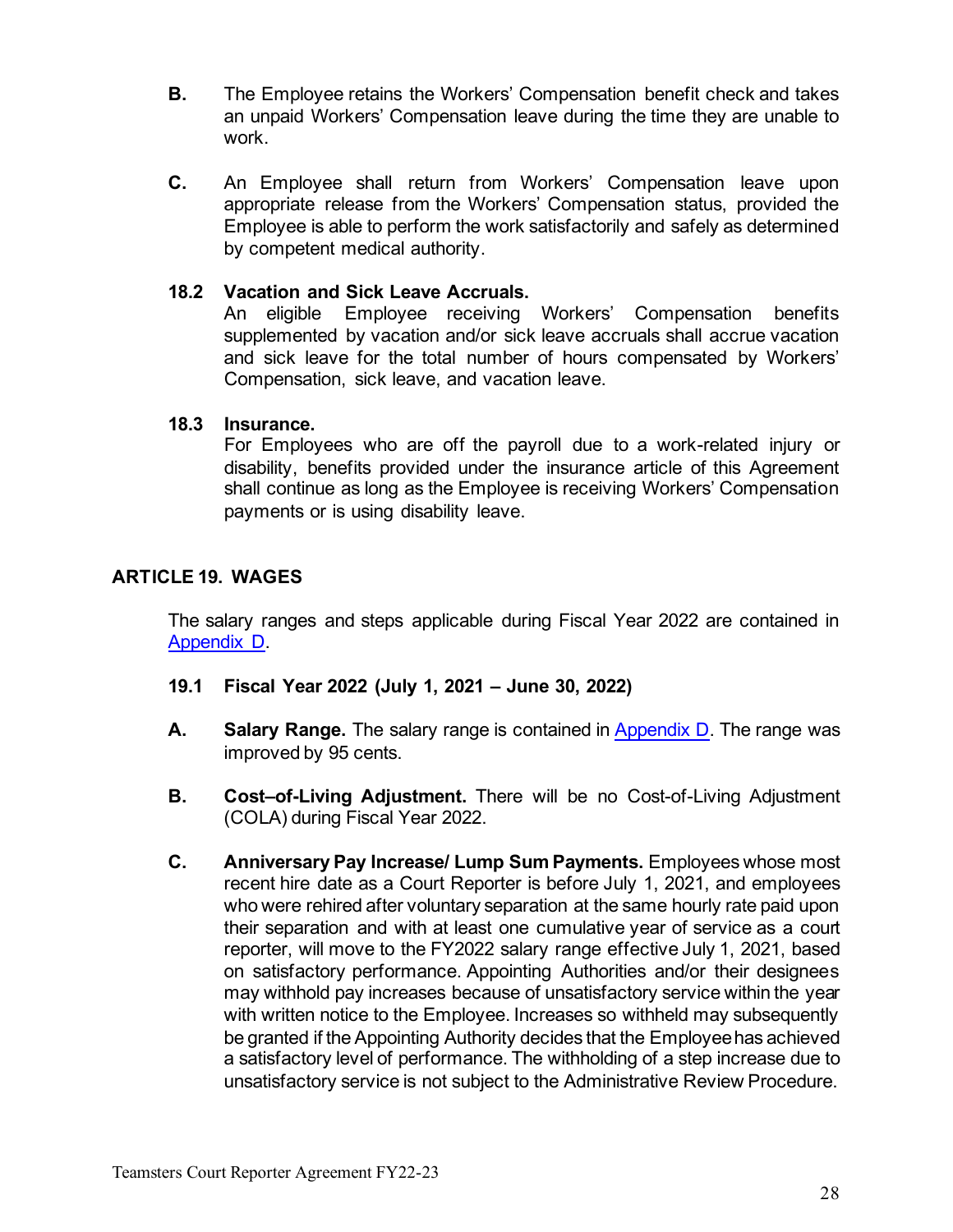Employees whose most recent hire date as a Court Reporter is on or after July 1, 2021, will continue to be paid using the FY21 pay schedule (also contained in [Appendix D\)](#page-39-1).

- **D.** Stability Payment. Employees who meet the eligibility requirements will receive a stability payment payable on the anniversary date of the Employee. An Employee is eligible to receive stability payment if hired on or before September 18, 1997, and has served a full year at Step 7 of the salary range. The lump sum payment reflects the length of service recognized by the Minnesota Judicial Branch and the number of hours an Employee has worked in the previous year. Calculation of the amount of the stability pay is shown in [Appendix E.](#page-40-1) However, there will be no stability payments during FY2022.
- **E. Realtime Allowance.** Employees who are certified as realtime reporters and are required to perform realtime reporting for the purposes of ADA accommodations shall receive a payment of \$2,000 per year. This payment shall be pro-rated by month for any calendar month during which these realtime services have been performed for ADA accommodations. The allowance is payable in the last pay period of the fiscal year if employed during that pay period or the pay period following separation from employment.
- **F. Equipment Reimbursement for Realtime.** Court Reporters who are required by the Appointing Authority to provide realtime may receive reimbursement up to \$250.00 per fiscal year for the purchase of necessary hardware, software, subscriptions, and/or licensing. A Court Reporter is required to provide realtime services only when the Appointing Authority has made a written request for realtime on an on-going basis and the request has been approved by the District Administrator. The District Administrator may only deny the request if the hardware and/or software is incompatible with that used in the District. Reimbursement requests shall be made in accordance with applicable Minnesota Judicial Branch policies and procedures.

## <span id="page-28-0"></span>**19.2 Fiscal Year 2023 (July 1, 2022 – June 30, 2023)**

This agreement shall be reopened one time, at the request of either party, for the sole purpose of negotiating compensation for the second year of the agreement (fiscal year 2023). Reopener requests may be made no earlier than June 1, 2022, and no later than April 30, 2023.

- **A. Salary Range.** The salary range is contained in Appendix D.
- **B. Cost-of-Living Adjustment:** There will be no Cost-of-Living Adjustment (COLA) during Fiscal Year 2021.
- **C. Step Increase/Lump Sum Payments.** Employees whose hourly rates of pay are below the top step of the pay range shall be eligible for a one-step increase on July 1, 2020, based on satisfactory performance. Appointing Authorities and/or their designees may withhold pay increases because of unsatisfactory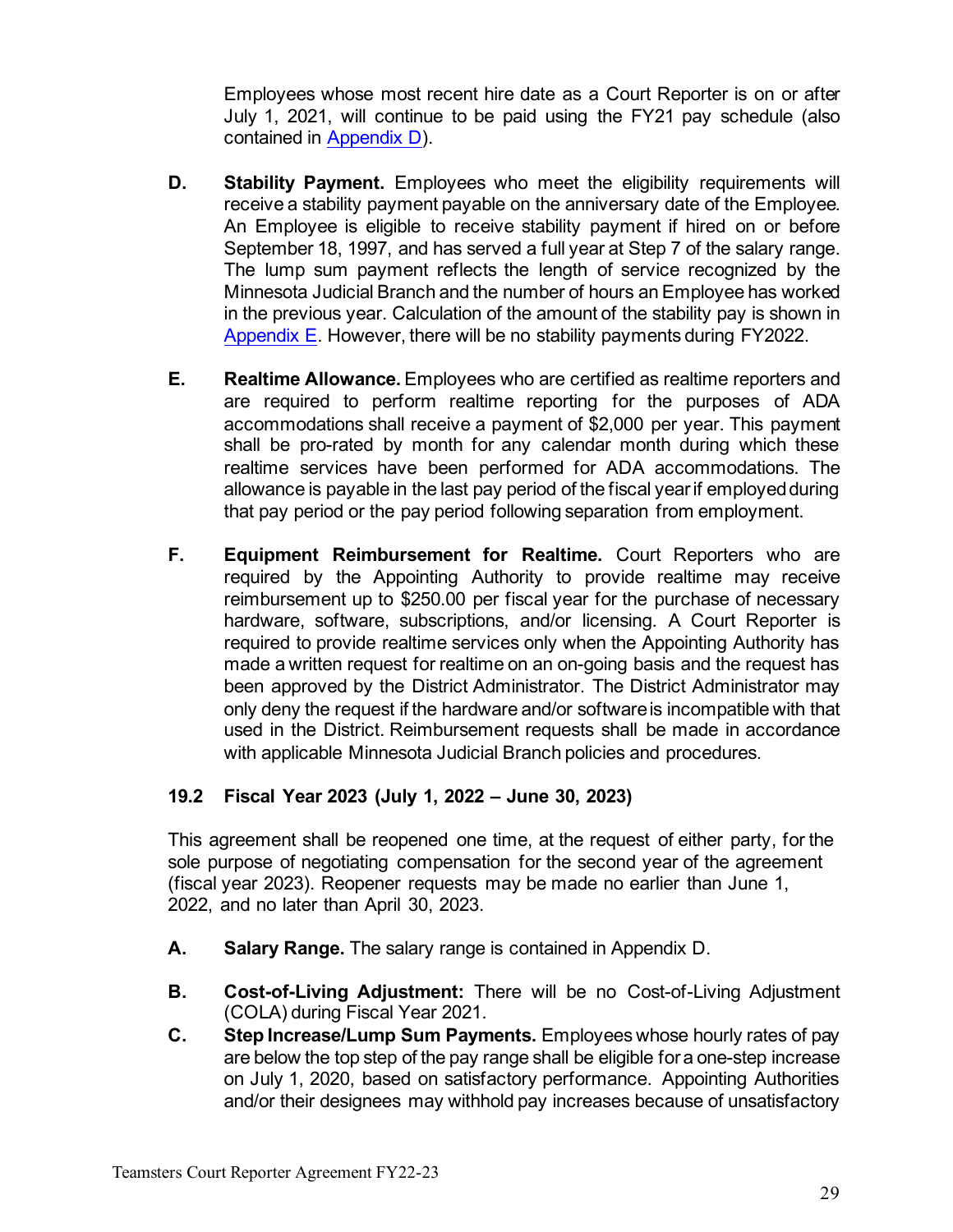service within the year with written notice to the Employee. Increases so withheld may subsequently be granted if the Appointing Authority decides that the Employee has achieved a satisfactory level of performance. The withholding of a step increase due to unsatisfactory service is not subject to the Administrative Review Procedure. However, there will be no step increases during FY2021.

- **D. Stability Payment.** Employees who meet the eligibility requirements will receive a stability payment payable on the anniversary date of the Employee. An Employee is eligible to receive stability pay if hired on or before September 18, 1997, and has served a full year at Step 7 of the salary range. The lump sum payment reflects the length of service recognized by the Minnesota Judicial Branch and the number of hours an Employee has worked in the previous year. Calculation of the amount of the stability pay is shown in Appendix E. However, there will be no stability payments during FY2021.
- **E. Realtime Allowance.** Employees who are certified as realtime reporters and are required to perform realtime reporting for the purposes of ADA accommodations shall receive a payment of \$2,000 per year. This payment shall be pro-rated by month for any calendar month during which these realtime services have been performed for ADA accommodations. The allowance is payable in the last pay period of the fiscal year if employed during that pay period or the pay period following separation from employment.
- **F. Equipment Reimbursement for Realtime.** Court Reporters who are required by the Appointing Authority to provide realtime may receive reimbursement up to \$250.00 per fiscal year for the purchase of necessary hardware, software, subscriptions, and/or licensing. A Court Reporter is required to provide realtime services only when the Appointing Authority has made a written request for realtime on an on-going basis and the request has been approved by the District Administrator. The District Administrator may only deny the request if the hardware and/or software is incompatible with that used in the District. Reimbursement requests shall be made in accordance with applicable Minnesota Judicial Branch policies and procedures.

#### <span id="page-29-0"></span>**19.3 Achievement and Spot Award Policy and Procedure.**

Court Reporters may participate in the Employer's Achievement and Spot Award program per Minnesota Judicial Branch Human Resources Policy 300(e): Achievement Award Policy and Procedure.

## <span id="page-29-1"></span>**19.4 Employer Contribution to Deferred Compensation.**

Effective July 1, 2020, the Minnesota Judicial Branch will provide state benefitted employees covered by this bargaining agreement with a state-paid contribution to the deferred compensation program under Minn. Stat. § 356.24. The state-paid contribution shall be in an amount matching the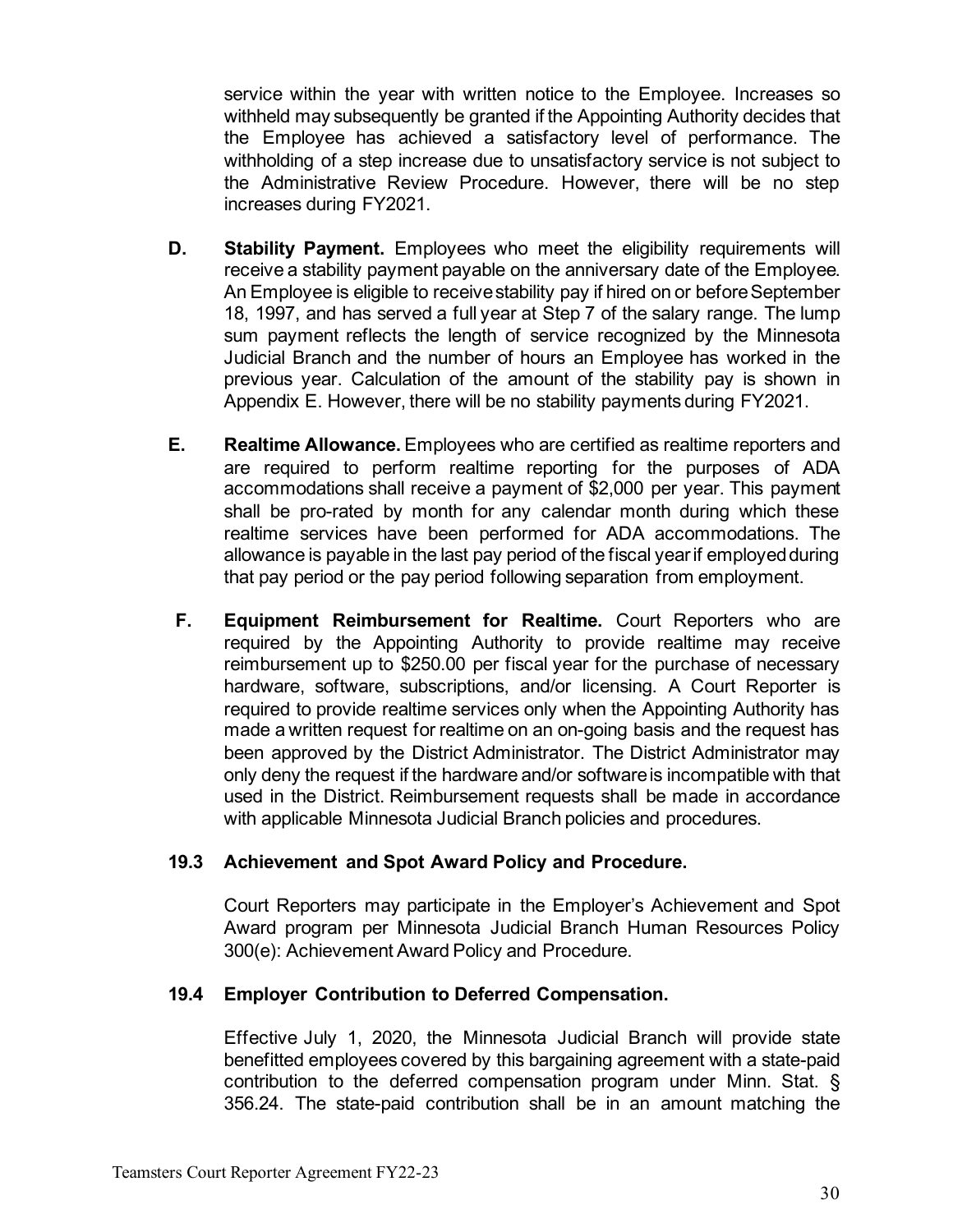employee's contribution on a dollar for dollar basis not to exceed three hundred dollars (\$300) per employee per fiscal year. County benefitted employees are excluded from the deferred compensation match.

Federal and state rules governing participation in the Minnesota Deferred Compensation Plan shall apply. The employee, not the Judicial Branch, is solely responsible for determining their total maximum allowable annual contribution amount under IRS regulations.

## <span id="page-30-1"></span><span id="page-30-0"></span>**ARTICLE 20. SEVERANCE PAY**

#### **20.1 Eligibility.**

An Employee shall be entitled to severance pay upon separation from the Minnesota Judicial Branch by reason of:

- **A.** Retirement at or after age 65;
- **B.** Retirement after ten (10) years of continuous State employment with immediate entitlement at the time of retirement to an annuity under a State retirement program;
- **C.** Death;
- **D.** Separation other than discharge after twenty (20) years of continuous State employment;
- **E.** Involuntary termination (other than termination due to violation of the Trial Court Policy Against Discrimination and Harassment or relating to violation of a criminal statute) of an Employee who serves at the pleasure of their Appointing Authority after five (5) years of continuous employment with the Minnesota Judicial Branch.

## <span id="page-30-2"></span>**20.2 Calculation of Severance Pay.**

Severance pay shall be a sum equal to the Employee's regular rate of pay at the time of separation multiplied by forty percent (40%) of the Employee's accumulated but unused sick leave balance at the time of separation not to exceed nine hundred (900) hours, plus twelve and one-half percent (12½%) of the Employee's unused sick leave balance in excess of nine hundred (900) hours.

#### <span id="page-30-3"></span>**20.3 Election of County Benefits.**

Employees who transferred to State employment by Laws of Minnesota for 1989, Chapter 335, Article 3 (Minn. Stat. § 480.181) and who elected to retain county benefits shall be entitled to severance pay as determined by the terms and conditions of their county personnel plan rather than Minnesota Judicial Branch severance benefits as described herein.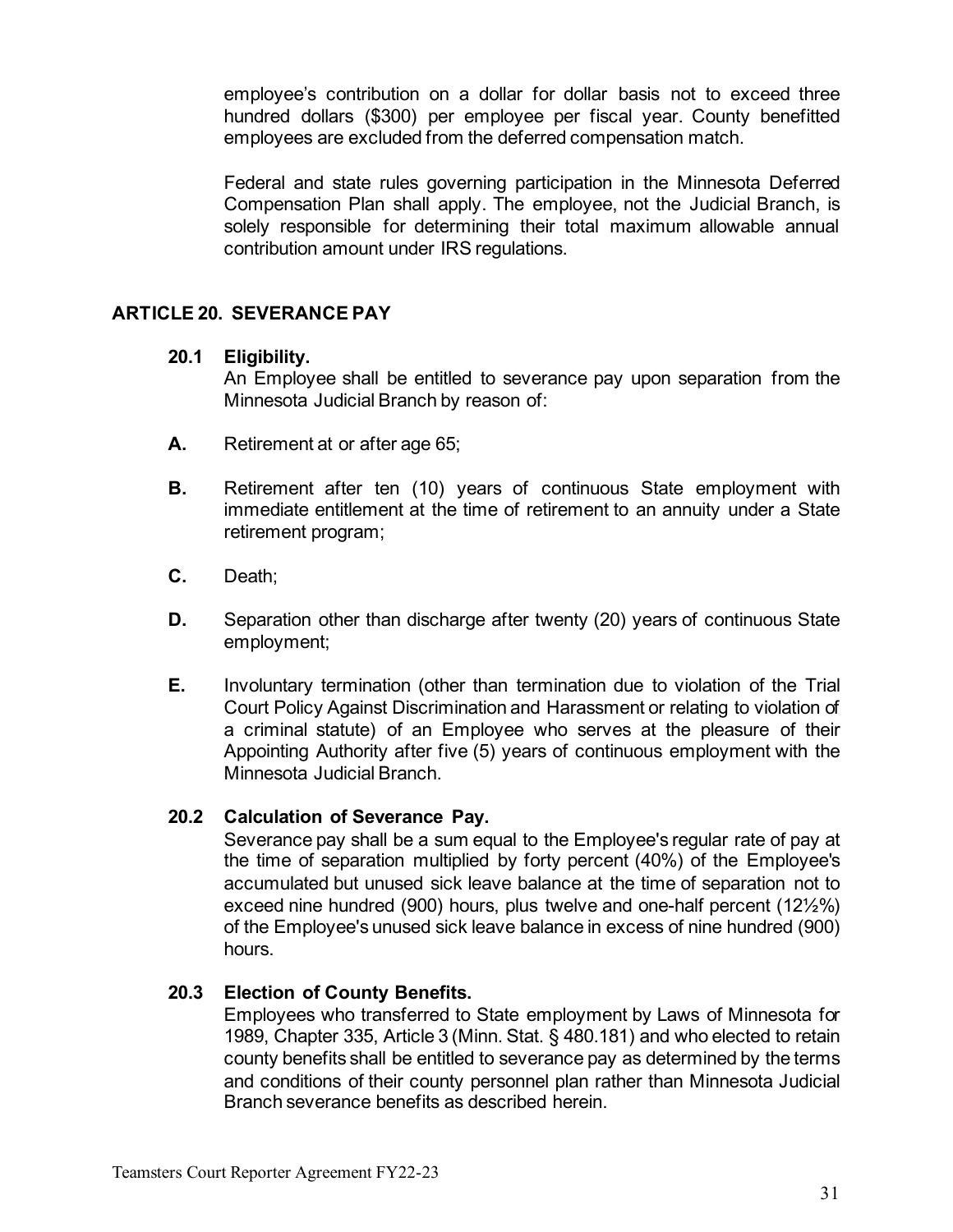## <span id="page-31-1"></span><span id="page-31-0"></span>**ARTICLE 21. SEPARATIONS**

#### **21.1 Resignation.**

An Employee's voluntary separation from service shall be defined as a resignation. An Employee who desires to terminate their service shall submit a written resignation to the Appointing Authority. The employee must be present at work on the effective date of their separation, except as otherwise authorized by the employee's Appointing Authority.

## <span id="page-31-2"></span>**21.2 Abandonment of Position.**

An Employee's unauthorized leave of absence of three consecutive work days without notifying their Appointing Authority of the reason for the absence shall constitute a resignation (abandonment of position). If the Appointing Authority subsequently determines that mitigating circumstances existed, the Appointing Authority may grant leave with or without pay for the absence. At the Appointing Authority's discretion, an Employee who abandons their position may forfeit any right to severance pay.

## <span id="page-31-3"></span>**21.3 Involuntary Removals.**

**A. Change in Appointing Authority.** Upon the death, resignation, removal, or retirement of an Appointing Authority, so long as the Employee is available for work, the Employee shall remain on the payroll and work in a temporary pool subject to assignment by the Chief Judge or designee until one of the two events described below occurs.

In the event that the incumbent Employee is selected by the newly appointed or elected Appointing Authority taking office, said Court Reporter position shall not be deemed to be a vacancy and said position shall not be posted. In the event that the incumbent Employee is not selected by the newly appointed or elected Appointing Authority upon that Appointing Authority taking office, then said Court Reporter position shall be deemed a vacancy and said position shall then be posted and the following shall then occur:

An Employee with one (1) year through five (5) years service shall have fortyfive (45) calendar days paid notice of termination of employment; an Employee with six (6) through ten (10) years service shall have seventy-five (75) calendar days paid notice of termination of employment; and an Employee with eleven (11) or more years service shall have one hundred and five (105) calendar days paid notice of termination of employment. The paid notice starts on the date that the Appointing Authority's new Employee begins employment. In the instance that the Appointing Authority will not be selecting the Employee, the paid notice starts on the date that the employee is notified of this in writing. During the notice period, the Employee shall continue to receive all of their previously provided fringe benefits and salary, provided they performs the assigned work as directed and applies for all court reporter positions of the same FTE as their current position within forty (40) miles of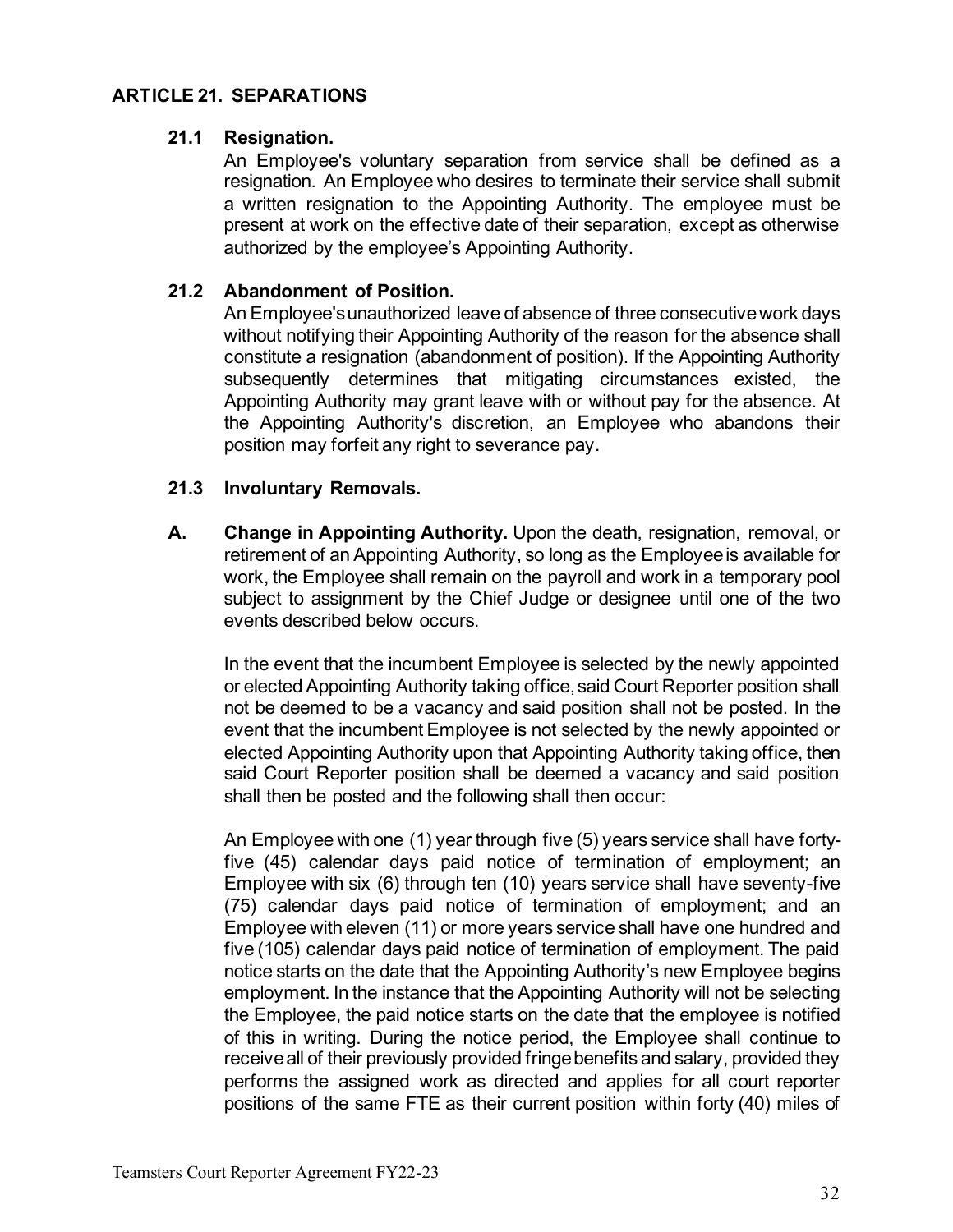their last regular position. Failure to accept an offered court reporter position within a forty (40) mile radius shall result in termination of the pool work and end payment for such work. During the period of time between the Appointing Authority leaving office and the expiration of the notice period noted herein, the Employee may be reassigned either within the Judicial District or within a forty (40) mile radius of the current site of employment, or both. Such reassignments shall be directed by the Chief Judge of the District or their designee.

In no instance shall an Employee be paid remaining days if they commence work for a new Appointing Authority or resign before the time period expires.

- **B. Other Removals.** Employees who are terminated by a Judge for reasons other than non-selection by a newly appointed or elected Judge shall be given paid notice of termination of employment of not less than thirty (30) calendar days but not more than sixty (60) calendar days, at the discretion of the Appointing Authority. In no instance shall an Employee be paid remaining days if they commence work for another Judge in the Minnesota Judicial Branch or resign before the time period expires. Employees who are terminated because of violation of the Trial Court Policy on Discrimination and Harassment, violation of criminal statutes, or gross misconduct characterized as an objectionable action that is willful and cannot be described as a mistake or act of negligence shall not be eligible for any paid notice under this provision.
- **C. Relocation of Chambers.** If a Judge relocates chambers to a location more than fifty (50) miles from the current location of chambers, the Employee may elect not to accompany their Judge to the new location. In such case, they shall be given sixty (60) calendar days' notice of termination of employment from the date of the issuance of the Supreme Court's order to relocate. In no instance shall an Employee be paid remaining days if they commence work for a new Judge or resign before the time period expires.
- **D. Temporary Reassignment.** In each instance above, at the discretion of the Chief Judge, an Employee may be temporarily reassigned to various locations either within the district or within a fifty (50) mile radius of the current site of employment, or both. Employees reassigned as a consequence of provisions contained in 21.3 above shall be eligible for mileage and reimbursement expense, in accord with Article 23.
- **E. Elimination or Transfer of Appointing Authority's Position.** If an Appointing Authority's position is eliminated or if the seat is transferred to a different district, the paid notice period in 21.3 A. shall begin on the date of elimination or transfer. In the event that the incumbent Employee is not selected by the newly appointed or elected Appointing Authority, then said Court Reporter position shall be deemed a vacancy.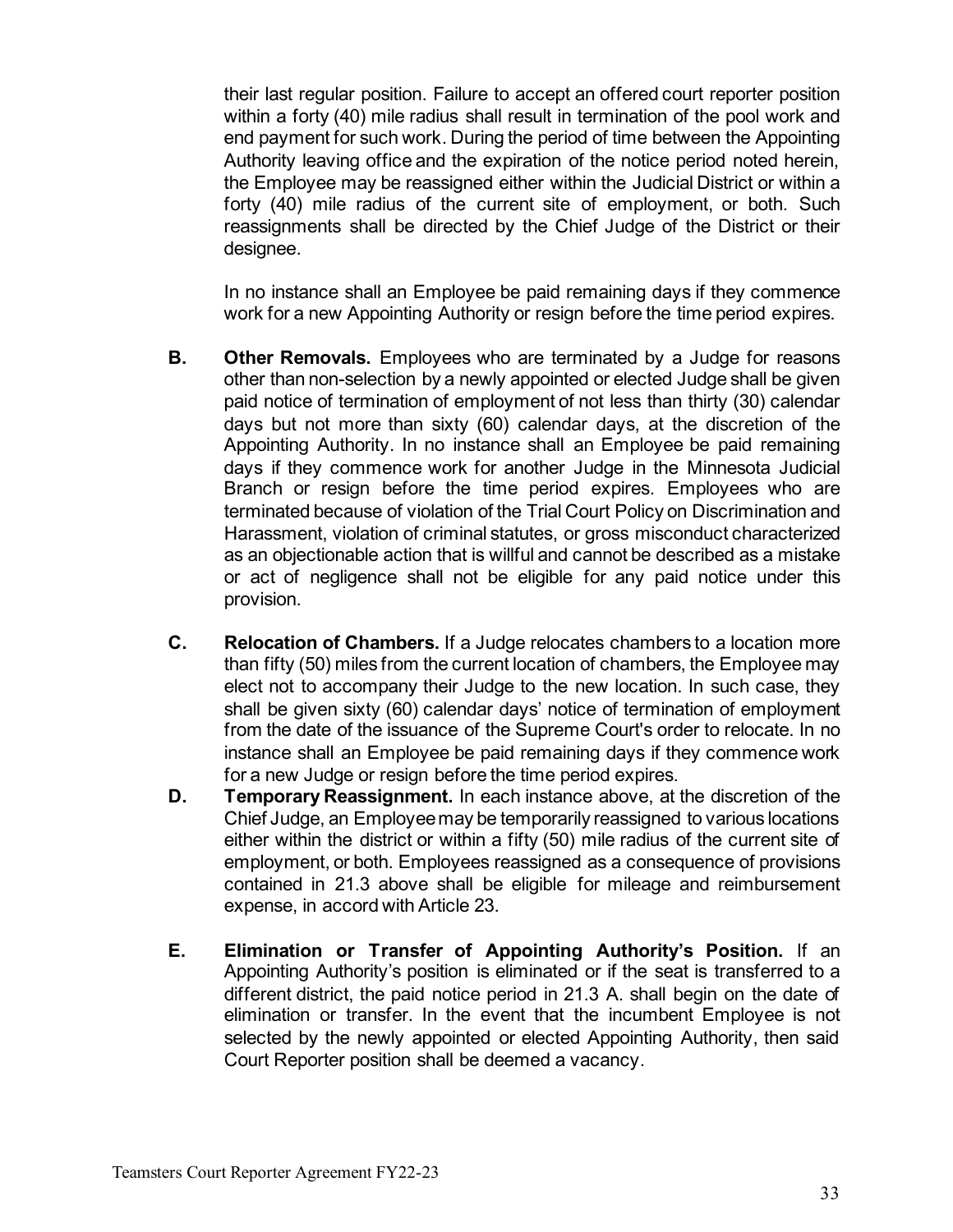## **F. Separation Incentive.**

A Court Reporter who elects to separate at the same time as their Appointing Authority and has worked for the Appointing Authority for at least two (2) years immediately preceding separation shall receive a separation incentive of one and one half (1.5) times the applicable paid notice period in 21.3 A. The payment shall be made in a lump sum of up to \$30,000. For Court Reporters who receive State Benefits, one hundred percent (100%) of the payment shall be placed in their Health Care Savings Plan Account. For Reporters who receive County Benefits, at the selection of the Court Reporter, the payment shall be paid as a taxable cash payment, less applicable deductions, or put into the Employee's deferred compensation account.

Court Reporters who take this incentive may not be employed as an Employee of the Minnesota Judicial Branch for five (5) years following the date of separation. The job search and reassignment availability requirements in Article 21.3 A. shall not apply to Court Reporters taking advantage of the incentive.

A pool of \$100,000 per fiscal year will be available to fund separation incentives of Employees. The Employer may elect to exceed this pool pending availability of funds.

## <span id="page-33-0"></span>**21.4 Union Notification.**

Within two business days of its issuance, the Employer shall send a copy to the Union of the written notice of termination given to an Employee. The Employer shall also provide the Union with the name of any newly appointed Employee.

## <span id="page-33-1"></span>**21.5 Right of Appointing Authority.**

Nothing in this article shall be construed to limit in any way the right of the Appointing Authority to terminate their Court Reporter at their pleasure.

## <span id="page-33-3"></span><span id="page-33-2"></span>**ARTICLE 22. INSURANCE**

#### **22.1 Insurance.**

The Minnesota Judicial Branch shall provide the same benefit level and contributions as exist in the Labor Agreement entered into between the Minnesota Executive Branch and AFSCME Council No. 5 for FY2022 and 2023, as approved by the Legislature.

#### <span id="page-33-4"></span>**22.2 Health Care Savings Plan.**

**A. Participation.** All Employees shall participate in the Minnesota Post-Employment Health Care Savings Plan [HCSP] established under Minnesota Statutes Section 352.98 (Minn.Supp.2001) and as outlined in the Minnesota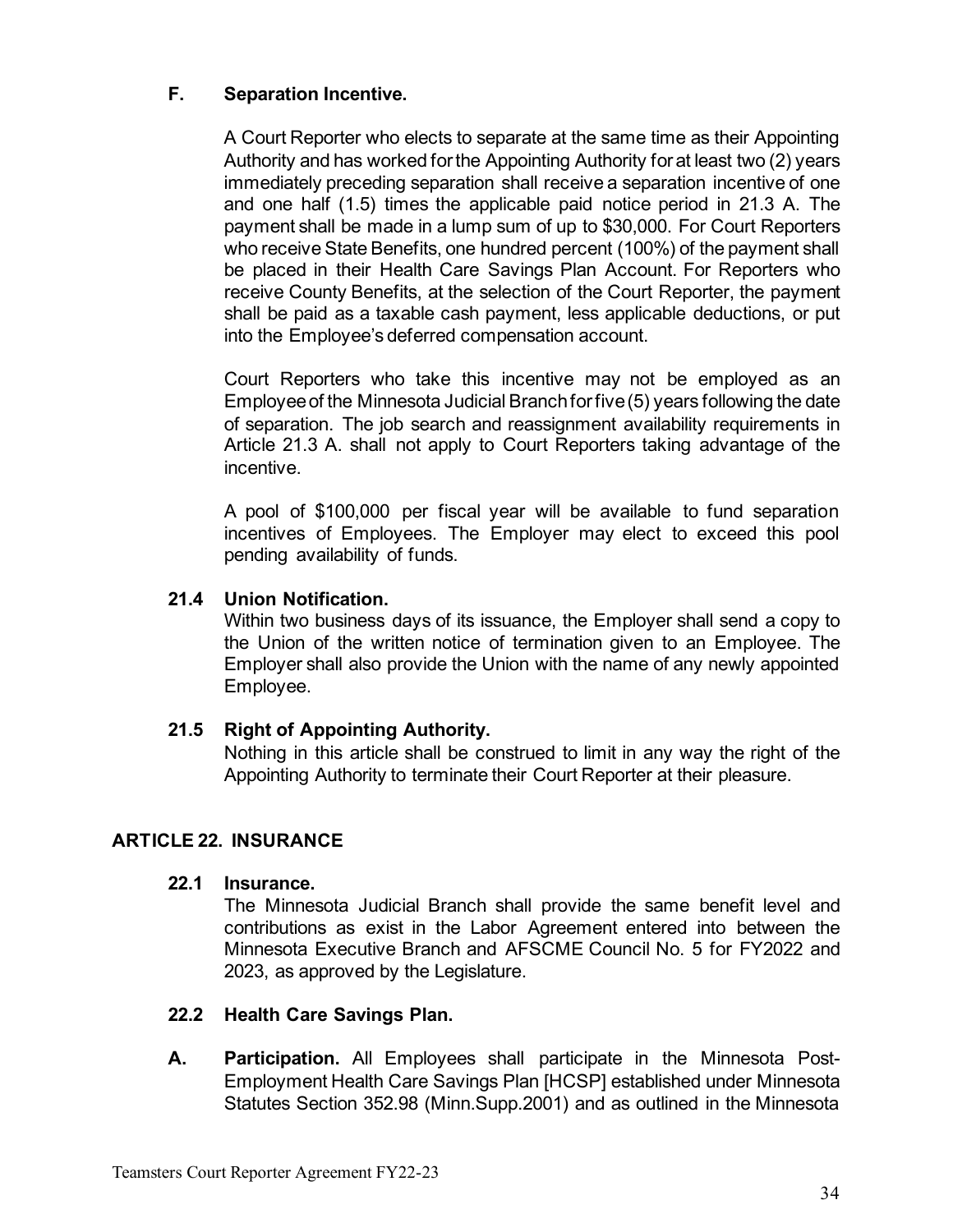State Retirement System's Trust and Plan documents. All funds collected by the Employer on behalf of the Employee will be deposited into the Employee's HCSP account.

- **B. Percentage of Gross Pay.** Employees agree to contribute an ongoing percentage of gross pay each pay period as set out below.
	- 1. 0-5 years of service will contribute .5% of gross pay;
	- 2. After 5-10 years of service will contribute 1.5% of gross pay;
	- 3. After 10-15 years of service will contribute 2.5% of gross pay;
	- 4. After 15-20 years of service will contribute 3% of gross pay;
	- 5 Over 20 years of service will contribute 5% of gross pay.

Years of service shall be defined by the Employee's leave accrual date as determined on July 1, 2019. This length of service determination will remain fixed for the duration of this Agreement.

**C. Severance Payments.** Employees who are eligible for severance payments as outlined in Article 20 will contribute 100% of severance into their individual HCSP account.

## <span id="page-34-0"></span>**ARTICLE 23. EXPENSE REIMBURSEMENT**

Mileage, meals, lodging, and other reimbursable expenses shall be as defined in the Employer's Travel and Reimbursement Policy, as periodically updated. See [Appendix A.](#page-36-0)

## <span id="page-34-2"></span><span id="page-34-1"></span>**ARTICLE 24. MEET AND CONFER**

#### **24.1 Transcripts.**

The Employer and the Union agree to meet and confer on any future proposed changes in transcript preparation.

- **24.2 Judicial Unit Structure and Capturing the Record Recommendations.** The Employer and the Union agree to Meet and Confer on recommendations concerning this Bargaining Unit, including but not limited to, judicial unit structure and implementation of any changes regarding capturing the record. Such Meet and Confer shall occur prior to the formal adoption of such recommendations. The Union shall also be given the opportunity to address the entity making the recommendations prior to their adoption and to address in writing the entities making decisions on such recommendations.
- **24.3 Involuntary Unpaid Leaves of Absence.** If the Judicial Branch is facing temporary shutdown as a result of a State budget impasse, the Employer agrees to Meet and Confer with the Union regarding terms and conditions of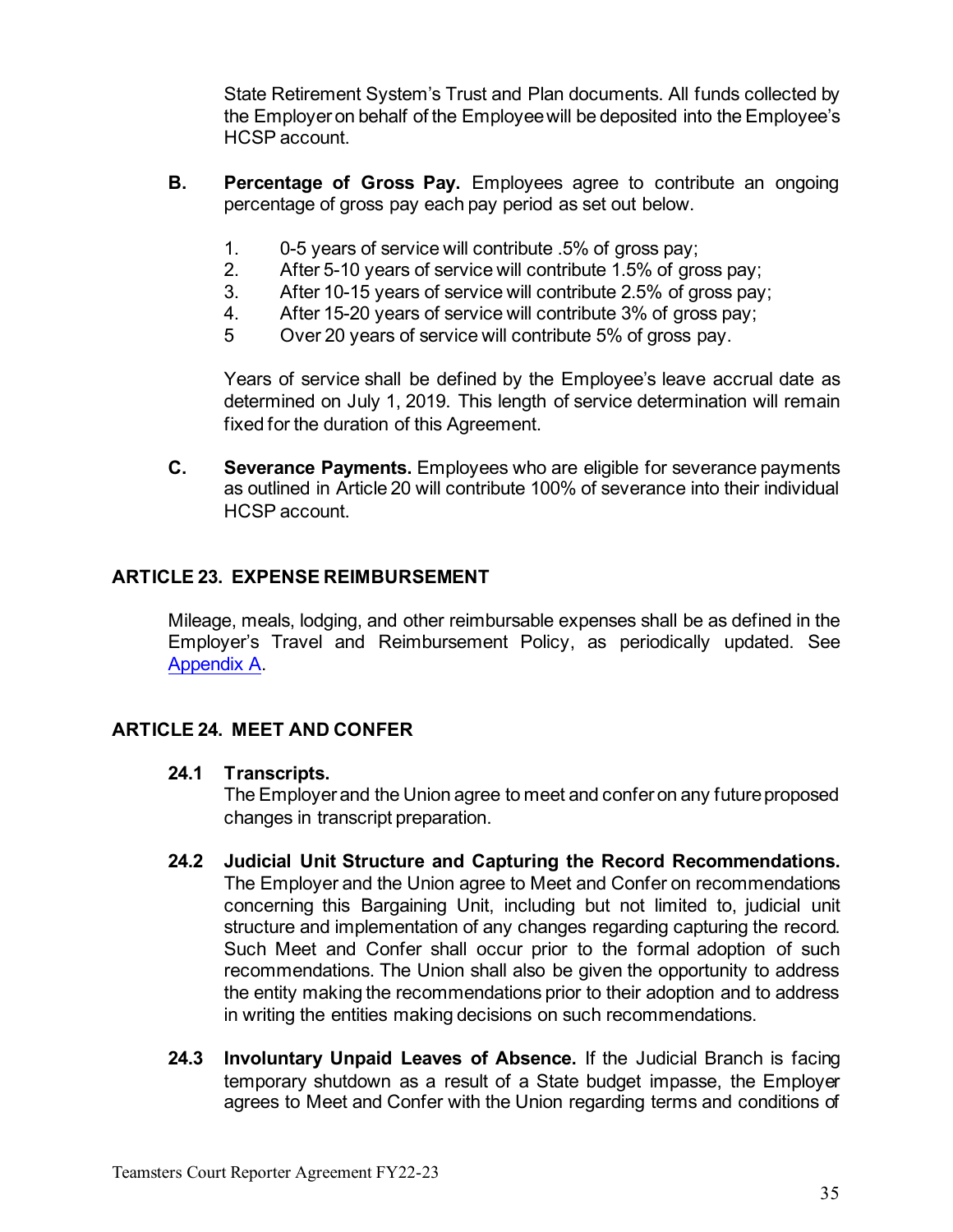Involuntary Unpaid Leaves of Absence for Employees affected by the temporary shutdown.

## <span id="page-35-0"></span>**ARTICLE 25. LABOR-MANAGEMENT COMMITTEES**

- **A. LMC.** At the call of either the Union or the Employer, the Employer and the Union will form a Joint Labor-Management Committee within the judicial district for the continuing purpose of meeting and discussing matters of mutual interest and concern. The judicial district committee shall be comprised of up to three (3) Employer representatives from the district judiciary and/or court administration and up to three (3) Union representatives from the bargaining unit within the judicial district. The number of committee representatives for both the Employer and the Union may be increased upon mutual agreement of the parties. The committee shall be chaired jointly by a representative of the Employer and a representative of the Union. The Committee shall meet as needed at the call of either the Union or the Employer chairperson, not to exceed once per quarter unless otherwise mutually agreed. The Committee shall operate on a recommendation basis only and the Committee Chairs shall mutually determine all questions of process, procedure and agenda content. Union representatives shall be paid regular time for LMC meetings held during the workday. The Employer's Travel and Reimbursement Policy applies.
- **B. Technology.** The Employer agrees to include Official Court Reporters in discussions relative to technological changes in capturing the official record that significantly affect the work of the Court Reporters. The Employer also agrees that training may be appropriate in these instances. The Employer proposes that the local and/or State Official Court Reporter ad hoc LMC is the appropriate venue for such discussions.

## <span id="page-35-1"></span>**ARTICLE 26. DURATION**

The Agreement shall remain in full force and effect for a period commencing July 1, 2021, through June 30, 2023. In the event a new agreement is not in effect after June 30, 2023, all compensation, working conditions and benefits shall remain in effect as set forth in this Agreement until a successor agreement is effected.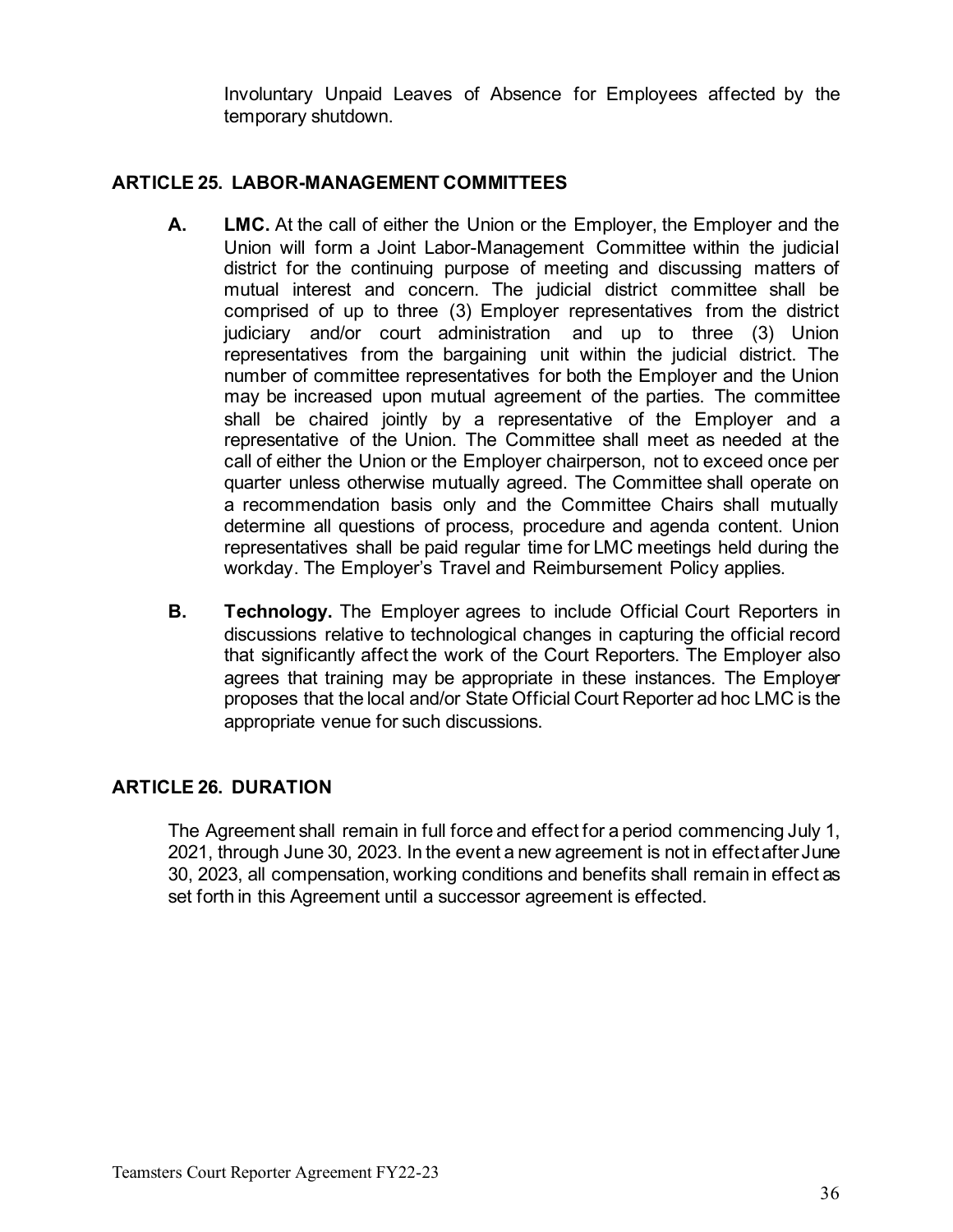**IN WITNESS WHEREOF**, the parties hereto have executed this Agreement.

**FOR THE MINNESOTA JUDICIAL BRANCH:**

/s/ Jessi Bienfang /s/ Sami Gabriel

**By: Jessi Bienfang Labor and Employee Relations Manager Business Agent**

**Dated: 04-22-22** 

 /s/ Jeff Shorba

**By: Jeff Shorba Minnesota State Court Administrator**

**Dated: 04-22-22**

#### **FOR THE MINNESOTA TEAMSTERS PUBLIC AND LAW ENFORCEMENT EMPLOYEES' UNION, LOCAL NO. 320:**

**By: Sami Gabriel**

**Dated: 04-22-22** 

/s/ Chad Orgon

**By: Chad Orgon Business Agent**

**Dated: 04-22-22** 

/s/ Shambrie Lesniak

**By: Shambrie Lesniak Union Steward**

**Dated: 04-22-22**

/s/ Dana Carmichael

**By: Dana Carmichael Union Steward**

**Dated: 04-22-22**

/s/ Andrea Parisian

**By: Andrea Parisian Union Steward**

**Dated: 04-22-22**

/s/ Terry Kolander

**By: Terry Kolander Union Steward**

**Dated: 04-20-22**

/s/ Ashley Welz

**By: Ashley Welz Union Steward**

<span id="page-36-0"></span>**Dated: 04-20-22**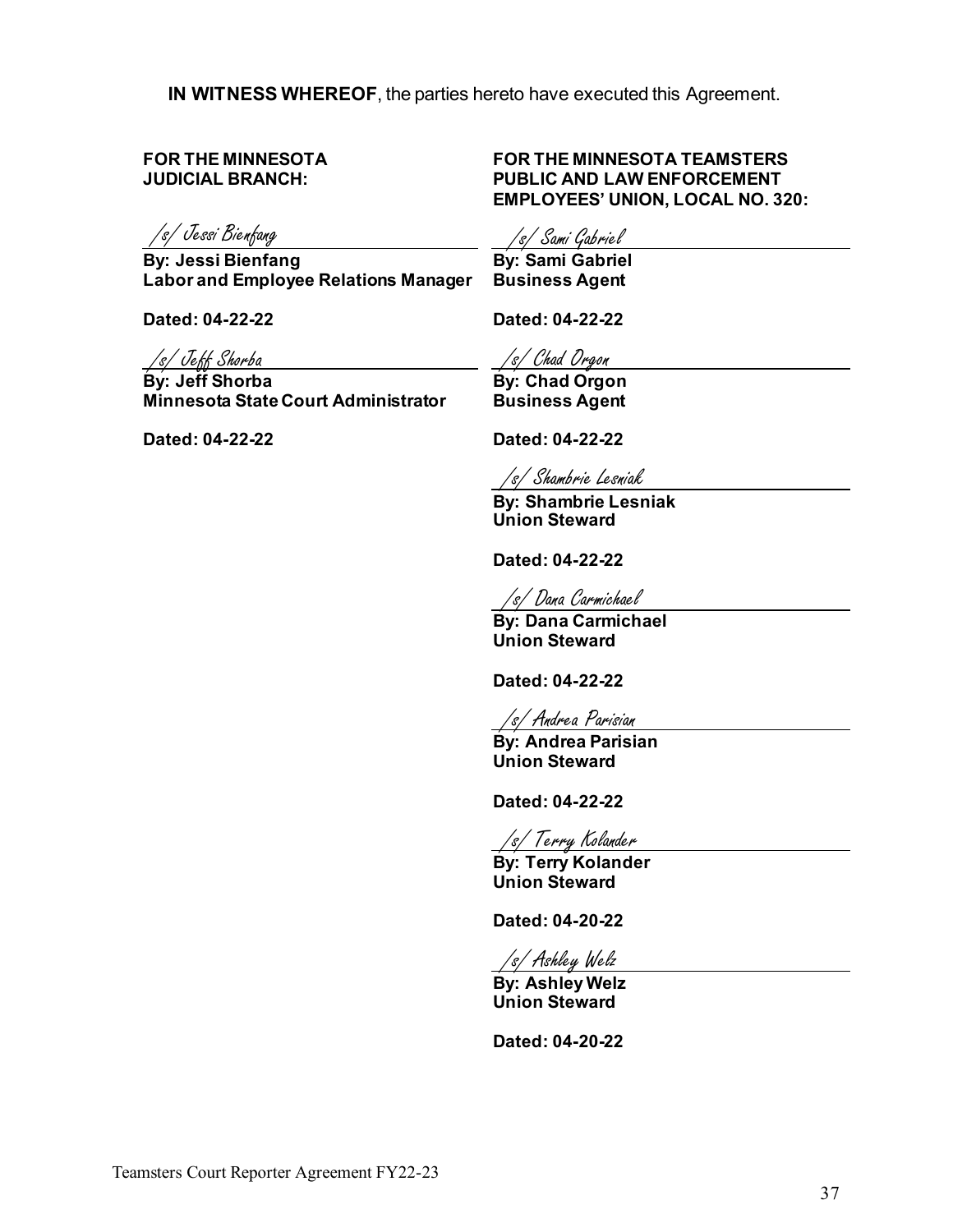## **APPENDIX A. POLICY REFERENCES**

<span id="page-37-0"></span>Judicial Branch policies referenced in this Agreement for informational purposes may be found at the following locations. These policies are subject to change or repeal.

<span id="page-37-1"></span>

| <b>POLICY</b>                                                             | <b>LOCATION</b>                                            |
|---------------------------------------------------------------------------|------------------------------------------------------------|
| Insurance                                                                 | CourtNet                                                   |
| Minnesota Judicial Branch Policy Against<br>Discrimination and Harassment | CourtNet at Judicial Branch Policies<br>and Procedures, HR |
|                                                                           |                                                            |
| Minnesota Judicial Branch Policy<br>on                                    | CourtNet at Judicial Branch Policies                       |
| <b>Family Medical Leave Act</b>                                           | and Procedures, HR                                         |
| <b>Travel and Reimbursement Policy</b>                                    | CourtNet at Judicial Branch Policies                       |
|                                                                           | and Procedures, Finance                                    |
| Use of Internet and Other Electronic                                      | CourtNet at Judicial Branch Policies                       |
| <b>Communication Tools</b>                                                | and Procedures, Finance                                    |
| <b>Emergency Closure Procedures</b>                                       | CourtNet at Judicial Branch Policies                       |
|                                                                           | and Procedures, Finance                                    |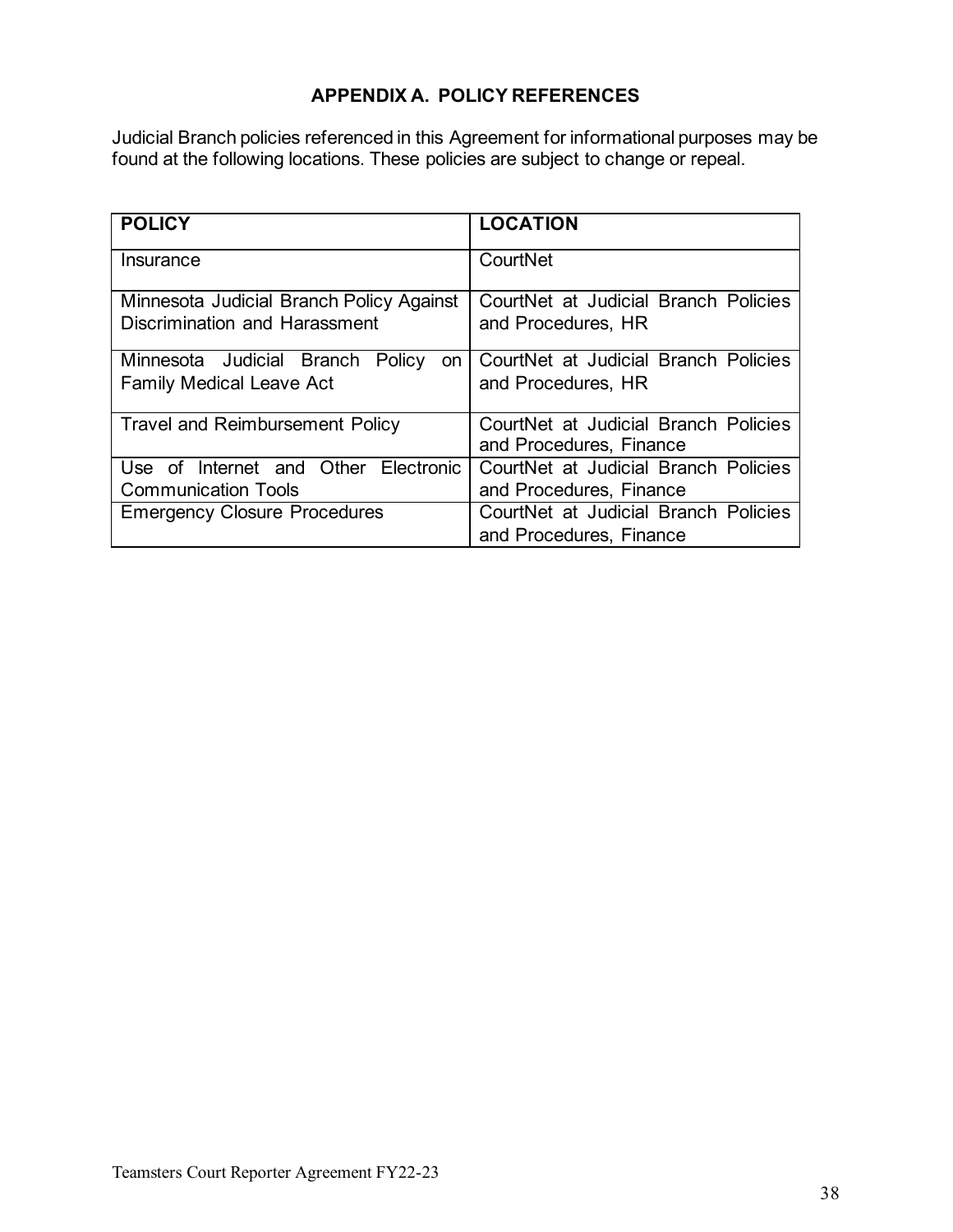# **APPENDIX B. VACATION LEAVE PRORATION SCHEDULE**

<span id="page-38-1"></span><span id="page-38-0"></span>

| No. Hours<br><b>Worked During</b><br>Pay Period | 0<br>through<br><u>5 years</u> | After 5 years<br>through<br>8 year | After 8 years<br>through<br>12 years | After 12<br>years<br>through<br>18 years | Over 18 years<br>through<br>25 years | After 25 years<br>through<br>30 years | After<br>30<br>years |
|-------------------------------------------------|--------------------------------|------------------------------------|--------------------------------------|------------------------------------------|--------------------------------------|---------------------------------------|----------------------|
| Less than<br>9.5                                | 0                              | 0                                  | 0                                    | 0                                        | 0                                    | 0                                     | 0                    |
| At least<br>9.5, but<br>less than<br>19.5       | .75                            | $\mathbf 1$                        | 1.25                                 | 1.50                                     | 1.50                                 | 1.75                                  | 1.75                 |
| At least<br>19.5, but<br>less than<br>29.5      | 1                              | 1.25                               | 1.75                                 | 2.                                       | 2.                                   | 2.25                                  | 2.25                 |
| At least<br>29.5, but<br>less than<br>39.5      | 1.50                           | 2                                  | 2.75                                 | 3                                        | 3                                    | 3.25                                  | 3.50                 |
| At least<br>39.5, but<br>less than<br>49.5      | $\overline{2}$                 | 2.50                               | 3.50                                 | 3.75                                     | 4                                    | 4.25                                  | 4.50                 |
| At least<br>49.5, but<br>less than<br>59.5      | 2.50                           | 3.25                               | 4.50                                 | 4.75                                     | 5                                    | 5.50                                  | 5.75                 |
| At least<br>59.5, but<br>less than<br>69.5      | 3                              | 3.75                               | 5.25                                 | 5.75                                     | 6                                    | 6.50                                  | 6.75                 |
| At least<br>69.5, but<br>less than<br>79.5      | 3.50                           | 4.50                               | 6.25                                 | 6.75                                     | 7                                    | 7.50                                  | 8                    |
| At least<br>79.5                                | 4                              | 5                                  | $\overline{7}$                       | 7.50                                     | 8                                    | 8.50                                  | 9                    |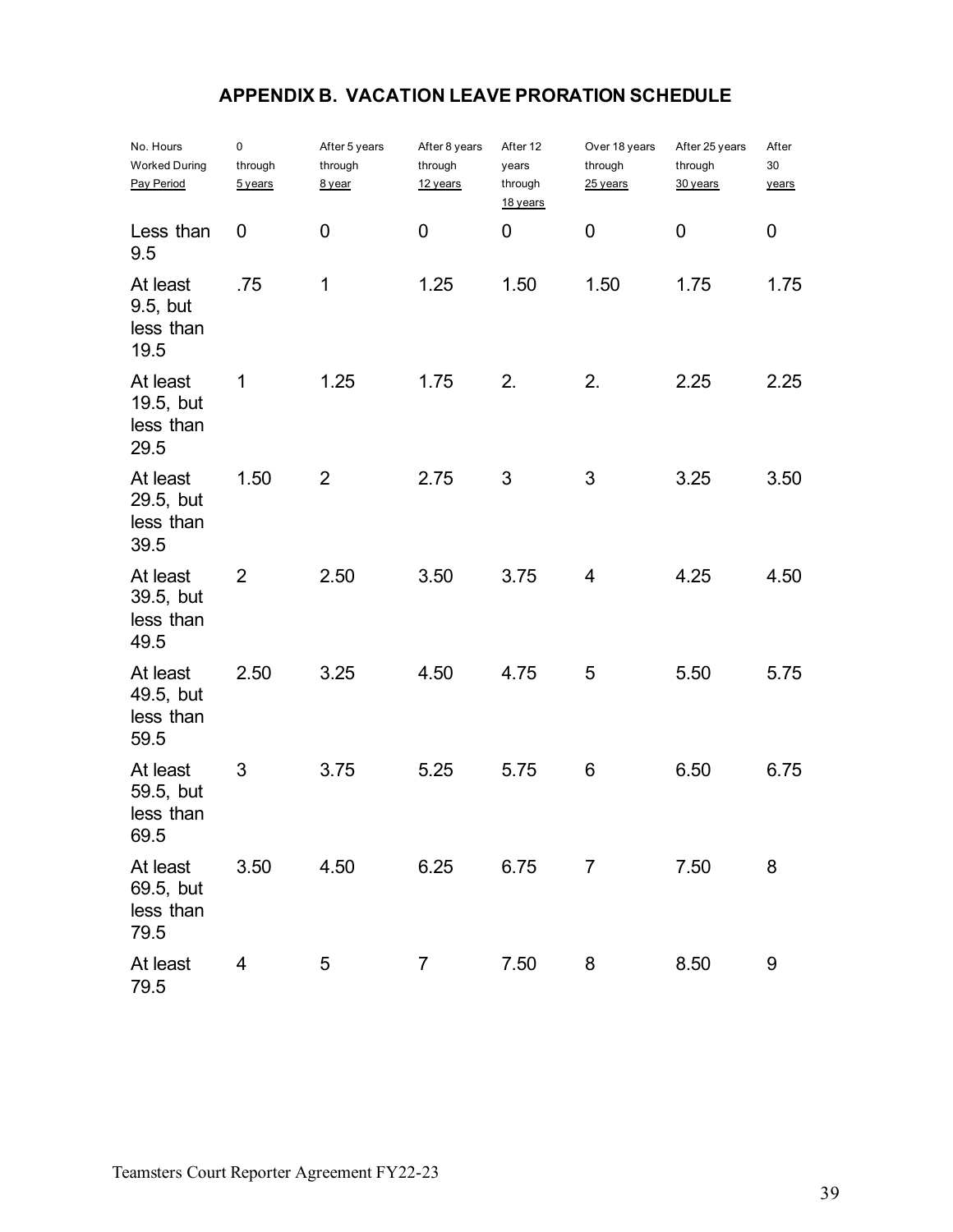|  | <b>APPENDIX C. SICK LEAVE PRORATION SCHEDULE</b> |
|--|--------------------------------------------------|
|--|--------------------------------------------------|

<span id="page-39-1"></span><span id="page-39-0"></span>

| Number of Hours Works<br>During Pay Period | Hours Earned Per Pay Period |
|--------------------------------------------|-----------------------------|
| Less than 9.5                              | 0                           |
| At least 9.5, but less than<br>19.5        | .75                         |
| At least 19.5, but less than<br>29.5       | 1                           |
| At least 29.5, but less than<br>39.5       | 1.50                        |
| At least 39.5, but less than<br>49.5       | 2                           |
| At least 49.5, but less than<br>59.5       | 2.50                        |
| At least 59.5, but less than<br>69.5       | 3                           |
| At least 69.5, but less than<br>79.5       | 3.50                        |
| At least 79.5                              | 4                           |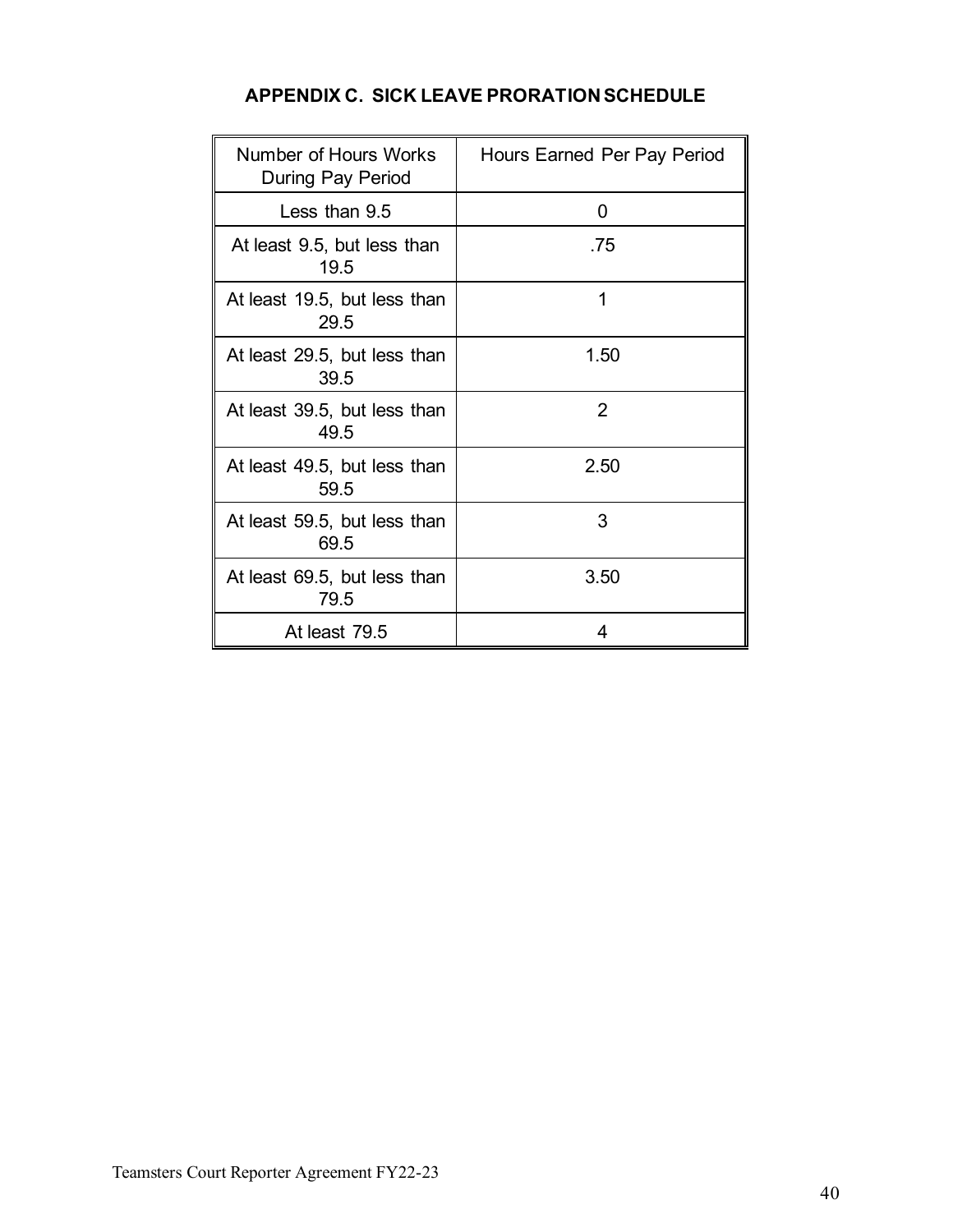## **APPENDIX D. ANNUAL SALARY SCHEDULE**

#### **Fiscal Year 2022 (July 1, 2021 – June 30, 2022)**

<span id="page-40-0"></span>Employees whose most recent hire date as a Court Reporter is on or after July 1, 2021, will continue to be paid using the FY21 pay schedule:

| Step | <b>Step Amount</b> |
|------|--------------------|
|      | \$25.93            |
| ∍    | \$26.88            |
|      | \$27.95            |
| 4    | \$29.06            |
|      | \$30.22            |
|      | \$31.43            |
|      | \$32.68            |
| 8    | \$33.98            |
| q    | \$35.33            |
| 10   | \$36.74            |
|      | \$38.20            |

Employees whose most recent hire date as a Court Reporter is before July 1, 2021, and employees who were rehired after voluntary separation at the same hourly rate paid upon their separation and with at least one cumulative year of service as a court reporter, will move to the FY22 salary range effective July 1, 2021, based on satisfactory performance:

| Step | <b>Step Amount</b> |
|------|--------------------|
|      | \$26.88            |
| 2    | \$27.83            |
| 3    | \$28.90            |
| 4    | \$30.01            |
|      | \$31.17            |
| 6    | \$32.38            |
|      | \$33.63            |
| 8    | \$34.93            |
| 9    | \$36.28            |
| 10   | \$37.69            |
| 11   | \$39.15            |

#### **Fiscal Year 2023 (July 1, 2022 – June 30, 2023)**

<span id="page-40-1"></span>This agreement shall be reopened one time, at the request of either party, for the sole purpose of negotiating compensation for the second year of the agreement (fiscal year 2023). Reopener requests may be made no earlier than June 1, 2022, and no later than April 30, 2023. See [§§ 19.1 and 19.2](#page-27-3)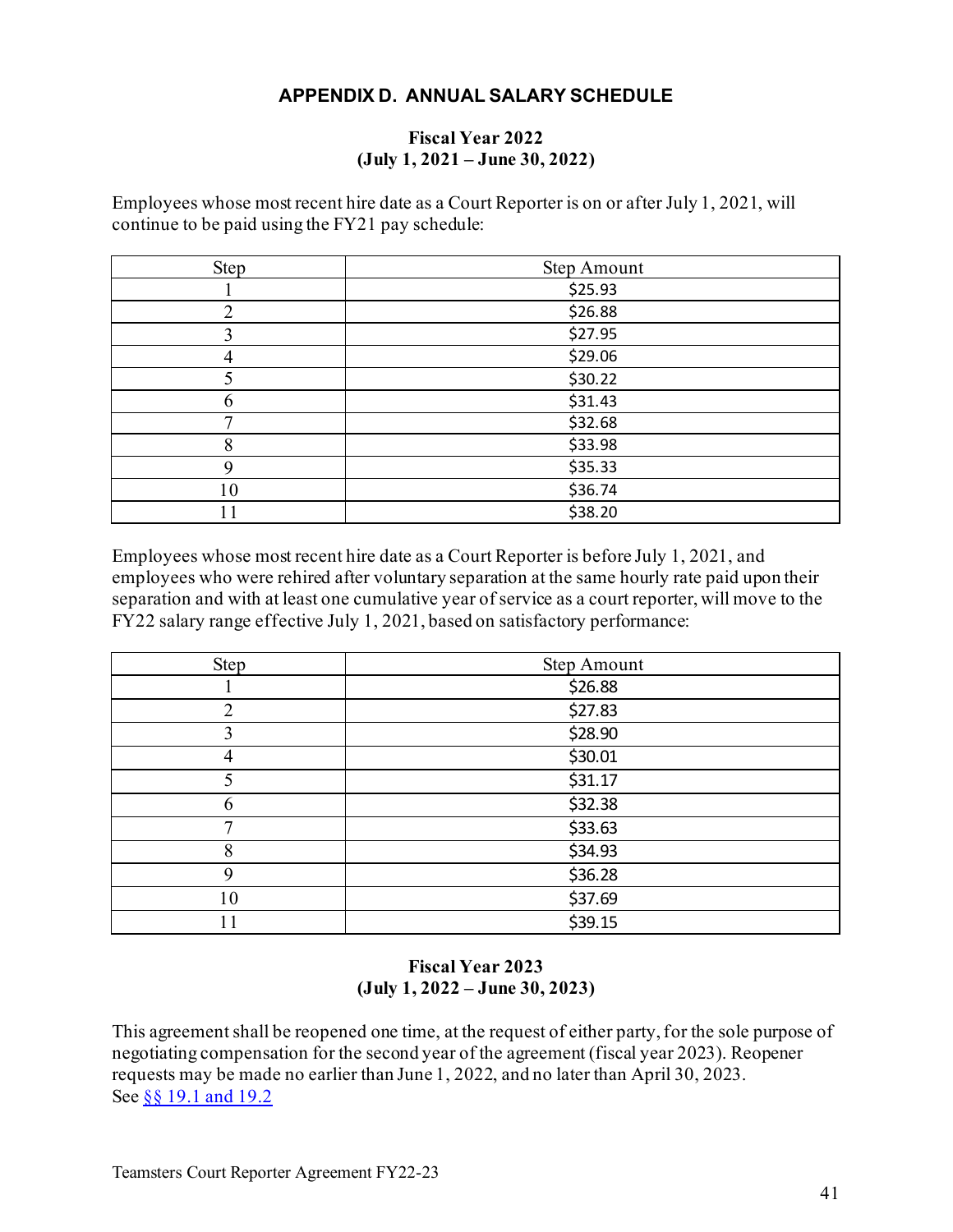## **APPENDIX E. STABILITY PAYMENT SCHEDULE**

<span id="page-41-0"></span>

| <b>FULL YEARS OF SERVICE</b> | <b>STABILITY IN PAYMENT*</b> |
|------------------------------|------------------------------|
| 5                            | 375                          |
| 6                            | 450                          |
|                              | 525                          |
| 8                            | 600                          |
| 9                            | 675                          |
| 10 <sup>°</sup>              | 750                          |
|                              | 800                          |
| 12                           | 850                          |
| 13                           | 900                          |
| 14                           | 950                          |
| 15                           | 1,000                        |

\* Amount will be pro-rated for Employees who have been in payroll status for less than eighty (80) hours per pay period during the one year of service since the Employee's previous anniversary date.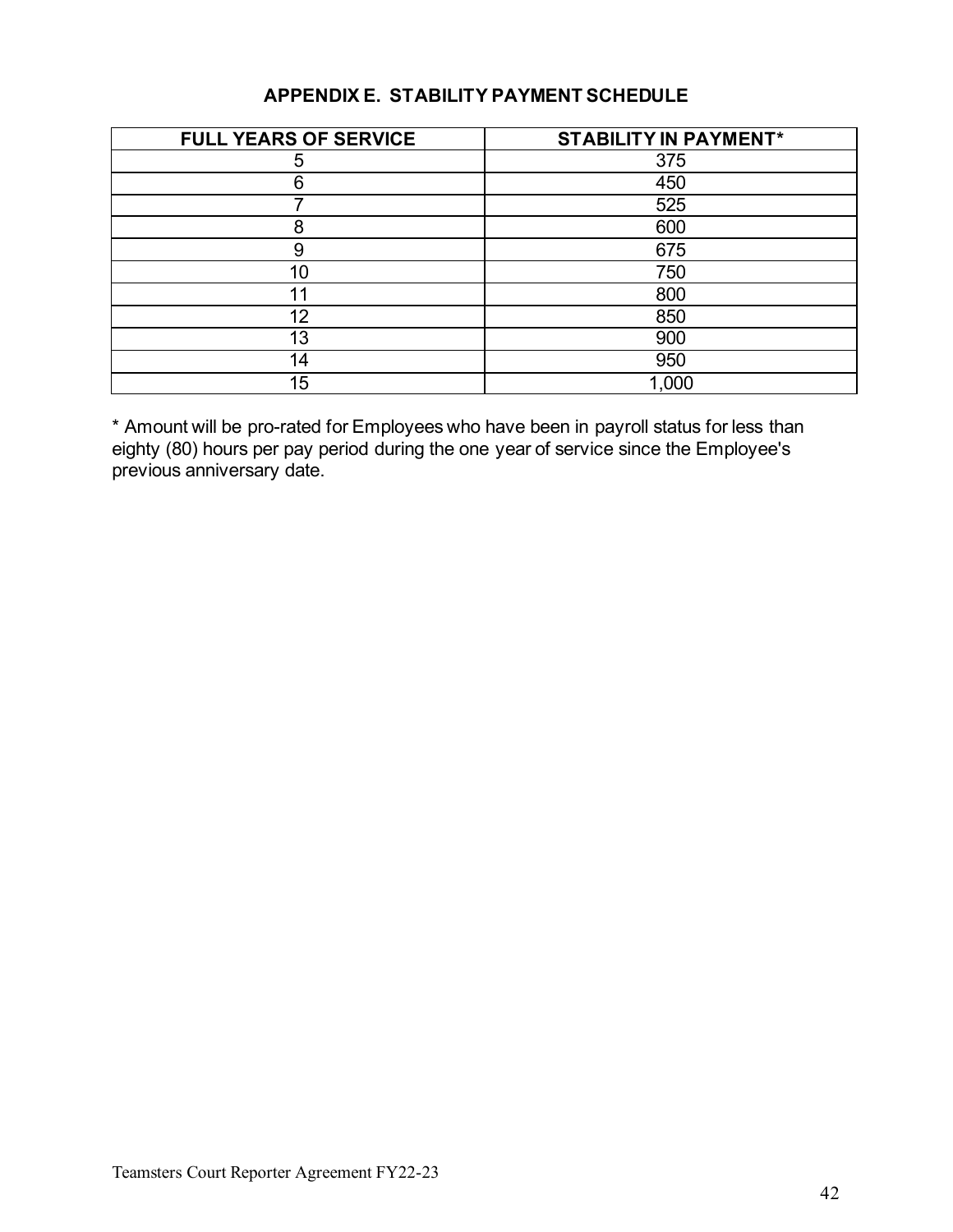# **APPENDIX F. EQUIPMENT AND SUPPLY EXPENSES**

<span id="page-42-0"></span>

|                                                        |           | Court Reporters -- Equipment and Supply Expenses                                                        |  |  |  |
|--------------------------------------------------------|-----------|---------------------------------------------------------------------------------------------------------|--|--|--|
|                                                        | Provider  | <b>Notes</b>                                                                                            |  |  |  |
| Steno Supplies                                         |           |                                                                                                         |  |  |  |
| Ink                                                    | Employer  |                                                                                                         |  |  |  |
| Ribbons / Ribbon Cartridges                            | Employer  |                                                                                                         |  |  |  |
| Diskettes/CDs/DVDs, SD Cards, SD                       |           |                                                                                                         |  |  |  |
| Card Reader and Jump Drive                             | Employer  | Employer can require production of these items upon demand                                              |  |  |  |
| Steno Pads/Paper                                       | Employer  |                                                                                                         |  |  |  |
|                                                        |           |                                                                                                         |  |  |  |
| <b>Electronic Recording Supplies</b>                   |           |                                                                                                         |  |  |  |
| Tapes/CDs/DVDs                                         | Employer  | Employer can require production of tape upon demand                                                     |  |  |  |
|                                                        |           |                                                                                                         |  |  |  |
| 3rd Party Transcript                                   |           |                                                                                                         |  |  |  |
| Supplies/Expenses                                      |           |                                                                                                         |  |  |  |
| <b>Transcript Paper</b>                                | $CR*$     | *Employer will provide regular paper when Appointing Authority requires<br>transcript production        |  |  |  |
| <b>Transcript Covers</b>                               | <b>CR</b> |                                                                                                         |  |  |  |
| Copy Expenses                                          | CR        |                                                                                                         |  |  |  |
| Postage Expenses                                       | <b>CR</b> |                                                                                                         |  |  |  |
| Phone Expenses                                         | CR        |                                                                                                         |  |  |  |
|                                                        |           |                                                                                                         |  |  |  |
| Miscellaneous Expenses (Not related<br>to transcripts) |           |                                                                                                         |  |  |  |
| Supplies (paper, pens, etc)                            | Employer  |                                                                                                         |  |  |  |
| Postage Expenses                                       | Employer  |                                                                                                         |  |  |  |
| Phone Expenses                                         | Employer  |                                                                                                         |  |  |  |
|                                                        |           |                                                                                                         |  |  |  |
| Equipment                                              |           |                                                                                                         |  |  |  |
| Non-CAT Steno Machines                                 | <b>CR</b> | Some Districts may allow CR to use old inventory                                                        |  |  |  |
| CAT Steno Machines/Software                            | CR        |                                                                                                         |  |  |  |
| Real-Time Accessories                                  | <b>CR</b> | Employer will only provide to certified real time CR in cases of ADA<br>accommodation for Judge/Referee |  |  |  |
| <b>Electronic Recording Equipment</b>                  | Employer  | For all courtrooms with hardwired recording equipment                                                   |  |  |  |
|                                                        |           | As required by statute, in courtrooms where tape recorders or the                                       |  |  |  |
| <b>Backup Tape Recorders</b>                           | Employer  | alternatives do not exist<br>If equipment is provided for the judge, complimentary equipment will be    |  |  |  |
| Transcribers (Sony)                                    | Employer  | provided for the employee                                                                               |  |  |  |
| Dictation Equipment                                    | Employer  | If equipment is provided for the judge, complimentary equipment will be<br>provided for the employee    |  |  |  |
| PC -- Office                                           | Employer  |                                                                                                         |  |  |  |
| Printer-- Office                                       | Employer  |                                                                                                         |  |  |  |
|                                                        |           |                                                                                                         |  |  |  |
| Maintenance & Repair                                   |           |                                                                                                         |  |  |  |
| <b>State Owned Equipment</b>                           | Employer  |                                                                                                         |  |  |  |
| <b>Employee Owned Equipment</b>                        | CR        |                                                                                                         |  |  |  |
|                                                        |           |                                                                                                         |  |  |  |
| Court Reporters -- Equipment and Supply Expenses       |           |                                                                                                         |  |  |  |